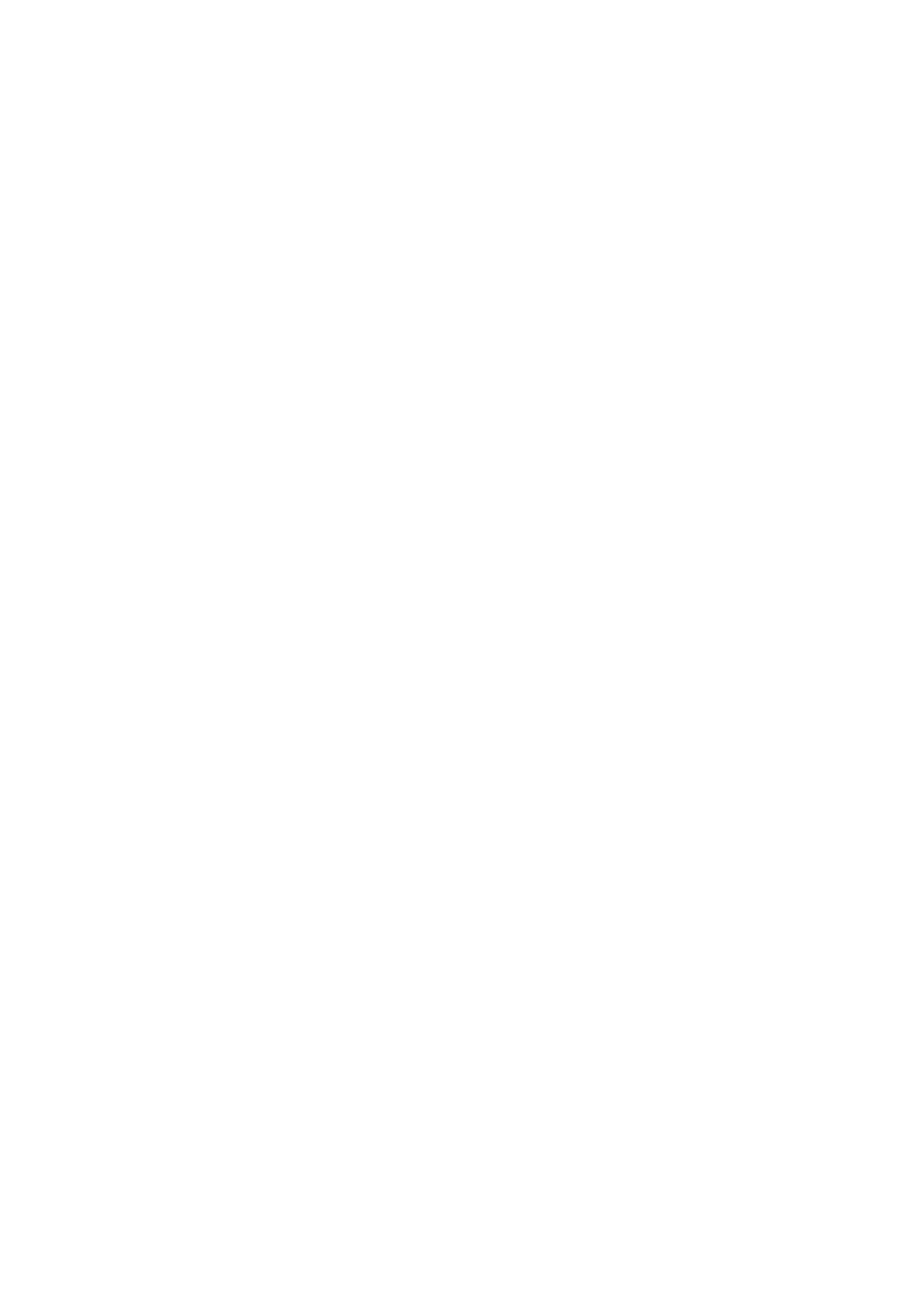**In the case of the** Communist Party of Russia and Others v. Russia**,** The European Court of Human Rights (First Section), sitting as a Chamber composed of:

Nina Vajić, *President,* Anatoly Kovler, Elisabeth Steiner, Khanlar Hajiyev, Mirjana Lazarova Trajkovska, Linos-Alexandre Sicilianos, Erik Møse, *judges,*

and Søren Nielsen, *Section Registrar,*

Having deliberated in private on 29 May 2012,

Delivers the following judgment, which was adopted on that date:

## PROCEDURE

1. The case originated in application no. 29400/05 against the Russian Federation lodged with the Court on 1 August 2005 under Article 34 of the Convention for the Protection of Human Rights and Fundamental Freedoms ("the Convention") by eight applicants: two political parties registred under the Russian law - the "Communist Party of the Russian Federation" (hereinafter referred to as "the Communist Party" or "the first applicant") and the "Russian Democratic Party "Yabloko" (hereinafter referred to as "the Yabloko party", "Yabloko" or "the second applicant"), and six Russian nationals: Mr Sergey Viktorovich Ivanenko, born in 1959 ("the third applicant"), Mr Yevgeniy Alekseyevich Kiselyev, born in 1956 ("the fourth applicant"), Mr Dmitriy Andreyevich Muratov, born in 1961 ("the fifth applicant"), Mr Vladimir Aleksandrovich Ryzhkov, born in 1966 ("the sixth applicant"), Mr Vadim Georgiyevich Solovyev, born in 1958 ("the seventh applicant"), and Ms Irina Mutsuovna Khakamada, born in 1955 ("the eighth applicant"). The individual applicants were represented before the Court by Mr Garry Kasparov, a politician and a former world chess champion.

2. The Russian Government ("the Government") were represented by Mr G. Matyushkin, the Representative of the Russian Federation at the European Court of Human Rights.

3. The applicants alleged, in particular, that their right to free elections guaranteed by Article 3 of Protocol No. 1 to the Convention had been breached on account of the biased media coverage of the 2003 parliamentary elections campaign by the major TV stations. The applicants also complained that, as opposition candidates, they had been discriminated against and did not have effective remedies, in breach of Articles 13 and 14 of the Convention. They complained, lastly, that their complaints had been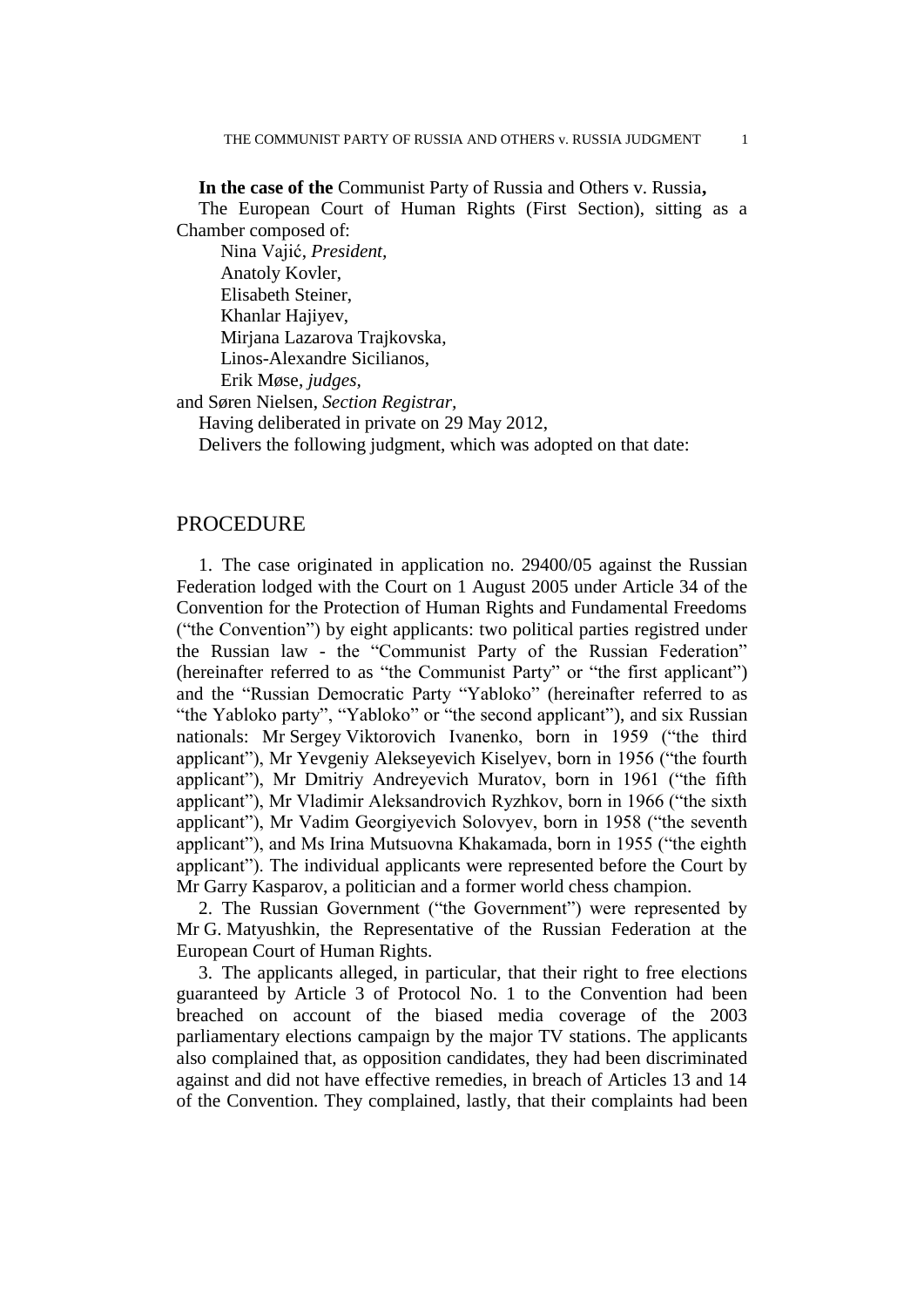#### 2 COMMUNIST PARTY OF RUSSIA AND OTHERS v. RUSSIA JUDGMENT

examined in proceedings which had not been "fair" within the meaning of Article 6 of the Convention.

4. On 1 October 2010 the President of the First Section decided to give notice of the application to the Government. It was also decided to rule on the admissibility and merits of the applications at the same time (Article 29 § 1).

# THE FACTS

## I. THE CIRCUMSTANCES OF THE CASE

## **A. The 2003 elections – general overview**

5. On 3 September 2003 the President of Russia decided that election of members to the State Duma, the lower chamber of the Russian federal parliament, would take place on 7 December 2003. During this election campaign, 23 electoral associations - political parties and electoral blocs were registered as standing for election in the federal contest. The progovernment forces in the 2003 elections were represented essentially by the United Russia party. The electoral list of United Russia included many high-ranking federal officials and regional governors.

6. The Communist Party and the Yabloko party put forward their lists of candidates. The third applicant ran on the Yabloko ticket. The sixth applicant ran as an independent candidate in a single-mandate electoral district. The eighth applicant ran on the ticket of the political party Soyuz Pravykh Sil (SPS). She also ran in a single-mandate electoral district. All the individual applicants also participated in the 2003 electoral campaign as voters. Although the political platforms of the applicants who participated in the 2003 elections were different, all of them positioned themselves as opposition parties and candidates.

7. The electoral process was administered by the Central Election Commission (the CEC). Similar commissions were created at regional level. The CEC's role was, *inter alia*, to examine complaints of candidates or voters about breaches of electoral law, and take the necessary measures to prevent or put an end to such breaches. The CEC was also responsible for counting the votes on election day and announcing the official results of the elections. In September 2003 the CEC created a Working Group on Information Disputes, an advisory body which was supposed to assist in overseeing compliance with the rules on allocation of free airtime, publication of opinion polls and illegal campaigning.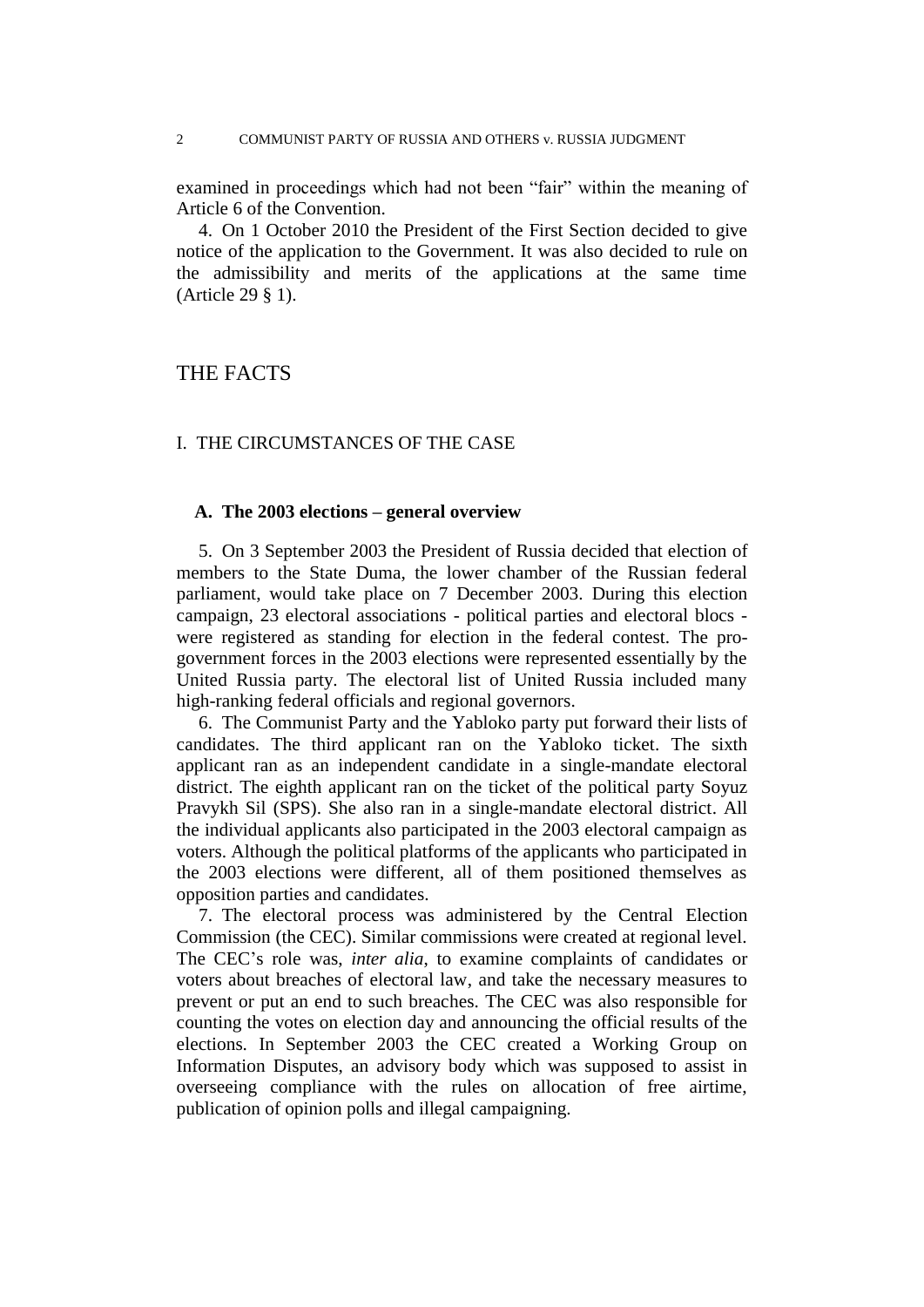8. The voting was held by secret ballot on 7 December 2003. On 19 December 2003 the CEC officially confirmed the election results by Decree No. 72/620-4. According to the official statistics, 60,712,000 persons voted in the elections. Thus, the level of participation was 55.75 per cent of the registered number of voters. The United Russia party obtained a majority of votes (over 37 per cent) and formed the biggest grouping in Parliament with 224 seats. In the aftermath of the elections 37 Members of Parliament elected on behalf of United Russia renounced their mandates, whilst keeping their official positions, and transferred their seats in the Duma to other candidates on the United Russia list (who otherwise would not have been elected). On 24 December 2003 the CEC approved the forfeiture of 37 mandates obtained by the United Russia candidates in favour of other members of that party.

9. The Communist Party won 12.6 per cent of votes and obtained 52 seats, and accordingly formed the second biggest grouping in the Duma. Yabloko obtained 4.3 per cent of votes. Since this was less than the statutory five per cent minimum threshold, Yabloko did not obtain any seats in parliament. Mr Ryzhkov (the sixth applicant) obtained 35.1 per cent of votes in his district and was elected as an individual MP to the Duma. Mr Ivanenko and Ms Khakamada (the third and eighth applicants) were individual candidates, supported by the Yabloko party and SPS party respectively; they failed to be elected.

## **B. Electoral campaigning and media coverage of the 2003 elections**

10. All the major TV companies in Russia covered the elections. Amongst them were five main nationwide broadcasting companies: Channel One, VGTRK (All-Russia State Television and Radio Broadcasting Company), TV Centre, NTV and REN TV. The first three companies were directly controlled by the State. Thus, the State held more than 50 per cent of shares in Channel One; VGTRK was a federal State unitary enterprise; the Moscow City Administration held ninety per cent of shares in TV Centre. The other two channels (NTV and REN TV) were incorporated as limited companies not owned directly by the State; however, amongst their major shareholders were corporations affiliated with the State.

11. The above five channels had a very large audience and covered all geographical zones. Thus, Channel One covered almost all the territory of Russia, VGTRK 97.4 per cent of the territory, and TV Centre over 70 per cent. The outreach of NTV amounted to 91 per cent coverage of Russian territory. The outreach of REN TV at the relevant time was not specified by the applicants.

12. During the electoral campaign the parties participating in it received a certain amount of free airtime on TV channels for "electoral campaigning", that is, direct political advertisement. Thus, each State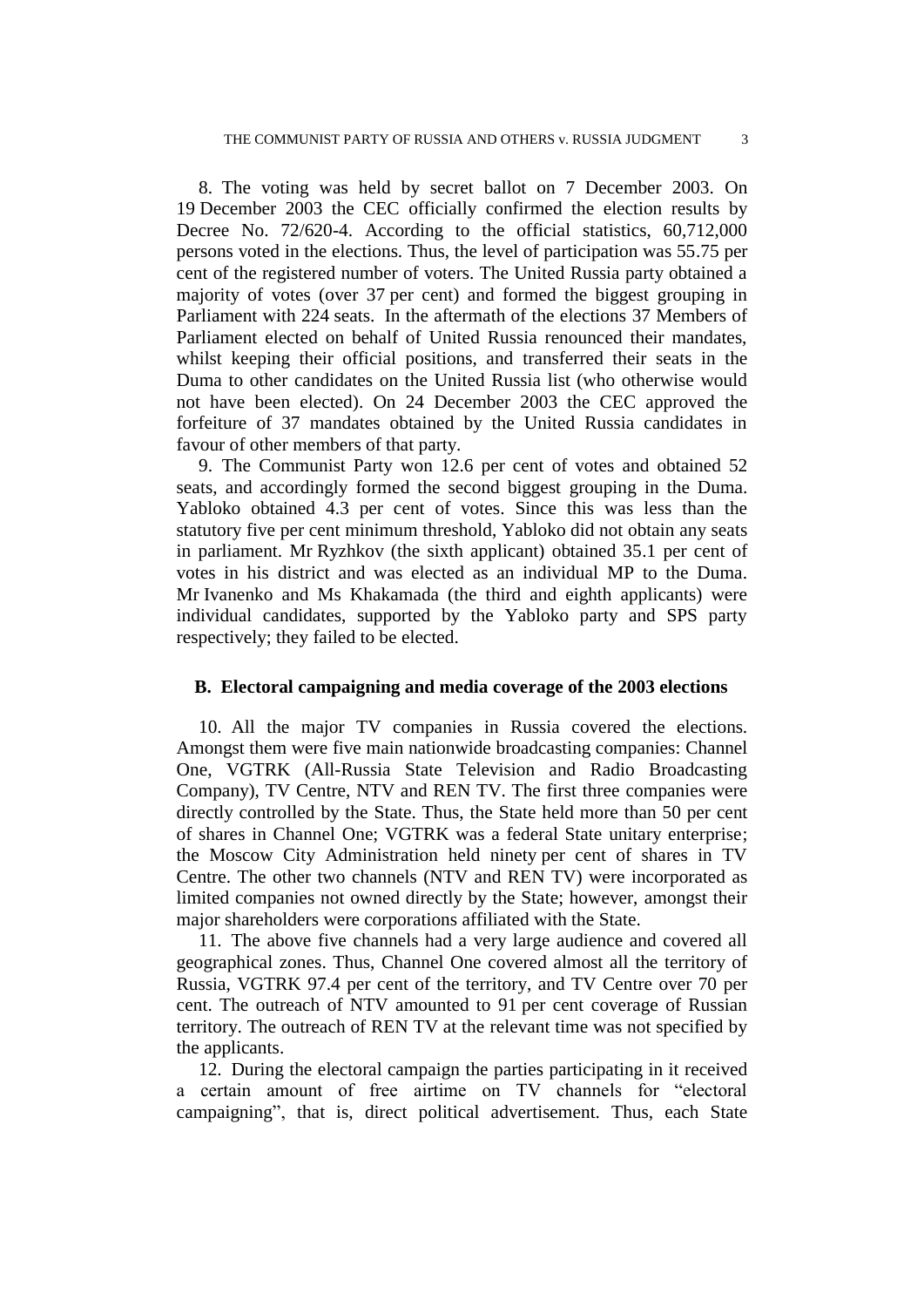broadcasting company was required to provide the competing candidate parties with one hour of free airtime per working day on each TV or radio channel they controlled. In total, the parties received 160 hours of airtime. Each of them thus received 7.5 hours of free airtime. The time schedule for distribution of free airtime time amongst parties and candidates was defined by the drawing of lots on 4 November 2003. The candidates were supposed to use half that time for "joint campaigning events" (such as debates, for example). They could use the other half as they wished. All the parties used the free airtime provided to them by the broadcasting companies.

13. In addition, parties and candidates could buy a certain amount of paid airtime for campaigning on an equal footing with the others. Broadcasting companies were required to reserve paid airtime for political broadcasting of the candidates. However, the law provided that the amount of time for paid political advertising should not be more than 200 per cent of the amount of free airtime. Furthermore, at regional level all the Stateowned regional broadcasting companies also provided free and paid airtime to the candidates according to the same principles as at federal level.

14. According to the Government, the Communist Party of Russia did not buy airtime from the federal broadcasting companies, although it had sufficient financial resources to do so. At the regional level the Communist Party bought airtime only occasionally, in some of the regions. The political party Yabloko bought time from Channel One to show two video clips, each lasting one minute. All parties and candidates also bought printed space in some of the federal print media.

## **C. Instances of unequal media coverage, according to the applicants**

15. Besides "campaigning", all channels were involved in reporting on the elections in various news items, analytical programmes, talk shows and so on (hereinafter "media coverage"). The applicants maintained that media coverage of the electoral campaign of 2003 by the five TV channels was unfair to opposition parties and candidates, and that in the guise of media coverage these TV channels in fact campaigned for the ruling party, i.e. the United Russia.

16. Before the Court the applicants produced detailed data on the content of major information spots, programmes and shows on the five abovementioned TV channels during the period of the 2003 electoral campaign. According to the applicants, the airtime spent by the five TV companies was allocated amongst the candidates unevenly. Thus, the Communist Party received 316 minutes and 58 seconds of the airtime. The total amount of airtime allocated to the Yabloko was 197 minutes and 21 second. In contrast, the reporting on the activities and personalities associated with United Russia amounted to 642 minutes and 37 seconds.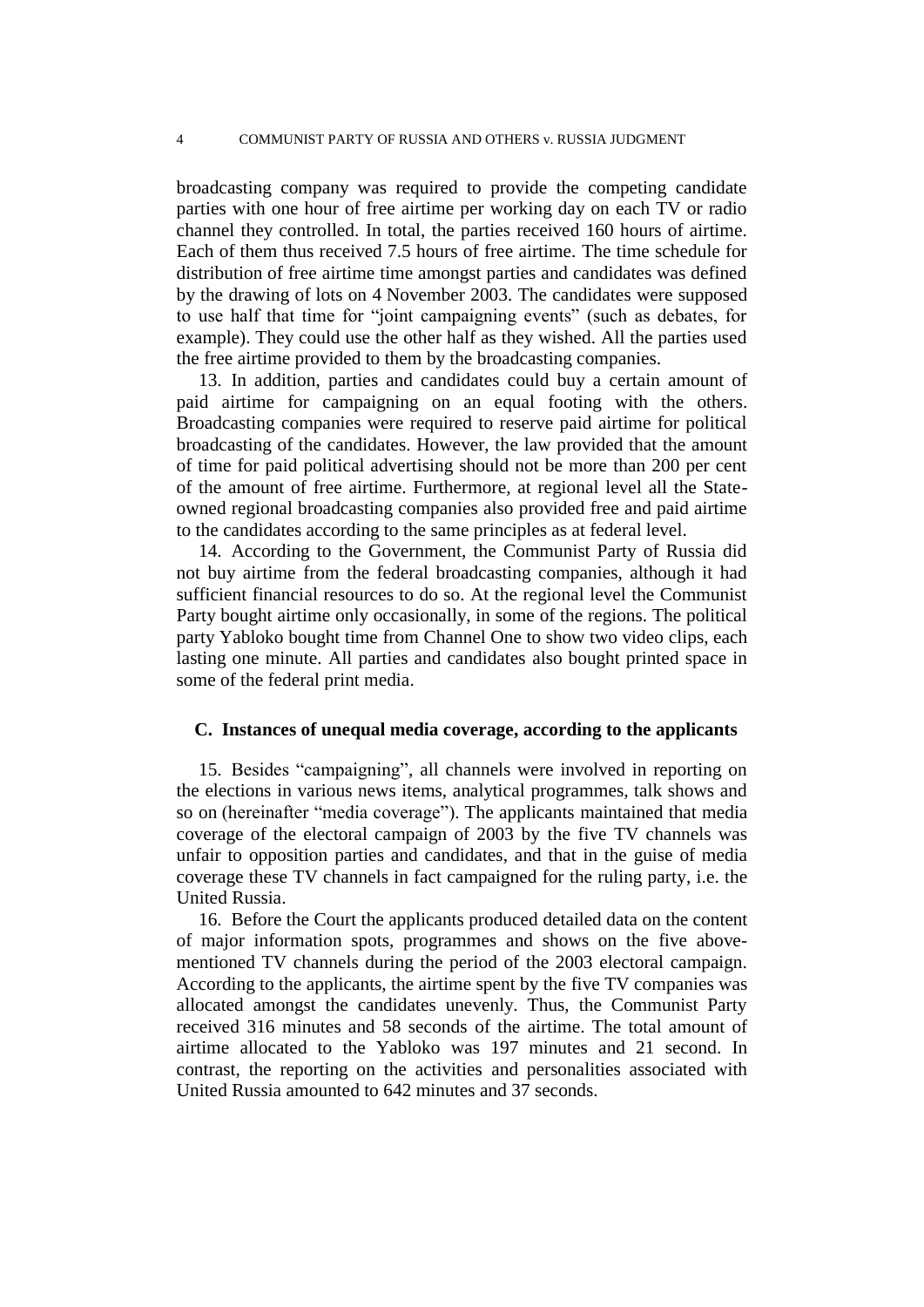17. The applicants also argued that the information disseminated through newscasts and informational and analytical programmes was not neutral for the most part. The amount of "positive" media coverage received by the Communist Party during the election campaign did not exceed 7 minutes and 13 seconds. In addition, some positive coverage was provided through the Communist Party senior members' participation in the talk shows aired by NTV, which lasted 74 minutes and 45 seconds. *In toto* positive coverage of the Communist Party amounted to 81 minutes and 58 seconds. Negative coverage of the Communist Party amounted to 331 minutes and 22 seconds; most of such coverage was in the information spots. In contrast, positive media coverage of United Russia amounted to 529 minutes and 9 seconds, whereas "negative" coverage of that party amounted to 6 minutes and 2 seconds. Positive coverage of Yabloko amounted to 209 minutes and 40 seconds. Negative coverage of that party amounted to 8 minutes and 53 seconds. The applicants specified that the two private nationwide channels not directly controlled by the State (NTV and REN TV) provided a more balanced media coverage than the three channels directly controlled by the State (such as Channel One, VGTRK, and TV Centre).

18. The applicants also referred to various episodes of tacit electoral campaigning for United Russia by various high-level Government officials, notably the then President Putin. Thus, on 19 September 2003 Mr Putin attended the congress of United Russia, which was covered by Channel One, VGTRK and NTV. Mr Putin delivered a speech to the delegates of the congress, saying, in particular, the following:

''Your meeting is taking place at a moment which is important for our country, for the electoral campaign has just started. I am not going to hide the fact that I voted for your party four years ago. I believe I was right to do so''.

19. On 7 December 2003 – election day – when no campaigning is permitted, Channel One, VGTRK, TV Centre, and REN TV broadcast a short interview given by the then President of Russia, Mr Putin, at a voting station:

"Journalist: Who did you vote for?

Mr Putin: I think my answer may be regarded as additional campaigning, so I'd better keep silent. But I think my preferences are well known."

That phrase was broadcast eight times during the day; the general airtime allocated to showing that interview amounted to 14 minutes and 15 seconds. In addition, all channels disseminated information about the participation of the United Russia leaders in the voting which on that day was broadcast 14 times, the aggregate length amounting to 16 minutes and 38 seconds.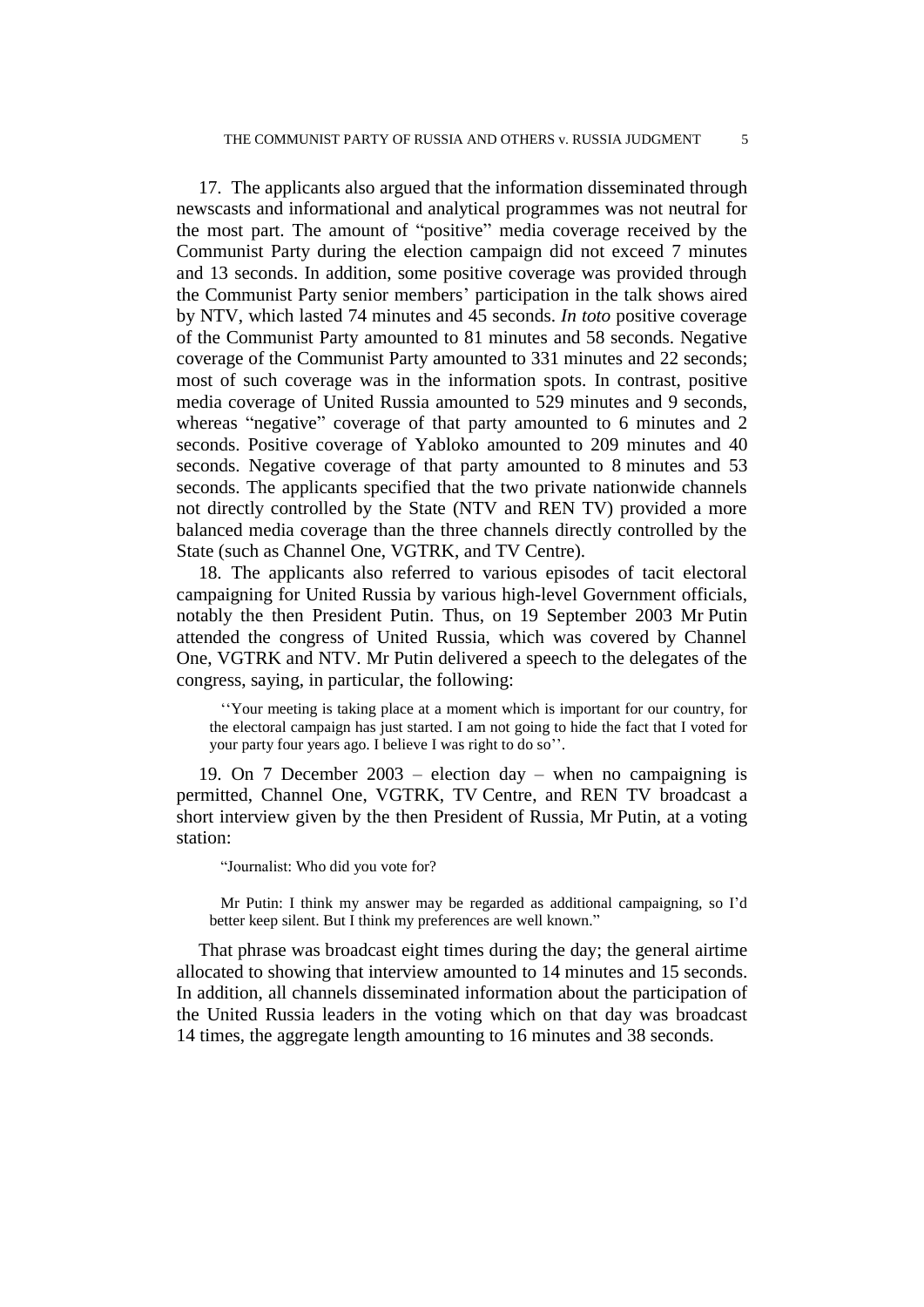#### 6 COMMUNIST PARTY OF RUSSIA AND OTHERS v. RUSSIA JUDGMENT

## **D. Assessment of the media coverage of the 2003 elections by the OSCE and Transparency International**

20. After the elections, several international organisations and NGOs made public statements and issued reports in which they criticised the 2003 parliamentary elections for unequal access of the candidates to the media. Thus, on 27 January 2004 the Office for Democratic Institutions and Human Rights of the Organization for Security and Co-Operation in Europe ("OSCE/ODIHR") published its election observation mission final report, where it noted that "the main countrywide State broadcasters displayed favouritism towards United Russia and, in doing so, failed to meet their legal obligation to provide equal treatment to electoral participants, also a fundamental principle of democratic elections". The report contained the following passages:

"The State TV channels fully complied with legal provisions on allocation of free airtime for all contestants. All three State-controlled televisions aired regular debates among political parties and blocs, a positive development that helped voters to form opinions of the candidates ... However, outside of the free airtime, the State broadcasters monitored by the [OSCE/ODIHR election observation mission] openly promoted United Russia ... State-funded broadcasters also produced a number of prime time news discrediting [the first applicant political party] ... In comparison, the private broadcasters ... provided more balanced coverage of the campaign with a greater diversity of views ... The print media provided a plurality of views but mainly supported specific political parties or blocs. As such, voters could form an objective view of the campaign only if they read several publications. State-funded newspapers met the legal requirements in regard to free space for each party or bloc, but were biased in the political and campaign coverage in favour of United Russia and against [the first applicant political party]".

21. In 2004 a Moscow-based research affiliate of international NGO Transparency International published its report on "the abuse of administrative resources" during the 2003 electoral campaign in which it identified 518 instances of such abuse. That report, which was based on independently conducted media monitoring, concluded that "media resources had been systematically misused throughout the campaign on behalf of United Russia", and that "the monitoring had clearly documented bias in favour of United Russia in terms of the number of biased individual news items broadcast".

# **E. Complaints to the administrative authorities and before the courts by the applicants during the electoral campaign**

22. On 10 September 2003 Mr Mitrokhin, the then deputy chairperson of the second applicant political party (Yabloko), wrote a complaint to the chairman of the CEC about unfair media coverage of the campaign. In his reply of 29 September 2003 the CEC chairman acknowledged that several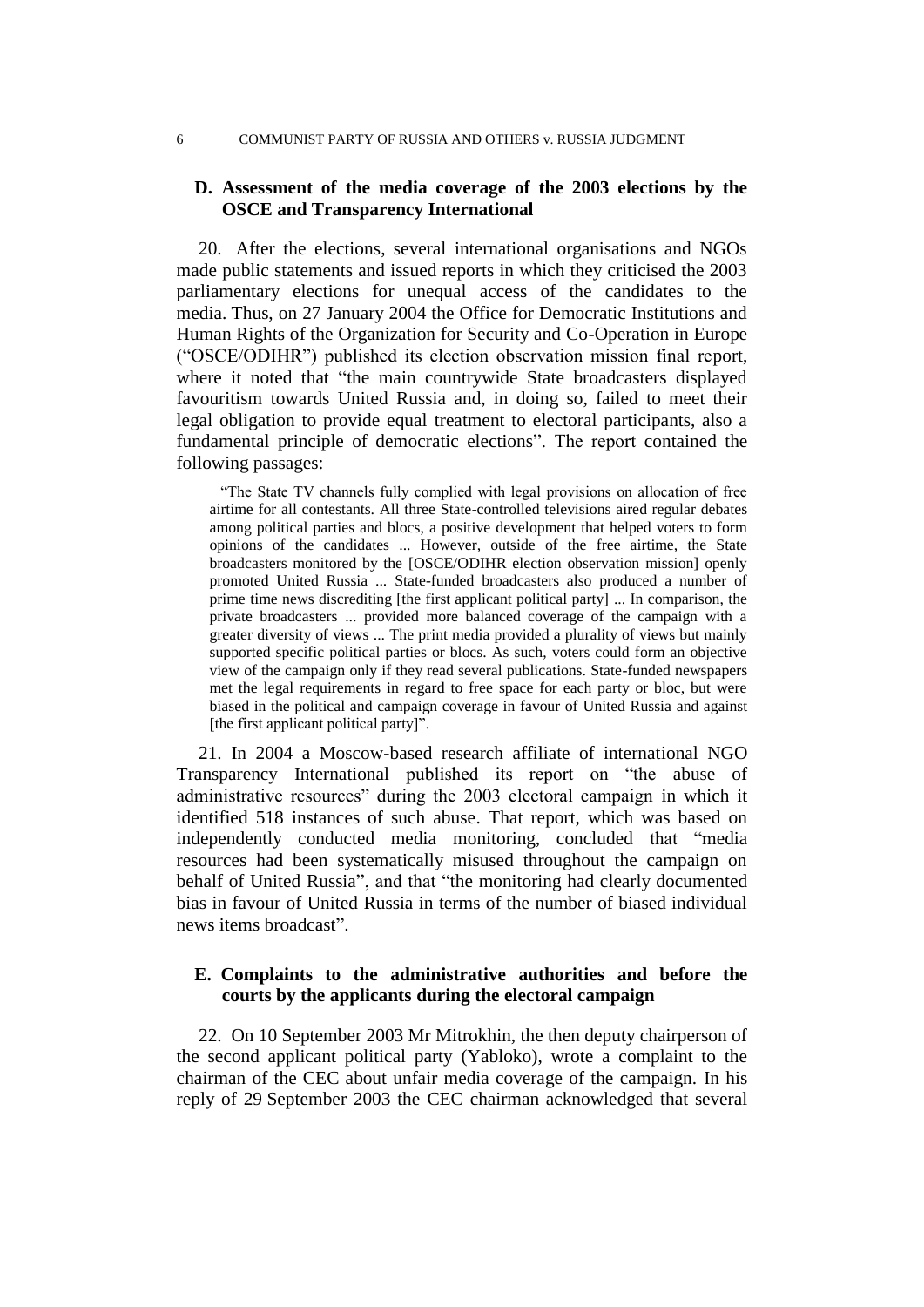television broadcasts and press reports contained elements of unlawful electoral campaigning against that political party.

23. On 23 September 2003 Mr Zyuganov (the leader of the first applicant, the Communist Party) complained to the CEC about Mr Putin's speech of 19 September 2003 (see paragraph 18 above). On 26 September 2003 the CEC Working Group on Information Disputes examined that complaint and prepared a report; based on that report on 29 September 2003 the CEC chairman wrote a letter to Mr Zyuganov in which he explained that there had been nothing unlawful in that speech. The chairman explained that mass media could report on official statements of public officials and that such media coverage could not be considered as "campaigning". The position of the CEC chairman was later confirmed by the Supreme Court of Russia in judgments of 16 December 2004 and 7 February 2005. A similar complaint to the prosecuting authorities also failed: on 10 October 2003 the Tverskoy District Prosecutor of Moscow refused to initiate administrative proceedings, referring to the CEC's conclusion that Mr Putin's speech had not violated any electoral regulations. The District Prosecutor's decision was upheld by the Moscow Deputy Prosecutor on 24 November 2003 and by the Deputy Prosecutor General on 11 December 2003.

24. On 16 October 2003 Mr Solovyev (the seventh applicant, in 2003 a non-voting member of the CEC) complained to the CEC and to the Moscow Prosecutor's Office about a television report by Channel One of 12 October 2003 which had stated that United Russia was "leading [in the elections] having left its competitors far behind" and that the Communist Party was "losing the voters' support". In Mr Solovyev's submission, that report constituted illegal electoral campaigning. On 31 October 2003 the Ostankino District Prosecutor of Moscow refused to institute administrative proceedings in that regard. That decision was upheld by the Moscow Deputy Prosecutor on 28 November 2003.

25. On 22 October 2003 Mr Solovyev complained to the CEC about television programmes broadcast on 7 October 2003 featuring a friendly meeting between the United Russia leader and a well-known singer. The CEC found no elements of electoral campaigning in that broadcast, and the seventh applicant was informed accordingly by a letter from a CEC member dated 5 November 2003.

26. On an unspecified date Mr Zyuganov, Mr Solovyev and several other members of the Communist Party complained about the media coverage of the elections by Channel One and VGTRK period to the Working Group on Information Disputes. On 31 October 2003 the Working Group issued a report noting that VGTRK "had displayed a tendency towards deliberate and systematic dissemination of neutral or positive, or even complimentary, information about the events related to the activities of the United Russia party, while providing mainly negative coverage of the activities of the Communist Party". As regards Channel One, it found that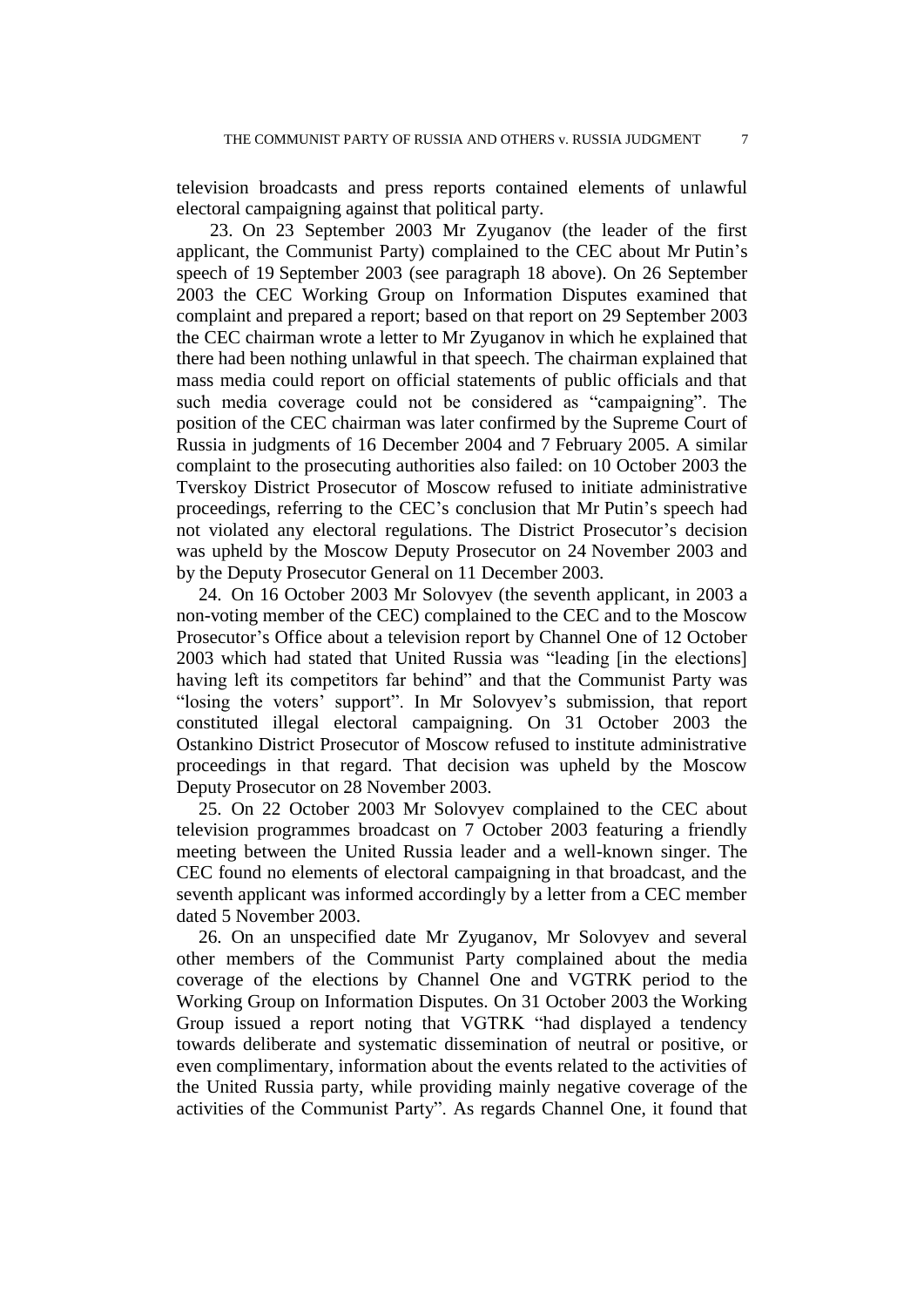"Channel One displayed a tendency towards deliberate and systematic dissemination of neutral or positive information about the events related to the activities of United Russia, while providing mainly negative coverage or news items accompanied by negative comments - of the activities of the Communist Party". The Working Group called on Channel One and VGTRK to comply with the provisions of the Duma Elections Act, in particular the principle of fair and impartial coverage of the electoral campaign. It also indicated that violations of the election coverage rules established by the Duma Elections Act were punishable under Article 5 § 5 of the Code of Administrative Offences.

27. On 6 November 2003 the CEC sent a letter to Channel One, VGTRK, Ren TV and TV Centre indicating that some of the material broadcast on Channel One and VGTRK displayed a tendency towards dissemination of predominantly positive or, on the contrary, predominantly negative information about the activities of "certain political parties and electoral blocs" standing for election to the Duma, and indicated that the directors of the State broadcasting companies must comply with the provisions of the Duma Elections Act governing election coverage, as interpreted by the Constitutional Court.

28. On an unspecified date Mr Zyuganov complained to the Moscow City Prosecutor's Office about unfair media coverage. On 14 November 2003 the Moscow Deputy City Prosecutor wrote back informing Mr Zyuganov that the management of the leading nationwide television channel had been reprimanded on account of irregularities committed in the course of publication of the results of the public opinion poll.

29. On 17 November 2003 the seventh applicant lodged a further complaint with the CEC. He relied on the transcripts of programmes broadcast on the leading nationwide television channels between 3 October and 9 November 2003. In response, on 28 November 2003 a CEC member advised the seventh applicant in writing to lodge a claim on grounds of defamation if he so wished. On 1 December 2003 the seventh applicant lodged complaints with the Supreme Court against that letter and the failure of the CEC to take action regarding his complaint of 17 November 2003. Those complaints were ruled inadmissible on 3 and 2 December 2003 respectively. The Supreme Court declined jurisdiction to examine the merits of those complaints.

30. On 25 November 2003 Mr Zyuganov and the seventh applicant again complained to the Working Group about biased media coverage. Having examined transcripts of TV programmes, the Working Group issued on the next day a report in which it noted that the situation had slightly improved since October 2003. After having received the report by the Working Group, the CEC sent a letter to the Ministry of Mass Media. In that letter the CEC noted that the facts revealed by the Working Group did not require any action by way of administrative proceedings; however, the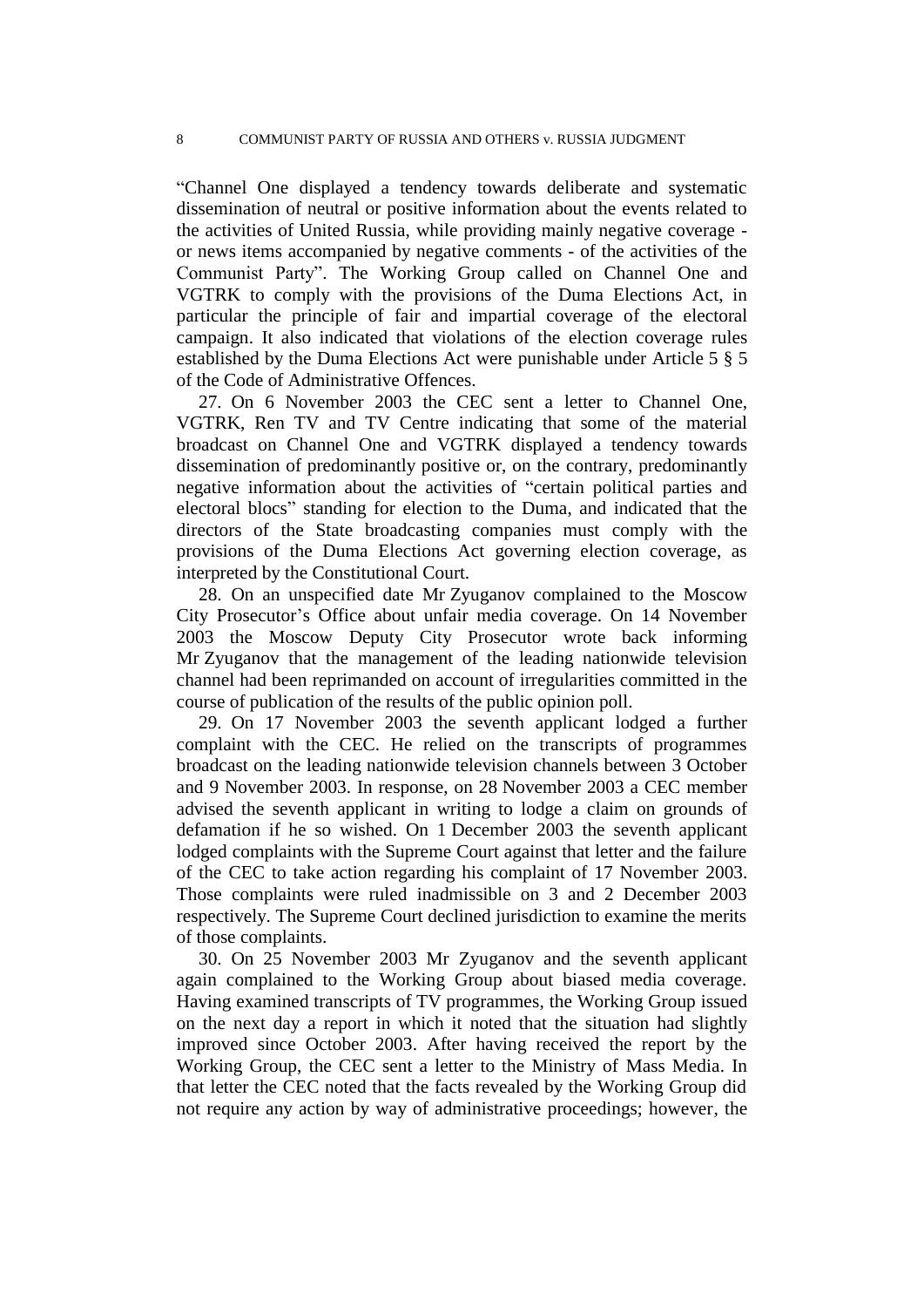Ministry was asked to start monitoring the content of major information programmes of the five nationwide TV channels.

31. On 2 December 2003 Mr Zyuganov attempted to contact the directors of two leading nationwide television channels directly, but they denied any wrongdoing on their part. He then brought the matter to the attention of the CEC.

#### **F. The applicants' attempt to invalidate the results of the elections**

32. On 28 September 2004 the applicants lodged a claim with the Supreme Court for invalidation of the results of the 2003 electoral campaign as certified by the CEC's decision of 19 December 2003 (see paragraph 8 above). The CEC participated in the proceedings as the defendant.

33. In their voluminous submissions, the applicants relied on the results of the monitoring of five nationwide television channels in September – December 2003 which revealed that opposition parties and candidates received much less coverage than United Russia. They further referred to the unlawful electoral campaigning for United Russia by the President. They also complained that the five main nationwide television channels had waged a wave of negative publicity against the first applicant political party. The applicants submitted to the Supreme Court transcripts of all the television programmes, as well as video recordings, numbering 190 videocassettes.

34. The case was tried by the Supreme Court Justice Zaytsev, sitting in a single-judge formation. The first hearing was held on 16 December 2004. Before the start of the trial and at the first several hearings the applicants lodged a number of procedural motions, seeking discovery of new evidence, summoning of additional witnesses and experts, obtaining examination of certain written materials, video recordings etc. According to the applicants, nearly all motions lodged by them were refused by the judge without good reason and/or in breach of the domestic procedural rules. The Government contested that; they stressed that the same judge granted a number of motions introduced by the applicants. Furthermore, according to the applicants, at the first hearing the judge said that by lodging so many motions the applicants tried to protract the proceedings. On four occasions the applicants challenged the judge, but he refused to withdraw from the case.

35. On 16 December 2004 the Supreme Court dismissed the claim. The Supreme Court found no violations of electoral law capable of undermining the genuine will of the voters. The Supreme Court noted, in particular, the following:

"The court is not in a position to accept the arguments of [the applicants] that the information coverage of [the 2003 electoral campaign] was conducted with such egregious violations of electoral law, namely, preferential media coverage of one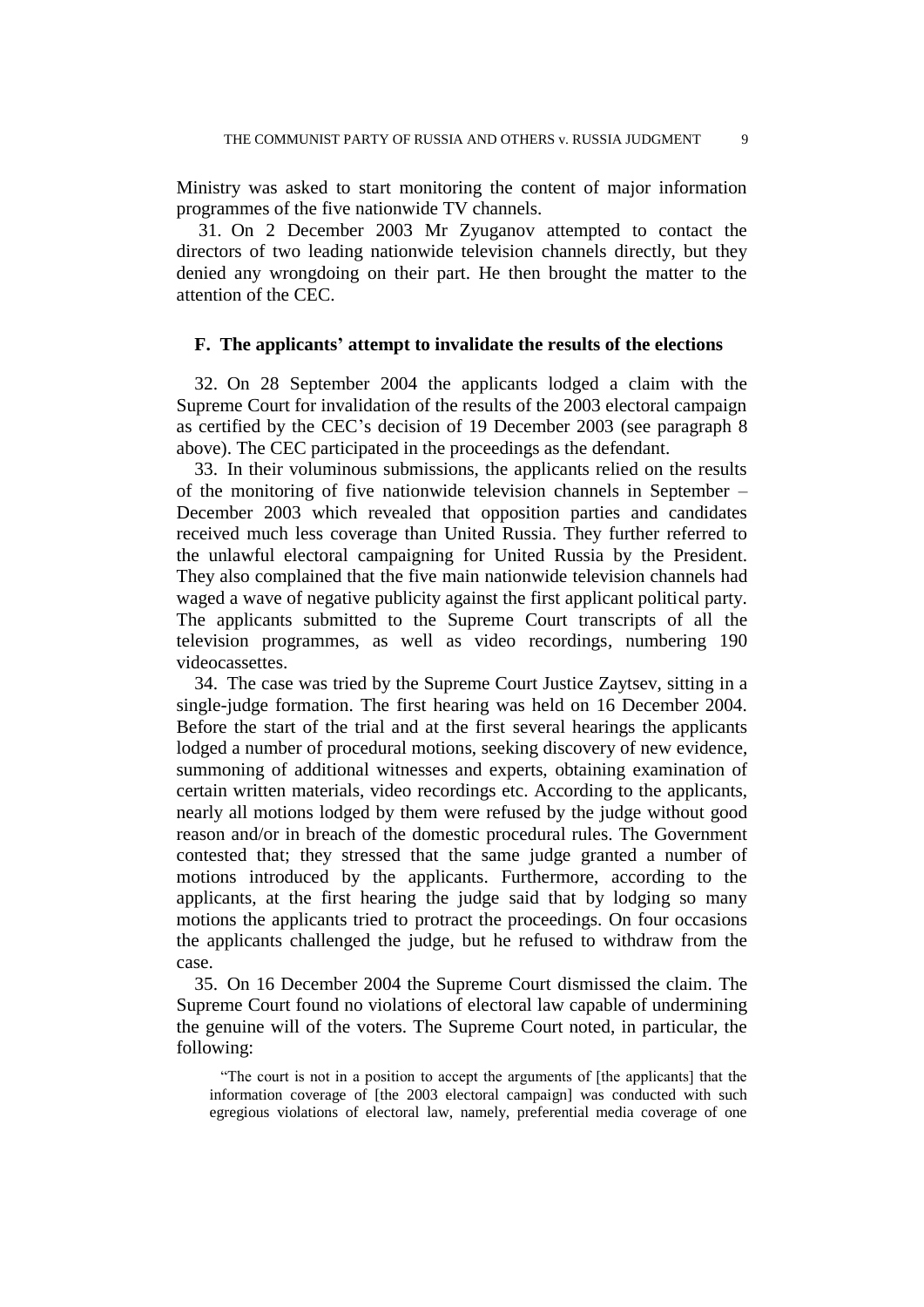#### 10 COMMUNIST PARTY OF RUSSIA AND OTHERS v. RUSSIA JUDGMENT

political party and the candidates put forward by it, that it was not possible to ascertain the genuine will of the voters.

First, electoral law does not provide for any limitations on the number of electionrelated events organised by the political parties in the course of the electoral campaign; the number of such events depends on the political parties themselves. The only exception is the maximum amount of expenditure, which is the same for all political parties taking part in the electoral campaign and stipulated by law. However, the scope of media coverage of the election-related events of the political parties depends on the number of those events.

Second, [the applicants] do not take into account that the coverage in question was conducted not only by five television channels but also by other mass media, in particular, radio stations and the printed mass media.

Third, according to the [judgment of the Constitutional Court of the Russian Federation of 30 October 2003, see applicable domestic law below], [the constitutional right to seek, receive, transmit, produce and disseminate information freely] shall not be unnecessarily interfered with.

Fourth, the applicants' arguments that there is an objective link between the amount of information about a political party disseminated by the television channels and the number of voters who voted for this party in the election are based on assumptions and are refuted by their own evidence.

Fifth, having examined the transcripts [submitted by the applicants], the court concludes that the applicants classified the stories [related by the journalists on TV] as information about a certain political party on the basis of their own subjective perceptions, in particular on the basis of their wrongful assumption that all voters undoubtedly know that persons whose activities those stories covered belonged to a particular political party ... The Constitutional Court of the Russian Federation, in its judgment of 30 October 2003, explained that a condition *sine qua non* of electoral campaigning was *dolus specialis*, that is, a special intention to persuade the voters to support or undermine a certain candidate or political party ... The Constitutional Court noted that media coverage without that *dolus specialis* did not constitute electoral campaigning ... The court has examined the transcripts of news and analytical programmes broadcast by five television channels over 13 days within the time-period from 3 September to 7 December 2003. Examination of those materials shows that it is not possible to accept the applicants' contention that the television channels disseminated materials about candidates and political parties capable of being classified as electoral campaigning in the course of the electoral campaign ... There are likewise no objective data confirming that the television channels had a specific intention to persuade the voters to vote for United Russia while covering the preelectoral trips of the leaders of that party. The same is true in respect of the television coverage of the speech of President Putin at the [United Russia general meeting in Moscow in September 2009]. The court also considers it necessary to note that, pursuant to section 6 of the State Media Coverage of the Activities of State Bodies Act, State audio-visual media shall include in their daily informational programmes information about statements, communications and press conferences of the President of the Russian Federation as well as other facts about the activities of the federal state bodies which are of public significance. The court disagrees with the applicants' contention that the President of the Russian Federation conducted unlawful electoral campaigning in support of United Russia.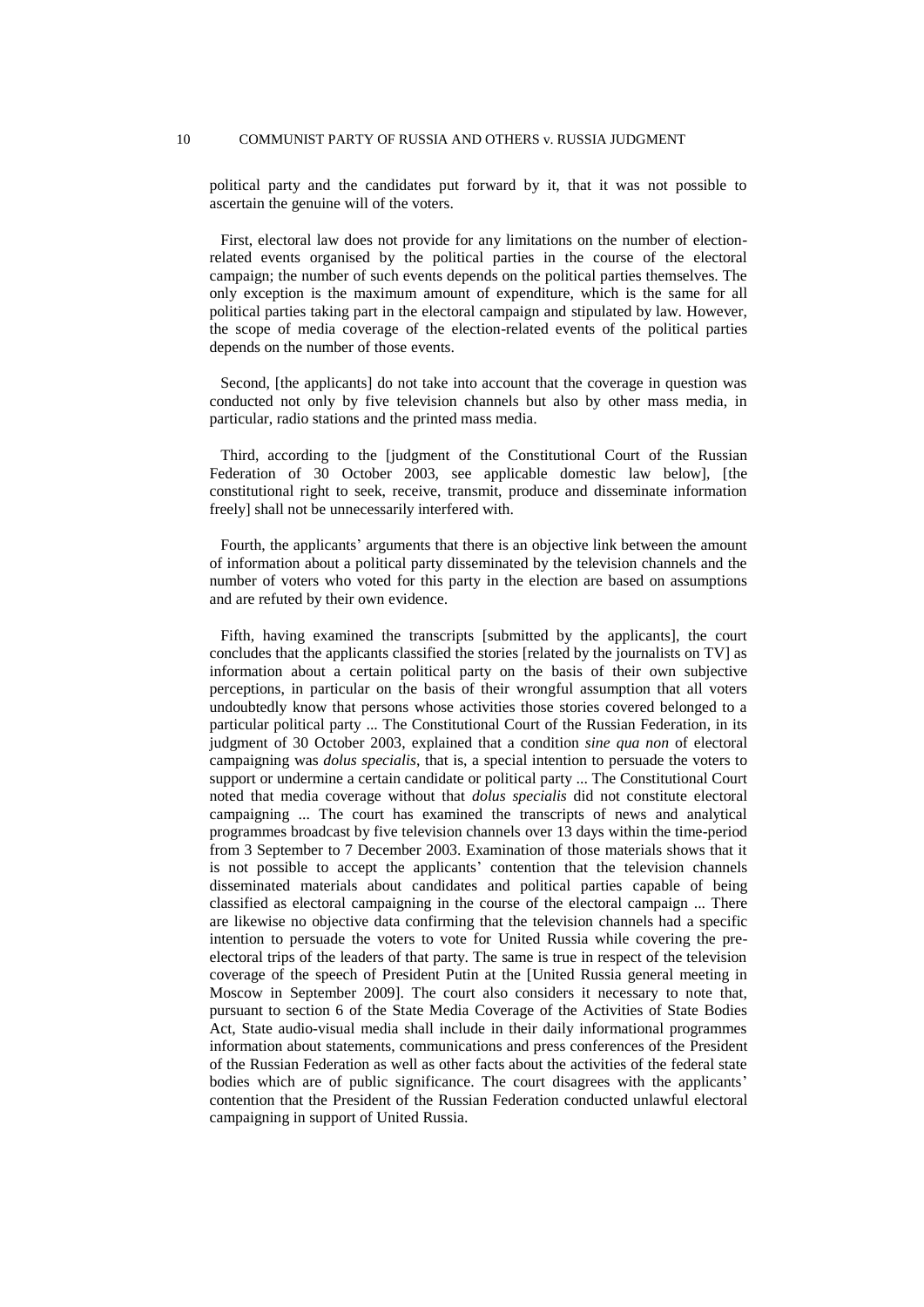It follows that there have been no violations of electoral law which would prevent the genuine will of the voters from being ascertained ... [The OSCE/ODIHR election observation mission report] likewise does not contain [information about] those violations ... The applicants' action for invalidation of the election results cannot therefore be allowed".

In respect of the episode of 7 December 2003 (reporting on Mr Putin's voting, see paragraph 19 above) the Supreme Court held as follows:

"... The Supreme Court cannot accept the applicants' contention that there was unlawful electoral campaigning for United Russia on the part of the President of Russia on election day.

Thus, having examined during the hearing a video recording of the Channel One items reporting on Mr Putin casting his vote in the Duma elections, the Supreme Court has established that the President of Russia refused to tell the journalist who he voted for. He did not mention any political party, which could have been classified as campaigning.

It follows that there have been no violations of electoral law which would prevent the genuine will of the voters in the elections from being ascertained ... and could be a ground for invalidating the CEC's decision approving the outcome of the ballot ..."

36. The applicants appealed. They argued that the first-instance court had examined only a minor part of the evidence adduced by them, in particular around 5 per cent of transcripts and less than 1.5 per cent of video recordings. According to the applicants, that approach violated the principle of direct examination of evidence. The applicants further disagreed with other findings of the first-instance court.

37. On 7 February 2005 the Supreme Court, sitting as a court of appeal, composed of Justices Fedin, Potapenko and Tolcheyev, dismissed their appeal. The Supreme Court observed, most notably, the following:

"The arguments contained in the grounds of appeal are unpersuasive.

Having examined transcripts for four days (3 and 5 to 7 September 2009) and having heard the parties' representatives, the [first-instance] court made a decision on the basis of its examination of the evidence adduced. It decided to examine transcripts for the days proposed by the parties [to the proceedings] within the limits defined by the court. This method of examination of evidence did not violate the principle of equality of the parties. It allowed each of them to propose for examination their main transcripts capable of proving clearly, in their view, the violations of electoral law or absence thereof. The court accordingly proceeded to examine transcripts for eight days proposed by the applicants (20 September, 5, 20 and 31 October, 4, 18 and 28 November and 5 December) and for two days proposed by the CEC representatives (27 September and 3 December). Additionally, the court examined the transcript and the videotape of election day, that is, 7 December 2003. Overall, the court examined recordings of five main television channels for 14 days, that is, 13.4 per cent of those submitted.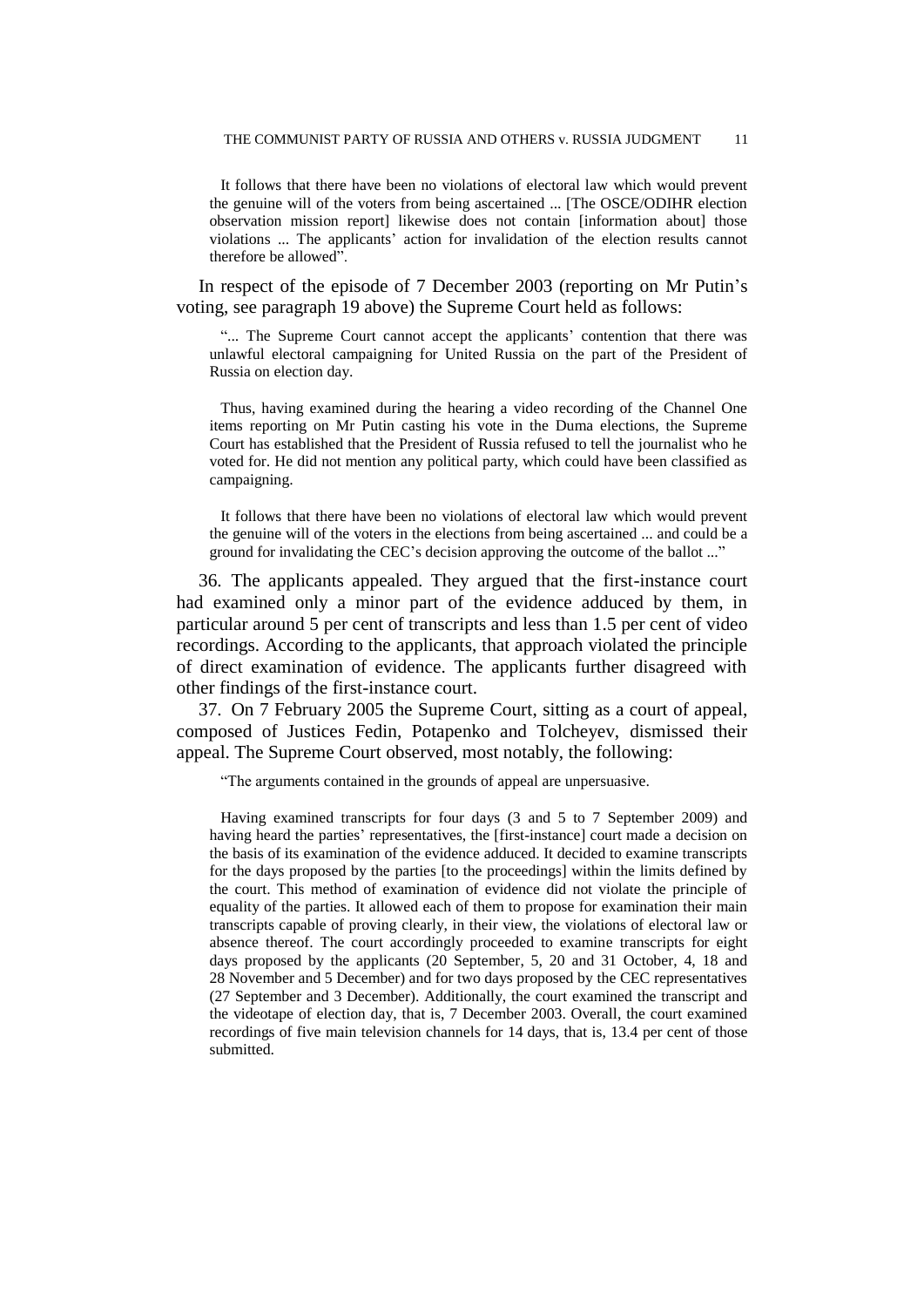#### 12 COMMUNIST PARTY OF RUSSIA AND OTHERS v. RUSSIA JUDGMENT

[Factual] circumstances as established by [the first-instance court] refute the allegations of inequality of the political parties and clear preference for one of them in so far as access to the mass media is concerned".

The appellate court also agreed with the other findings of the firstinstance court.

## II. RELEVANT DOMESTIC LAW AND PRACTICE

#### **A. Composition of the State Duma**

38. The State Duma is composed of 450 members. At the material time 225 members of the State Duma were elected from the lists of candidates put forward nationwide by the political parties. Those seats were distributed in proportion to the percentage of votes obtained by those political parties which had cleared a threshold of 5 per cent of votes. The remaining 225 seats were contested in "single mandate electoral districts" (one-seat constituencies), on a majority basis in two rounds, with candidates being put forward by the political parties or independently.

#### **B. Legislation on media coverage of the 2003 elections**

39. On 12 June 2002 the Law on basic principles of elections and referendums was enacted (Law no. 67-FZ, the Basic Guarantees Act). It was amended on 27 September 2002 and 23 June 2003. Further, the 2003 elections were governed by the Duma Elections Act of 20 December 2002, amended on 23 June 2003 (Law no. 175-FZ, the Duma Elections Act). Media coverage of elections was also regulated by the Coverage by the State Media of the Activities of State Bodies Act (Federal Law No. 7-FZ of 13 January 1995, the Media Coverage Act). Certain provisions of the law on media coverage of elections were developed in the documents of the CEC, in particular in Decree no. 38/354-4, and interpreted by the Constitutional Court of Russia in its judgment of 30 October 2003 no. 15-*P* (for more details, see below).

40. Pursuant to section 6 of the Media Coverage Act, the State-owned audio-visual mass media were obliged to disseminate information about the activities of State bodies and officials, in particular reporting on the decisions and acts of the President of the Russian Federation provided for by the Constitution, his declarations and announcements, press conferences and other activities "which are of public significance".

41. Sections 59 and 60 of the Duma Elections Act proclaimed the principle of equal access of candidates to the media, including the audiovisual media. The law distinguished between "informing" the population in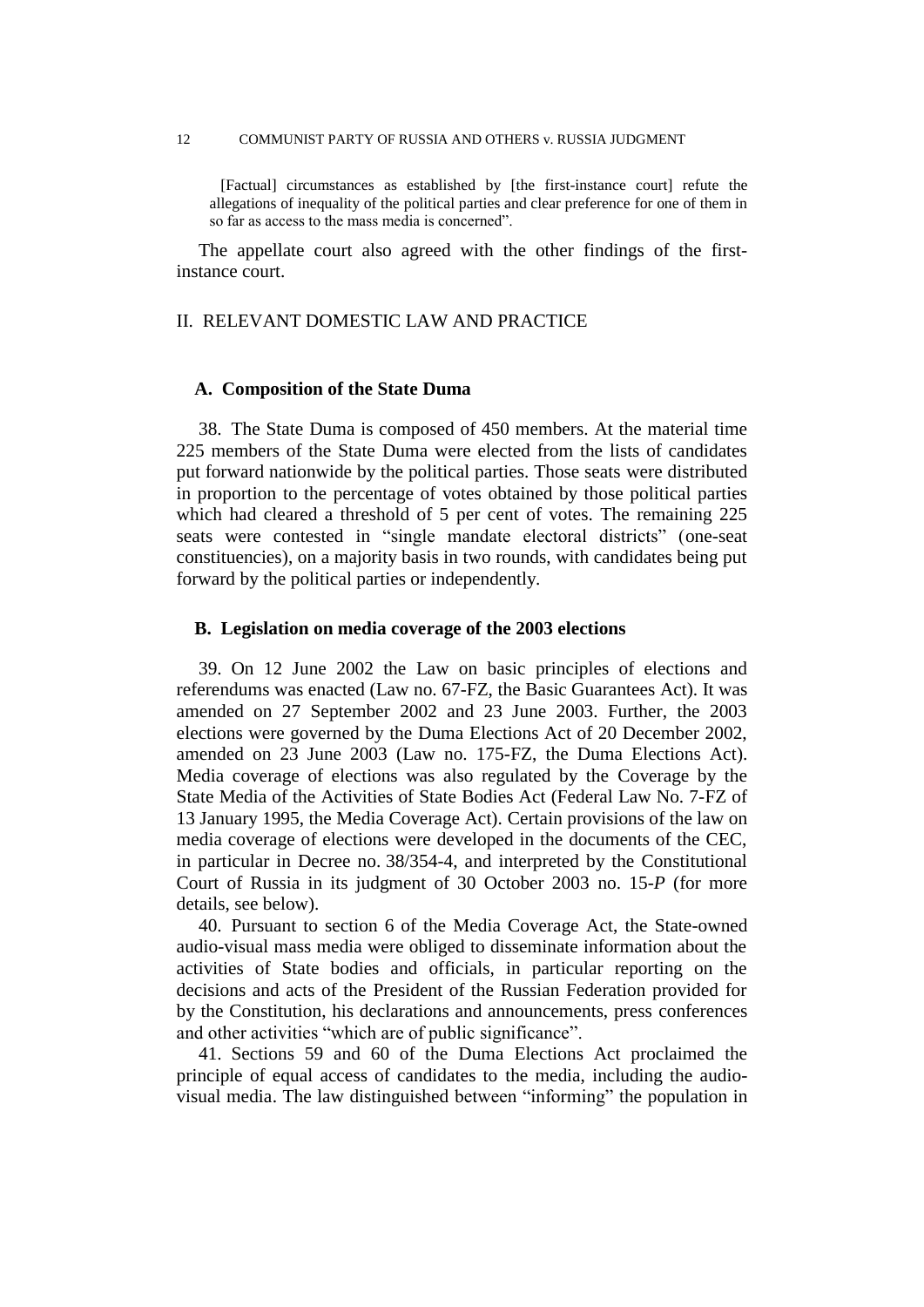the course of the electoral campaign and "electoral campaigning" (or "agitation", *agitatsiya*).

42. "Electoral campaigning" was an activity undertaken with the aim of encouraging voters to vote for or against a certain candidate. Electoral campaigning on television was permissible as from the twenty-eighth day before election day and was to be ceased on the eve of election day.

43. Holders of certain higher public offices (including that of the President of the Russian Federation) and journalists were not allowed to engage in electoral campaigning unless they were formally registered as candidates. In any event it was illegal for them to do so while using the advantages of their official status on pain of administrative fines. The maximum amounts of expenditure were prescribed by law. The fact that an item of information - an article, a video clip and so on - was political campaigning was to be mentioned in the publication, and the source of funding should be indicated.

44. The law enumerated situations which could be characterised as campaigning. They included, *inter alia*, dissemination of materials in which information about a particular candidate is prevalent and accompanied by positive or negative comments, analysis of the consequences of electing this or that candidate, information about activities of a candidate which were not related to the performance of his official duties, and so on. The law also established a number of requirements of and limitations on the campaigning.

45. The law at the time provided that all candidates and parties had an equal opportunity to obtain a certain amount of free and paid airtime or printed space for their electoral campaigning. The conditions for obtaining airtime were identical for all candidates, and concerned both public and private mass media. Political parties registered at the federal level had a right of equal access to the national mass media, including State TV and radio-broadcasting stations. Individual candidates (affiliated or not to a political party) had similar rights in respect of access to the regional mass media.

46. "Electoral campaigning" was distinguished in the law from "informing". Informing was mainly the task of the "State authorities, municipal authorities, electoral commissions, media companies, legal entities and individuals" (section 54(1) of the Duma Elections Act, section 45(1) of the Basic Guarantees Act). It had to be objective, factually accurate and should not show preference for any candidate. Informing should consist of giving a neutral account of the progress of the electoral campaign, of the candidates' profiles, platforms and so on, within the "information slots" (airtime or printed space dedicated to informing). Those "information slots" should not be aligned with the position of any candidate and should not contain comments or value judgments. The mass media had to separate objective information from statements of opinion. At the same time the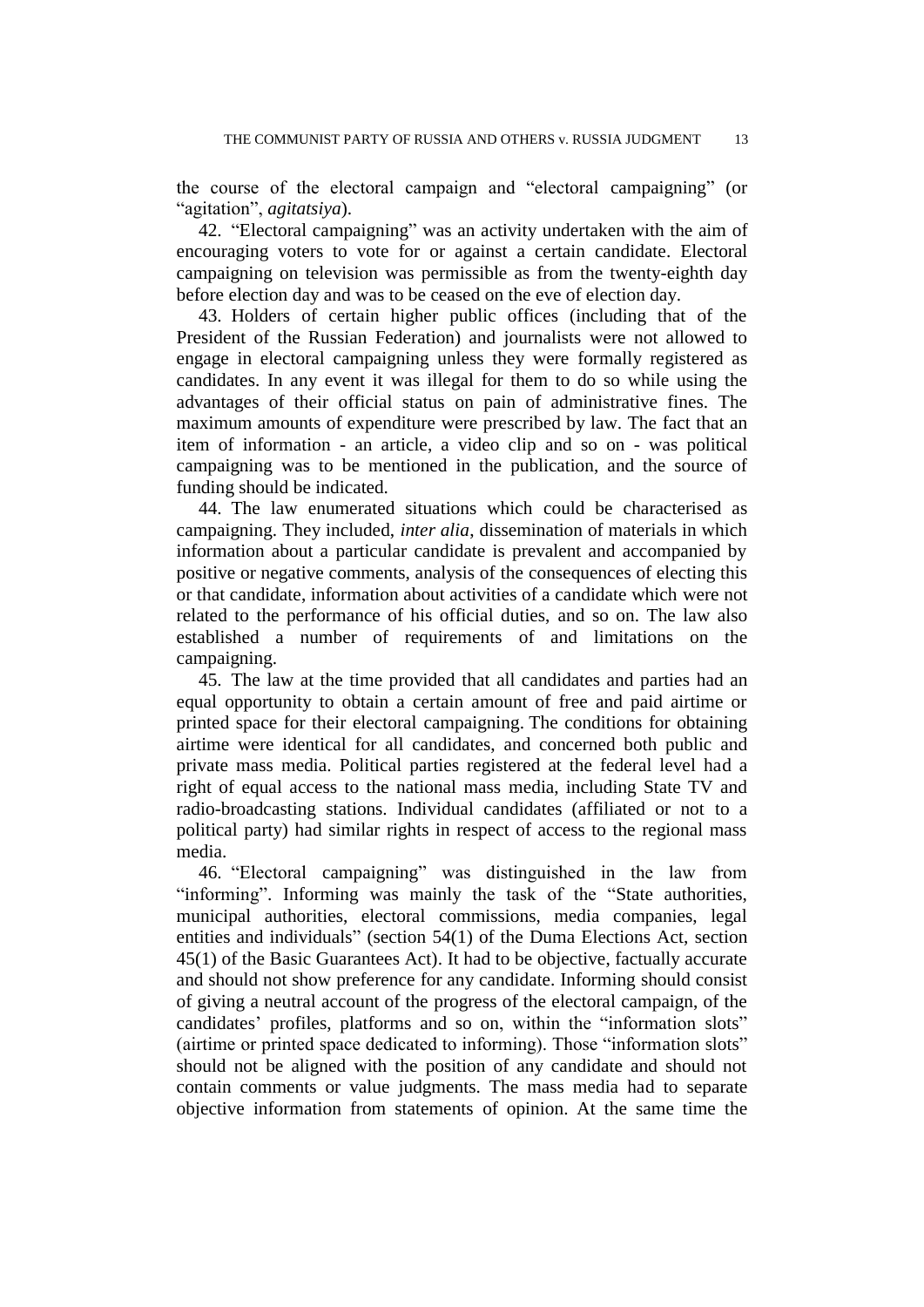mass media were free in their editorial policy (section 45(4) of the Basic Guarantees Act) and were allowed to comment on political events and personalities outside the "information slots".

# **C. Position of the Constitutional Court of the Russian Federation on the distinction between "informing" and "campaigning"**

47. The Constitutional Court of the Russian Federation has ruled that professional journalists are regarded as involved in electoral campaigning only if they do so with special intent to campaign in favour of or against one or more candidates (judgment of 30 October 2003, no. 15-*P*). Thus, in order to distinguish between campaigning and informing (that is, normal journalistic activity) the courts have to establish whether or not the journalist pursued a specific aim of influencing the voting, *dolus specialis*. Where there is no such specific aim (the existence of which should be established by the courts), the materials, articles and so on must be considered as "informing". The Constitutional Court further stressed that, whilst the law required that information slots on TV and radio be neutral, the mass media were not prohibited from expressing their own opinion about candidates or giving comments outside the scope of the information slots.

## **D. Complaints about breaches of electoral law**

48. Under the Basic Guarantees Act, the CEC was the central body responsible for organising and overseeing the electoral campaign at the federal level. It was also empowered to consider complaints about breaches of electoral law (section 20 of the Basic Guarantees Act). The CEC was entitled to refer such complaints to the law-enforcement and other official bodies for further consideration and reaction. Decisions of the CEC, taken within its competence, were binding on the lower electoral commissions, federal and regional State bodies, public officials, local authorities, candidates, parties, organisations, and voters. State broadcasting companies were required by law to provide free airtime to the candidates and parties during the elections and were required to give replies to the requests of the electoral commissions within five days of receipt.

49. Section 75 of the Basic Guarantees Act provided that unlawful acts and omissions of the public authorities and officials were amenable to judicial review. It further established rules of jurisdiction on applications for judicial review of acts and omissions of the CEC and regional commissions. The Basic Guarantees Act also provided for an appeal to a higher electoral commission against decisions of the lower electoral commissions. The Supreme Court of the Russian Federation had power to invalidate the results of the federal elections if the violations committed did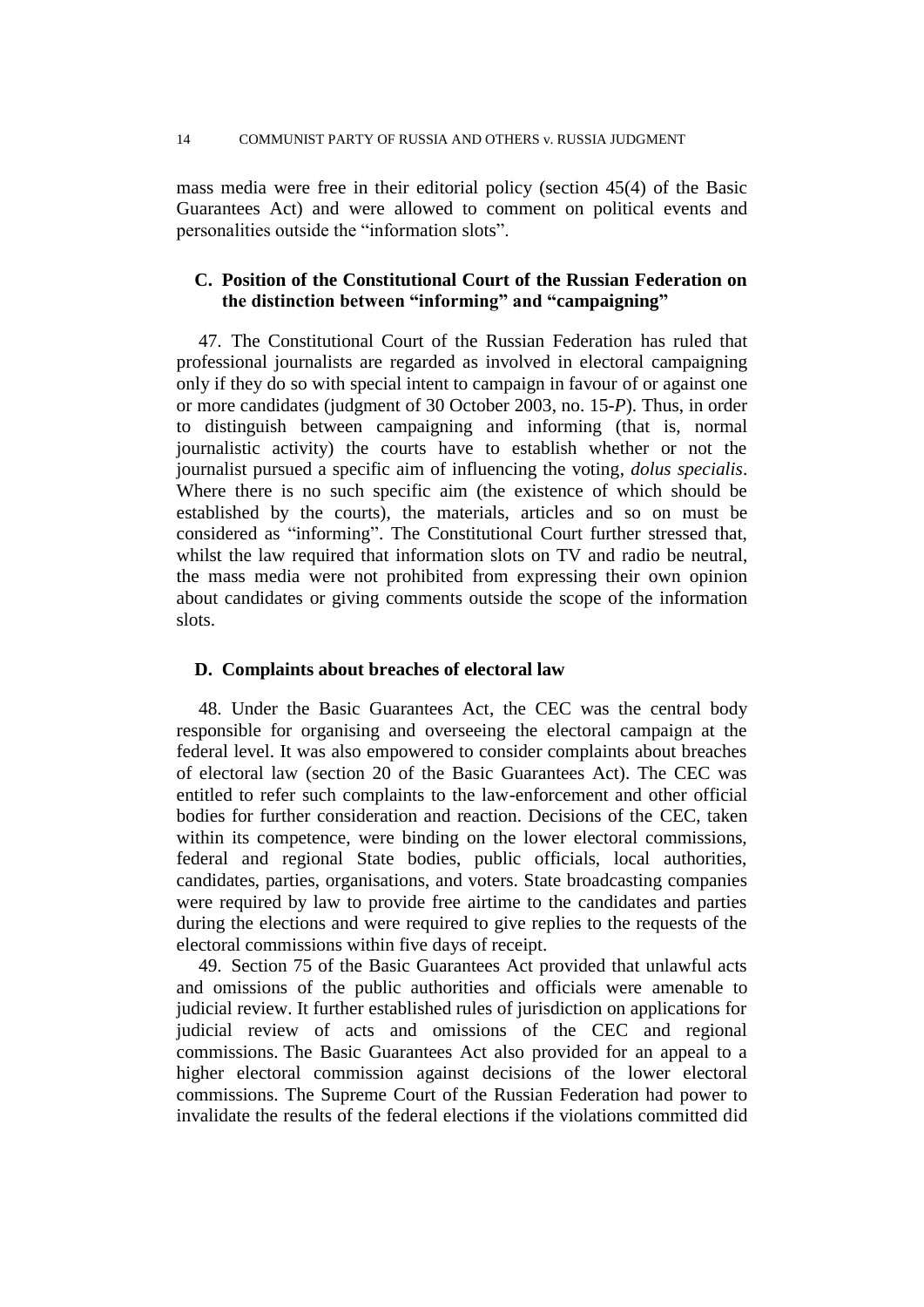not permit the genuine will of the voters to be ascertained (sections 75 and 77 of the Basic Guarantees Act).

50. The Code of Administrative Offences (CAO) of 30 December 2001 established sanctions for certain breaches of electoral law, such as the failure by the mass media to comply with the rules of press coverage of the electoral campaign (Article 5 § 5 of the Code), or unlawful electoral campaigning through audio-visual and printed mass media by a candidate (Article 5 § 8). Article 5 § 11 established sanctions for electoral campaigning by persons who, by virtue of their position, were precluded from participating in electoral campaigning. Article 5 § 12 of the Code established sanctions for the unlawful production and dissemination of campaigning materials. Offences provided by the above mentioned provisions of the Code were punishable by fines ranging from 3,000 to 600,000 roubles (RUB), depending on the status of the offender and the seriousness of the violation.

## III. RELEVANT INTERNATIONAL DOCUMENTS

51. The European Commission for Democracy through Law (Venice Commission), at its 51st (Guidelines) and 52nd (Report) sessions on 5-6 July and 18-19 October 2002 adopted the "Code of Good Practice in Electoral Matters". The Venice Commission distinguished two particular obligations of the authorities in relation to the media coverage of electoral campaigns: on the one hand to arrange for the candidates and/or parties to be accorded a sufficiently balanced amount of airtime and/or advertising space including on state television channels ("the access to the media obligation") and on the other hand to ensure a "neutral attitude" by state authorities, in particular with regard to the election campaign and coverage by the media, by the publicly owned media ("the neutrality of attitude obligation") (Explanatory Report to the Code of Good Practice on Electoral Matters, § 2.3). The Venice Commission's Code of Good Practice in Electoral Matters also recommended the creation of an effective system of electoral appeals, among other things, to complain about non-compliance with the rules of access to the media (§ 3.3).

52. The standards relating to public service broadcasting were further developed by the Committee of Ministers of the Council of Europe in the Appendix to Recommendation no. R (96) 10 on "The Guarantee of the Independence of Public Service Broadcasting" (1996). The Committee of Ministers recommended that "the legal framework governing public service broadcasting organisations should clearly stipulate their editorial independence and institutional autonomy". Furthermore, "the legal framework governing public service broadcasting organisations should clearly stipulate that they shall ensure that news programmes fairly present facts and events and encourage the free formation of opinions. The cases in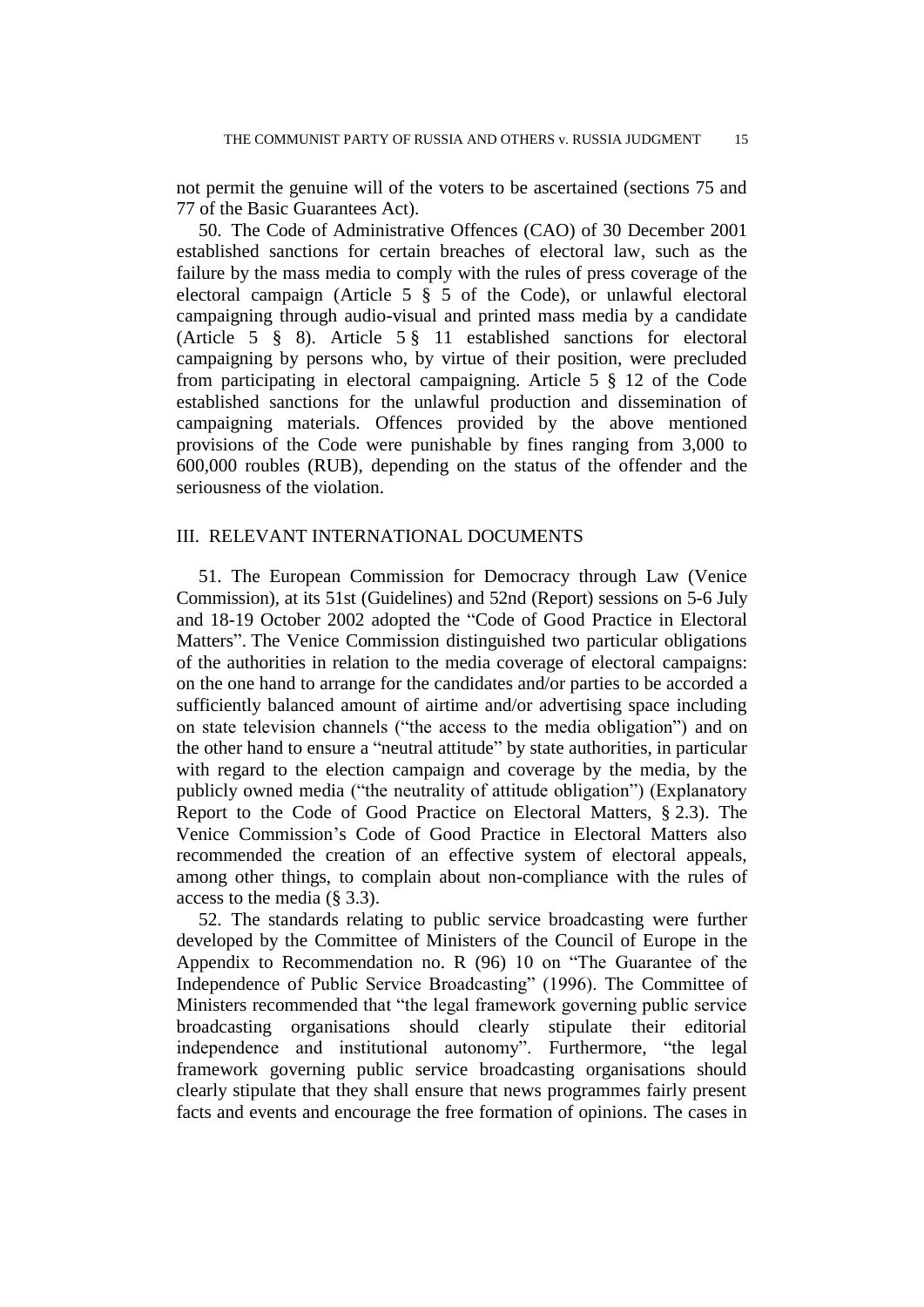which public service broadcasting organisations may be compelled to broadcast official messages, declarations or communications, or to report on the acts or decisions of public authorities, or to grant airtime to such authorities, should be confined to exceptional circumstances expressly laid down in laws or regulations ...". Finally, in the Appendix to Recommendation Rec(2000)23 on "The Independence and Functions of Regulatory Authorities for the Broadcasting Sector", the Committee of Ministers again stressed the importance for States to adopt detailed rules covering the membership and functioning of such regulatory authorities so as to protect against political interference and influence.

53. Recommendation no. R (99) 15 of Committee of Ministers of the Council of Europe on measures concerning media coverage of election campaigns provided that regulatory frameworks in Member States should provide for the obligation of TV broadcasters (both private and public) to cover electoral campaigns in a fair, balanced and impartial manner, in particular, in their news and current affairs programmes, including discussion programmes such as interviews or debates. The Committee of Ministers also recommended the States to examine the advisability of including in their regulatory frameworks provisions whereby free airtime is made available to candidates on public broadcasting services in electoral time, "in a fair and non-discriminatory manner", and "on the basis of transparent and objective criteria".

54. The Inter-Parliamentary Council (a body of the Inter-Parliamentary Union based in Geneva), at its 154th session in Paris, on 26 March 1994 adopted the "Declaration on Criteria for Free and Fair Elections". Pursuant to that Declaration every candidate must have an equal opportunity of access to the media, particularly the mass communications media, in order to put forward their political views (Article 3 § 4). Everyone must have the right to campaign on an equal basis with other political parties, including the party forming the existing government; and to seek, receive and impart information and make an informed choice (Article 3 § 3). The States must ensure non-partisan coverage in State and public-service media and equality of access to such media (Article 4).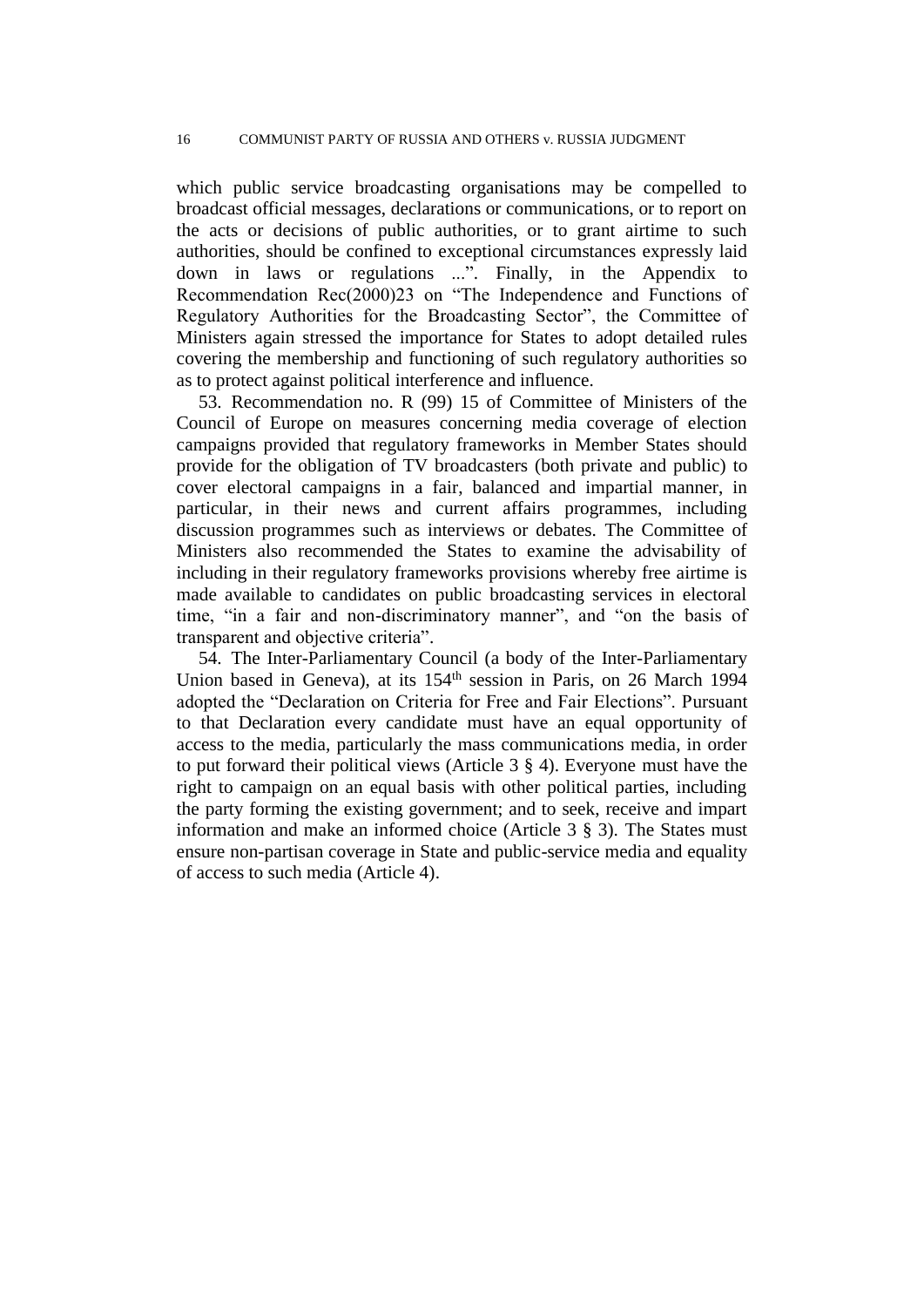# THE LAW

# I. ALLEGED VIOLATION OF ARTICLE 3 OF PROTOCOL No. 1 TO THE CONVENTION AND ARTICLE 13 OF THE CONVENTION ON ACCOUNT OF MEDIA COVERAGE OF THE ELECTIONS

55. The applicants complained that the media coverage of the 2003 elections had been biased, which had been detrimental to the opposition parties and candidates. They considered that, because of the unequal media coverage, the elections had not been "free" and had thus been incompatible with Article 3 of Protocol No. 1 to the Convention, which reads as follows:

"The High Contracting Parties undertake to hold free elections at reasonable intervals by secret ballot, under conditions which will ensure the free expression of the opinion of the people in the choice of the legislature."

56. The applicants also complained of the lack of effective response on the part of the authorities to the applicants' allegations that the elections were not "free", contrary to Article 3 of Protocol No. 1 to the Convention. They referred to Article 13 of the Convention, which reads as follows:

"Everyone whose rights and freedoms as set forth in [the] Convention are violated shall have an effective remedy before a national authority notwithstanding that the violation has been committed by persons acting in an official capacity."

57. At the outset, the Court notes that the applicants also relied on Article 10 of the Convention, which guarantees freedom of expression, referring to the same facts and arguments. In the Court's opinion, the applicants' complaint under this provision is merely a reiteration of their principal complaint under Article 3 of Protocol No. 1 to the Convention. Given the specific context of the present case, the Court will examine it under the latter provision. That being said, in its analysis the Court will give due consideration to its case-law under Article 10 where this may be applicable *mutatis mutandis* in the context of the electoral process.

## **A. Admissibility**

## *1. The Government's submissions*

#### **(a) The Court's competence** *ratione materiae*

58. The Government argued that the applicants' complaints fell outside the Court's competence *ratione materiae*, since Article 3 of Protocol No. 1 to the Convention does not establish any specific electoral system, and, in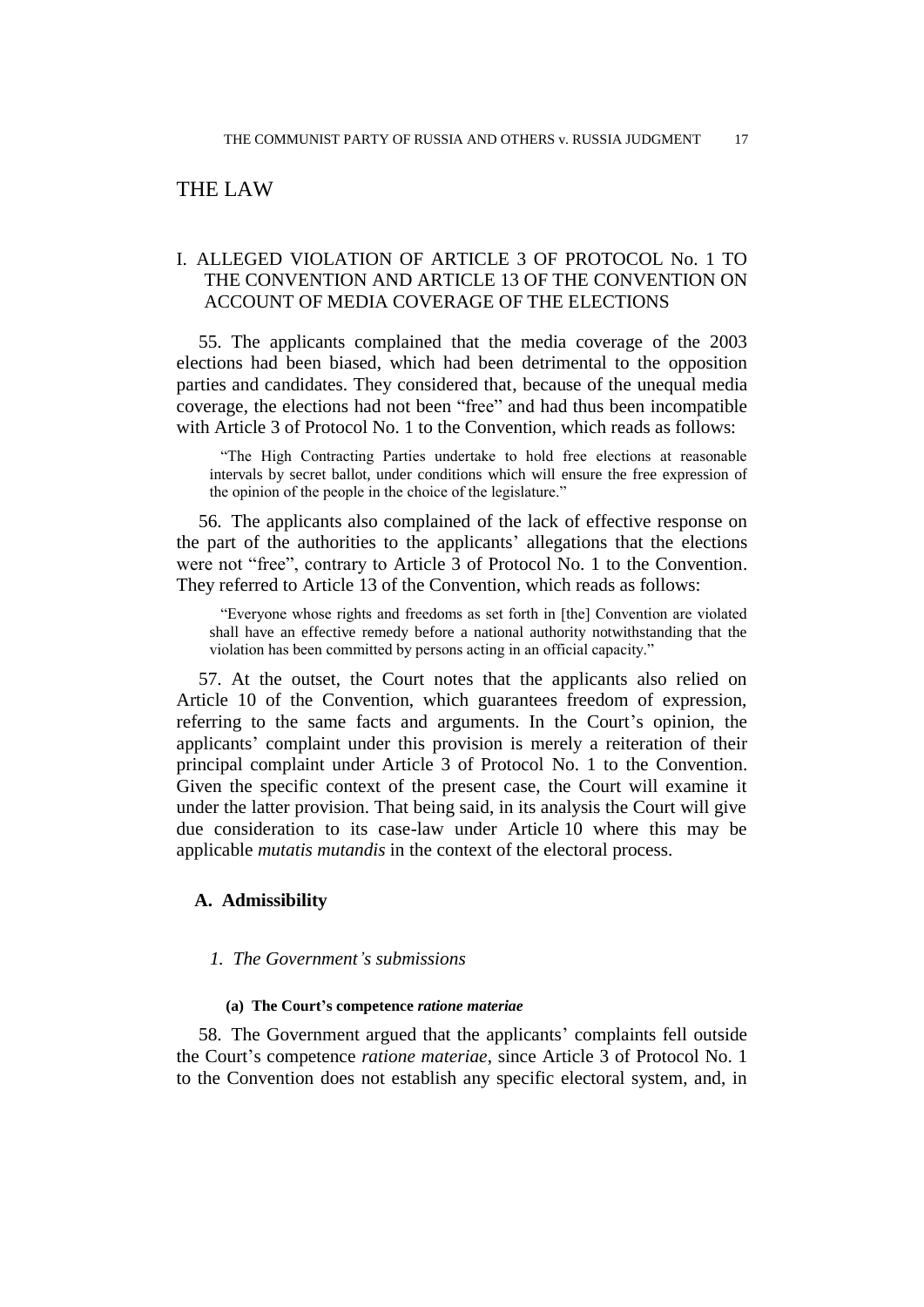particular, did not guarantee all parties and candidates equal access to the media.

#### **(b) Victim status**

59. The Government submitted that some of the applicants did not have standing to complain about "unfair" elections. Thus, in the 2003 elections the first applicant had obtained seats in the Duma, and the sixth applicant had been elected as an individual member of the Duma. Furthermore, in the following years the first and the second applicant parties had received public funding. Elected members of the first applicant party had received salaries and allowances.

#### **(c) Exhaustion of domestic remedies and compliance with Article 13 of the Convention**

60. The Government contended that a variety of legal remedies capable of addressing the problem of unfair media coverage had been available to the applicants. The Russian legal system was therefore capable of providing the applicants with "effective remedies". However, the applicants had failed to use the existing remedies properly.

61. The Government contested the applicants' arguments that the electoral law was unclear and did not describe with sufficient precision the legal avenues available to candidates to contest violations of electoral law. Candidates had a right to lodge complaints about breaches of electoral law by other candidates and by the mass media with the CEC Working Group on the Information Disputes. During the 2003 campaign the Working Group had examined many applications of that kind, 19 of which had been partially satisfied, whilst 34 had been rejected. The Working Group had repeatedly drawn the attention of the mass media concerned to their obligation to comply with electoral law, communicated complaints to the law-enforcement bodies or to a regional branch of the Ministry of Mass Media and taken "other measures". As to the applicants' complaints to the Working Group, the latter had not found any breaches of electoral law related to the media coverage of the election campaign.

62. The candidates could also complain directly to the CEC. Depending on the nature of the complaint, the CEC was entitled to take various actions. The Government gave examples of successful complaints to the CEC and regional electoral commissions. The first and seventh applicants had made use of that remedy; they had complained to the CEC about two episodes: one concerning the speech by Mr Putin on 19 September 2003 (see paragraph 18 above) and another concerning the alleged negative press coverage on the chairmen of the Communist Party. Both had been directed against VGTRK and Channel One. In their application to the Court, however, they had complained about the whole series of episodes that had been shown on five major TV channels. Those other episodes had never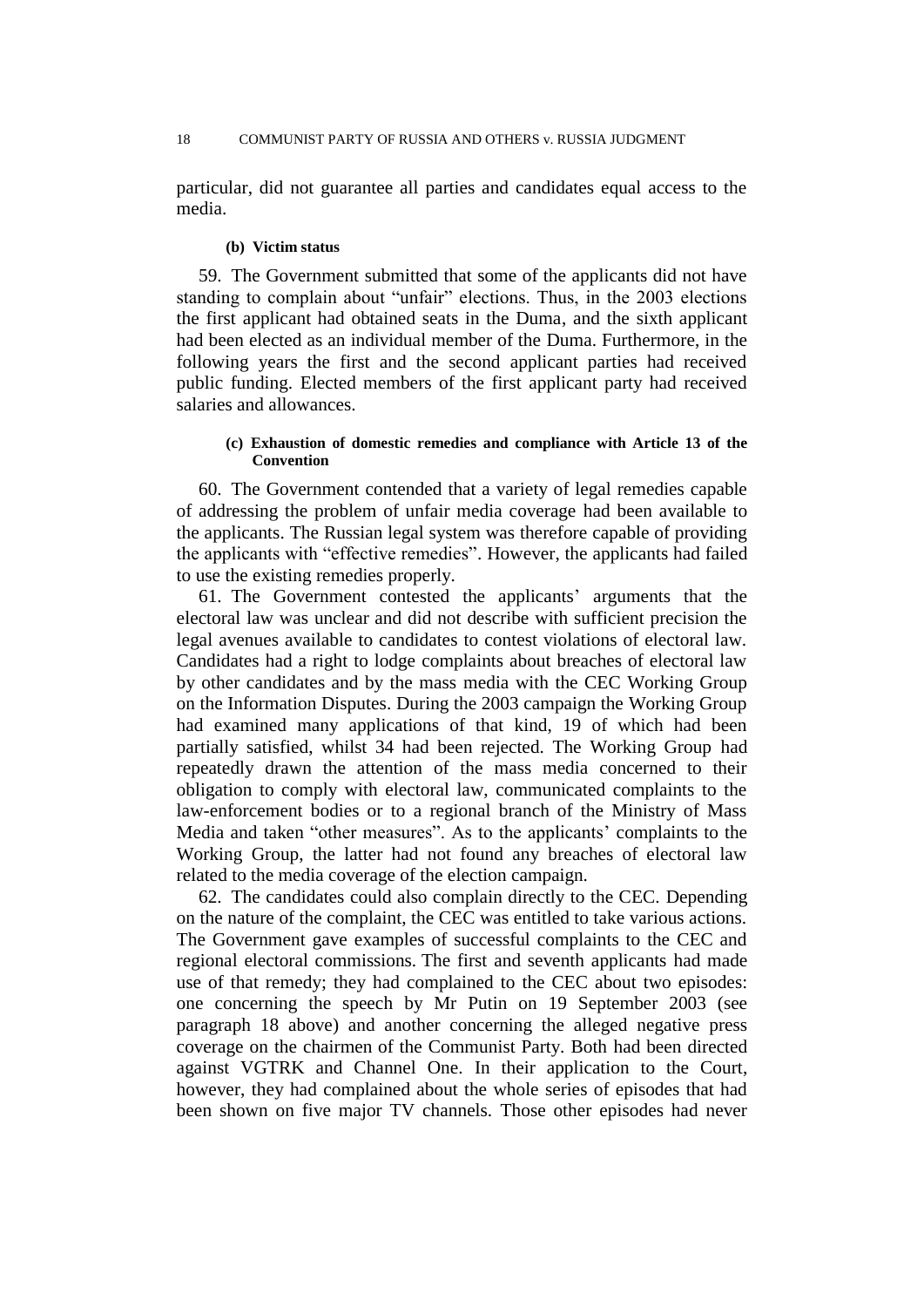been examined by the CEC. Neither had the applicants challenged decisions of individual members of the CEC, such as their refusals to proceed with the complaints.

63. Neither had the applicants pursued administrative remedies in connection with the alleged breaches of electoral law by the broadcasting companies. The applicants alleged that the major TV companies had breached the rules of political campaigning and referred to 518 instances of such breaches (see paragraph 21 above). However, they had not produced any court decision or administrative act confirming the existence of those particular breaches. The members of the CEC had not drawn up any administrative offence report in 2003; the members of the regional electoral commissions had drawn up 152 reports related to unlawful electoral campaigning and inappropriate media coverage, 63 of which had been confirmed by the courts and a sanction imposed. The Government cited several examples of administrative cases that had been initiated on the basis of reports drawn up by members of regional electoral commissions.

64. Candidates were also entitled to bring their complaints directly before the courts. It did not matter whether or not a complaint had been examined by the full CEC, or by an individual member of that body. Even if the CEC had not taken any formal decision in the relevant procedure, its actions were amenable to judicial review by a district court. The Government produced copies of decisions of courts at various levels which had examined and upheld complaints about breaches of the electoral law.

65. The Government acknowledged that the applicants had contested before the Supreme Court the decree of the CEC of 19 December 2003 confirming the results of the 2003 elections. However, in essence the applicants complained of a violation of their rights by the broadcasting companies, and not the CEC, but had not lodged any claim against the broadcasting companies and other mass media which had allegedly participated in the alleged denigration of opposition candidates.

66. The Government cited examples of cases considered by the Russian courts in which candidates in the elections had successfully defended their rights, for instance, a decision of 23 November 2001 by the Supreme Court of Russia. Sitting as a court of appeal, it had set aside a decision of the electoral commission of the Magadan electoral district no. 6 on the ground of "unequal coverage of the electoral campaign by the mass media". The Government also referred to court proceedings which had resulted in the exclusion of a candidate in the regional elections for unlawful campaigning; the award of damages to a candidate for the unlawful removal of information about him from the voting ballots; the award of damages for libel and defamation in the context of an electoral campaign; and judicial review of the lawfulness of decisions of the local electoral commissions.

67. There were also other available remedies which the applicants had failed to use properly. In particular, the Government referred to the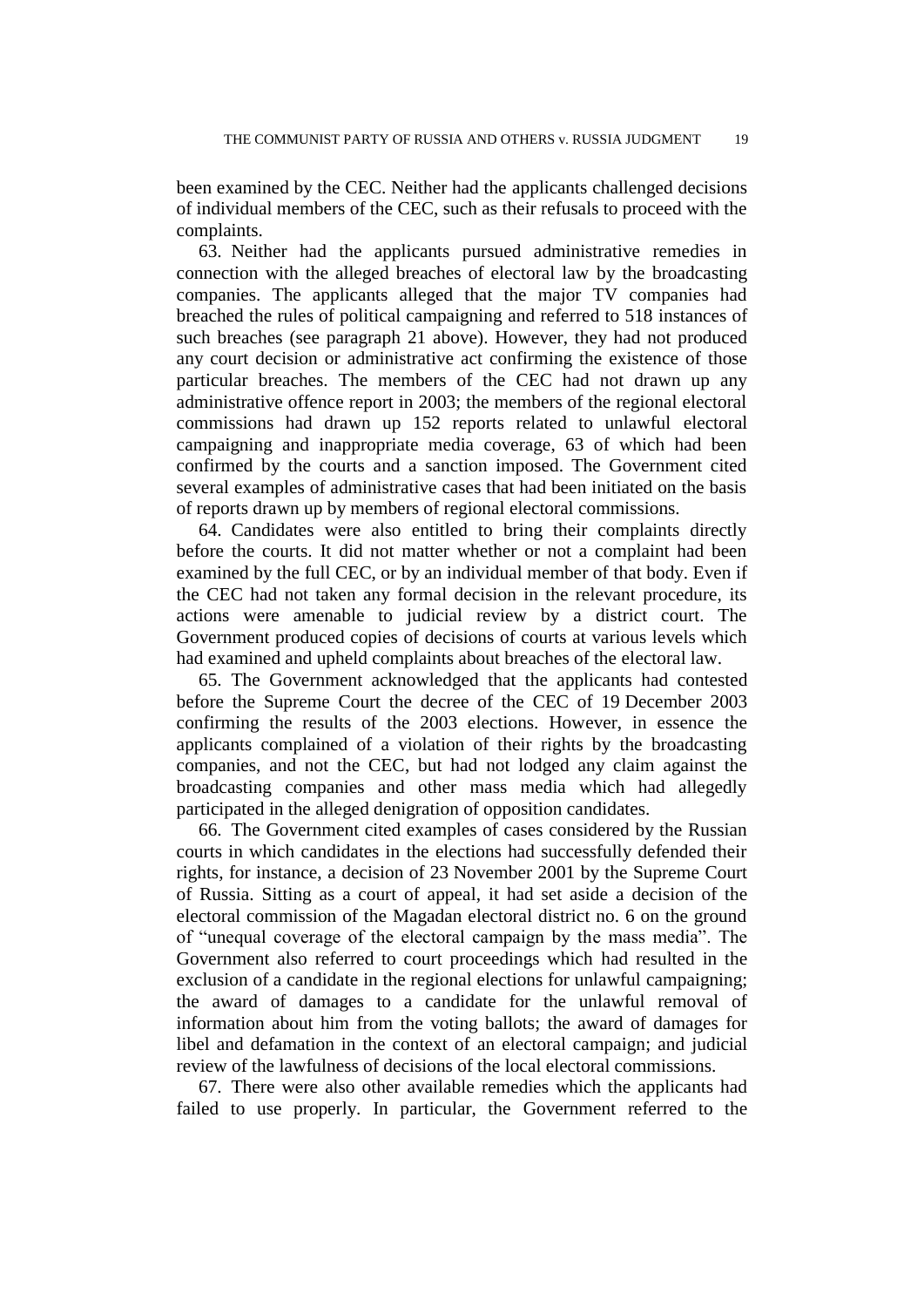possibility of lodging a criminal-law complaint with the prosecution authorities, or bringing a defamation claim before a court.

68. Lastly, the Government argued that the applicants' criticism of the proceedings before the Supreme Court was unfounded. The Supreme Court had indeed not reviewed each and every item of information provided by the applicants, but to examine all of them would have required at least 100 days of court hearings. The law on civil procedure permitted the courts to examine samples of evidence where that evidence was uniform in nature. In all, the Supreme Court had examined transcripts covering 14 days of the electoral campaign, or 13.4 per cent of the information produced by the parties (see paragraph 37 above). Further, having reviewed the public statements made by the then President Putin (see paragraphs 18 and 19 above), the Supreme Court did not consider that they contained any campaigning in favour of United Russia. In the course of the proceedings the applicants had lodged several procedural applications, some of which had been granted by the Supreme Court and others refused. The evidence examined at the hearings before the Supreme Court had been sufficient to make conclusive findings. The parties in the present case had had ample opportunities to present their case, which had been examined in fair proceedings.

#### **(d) Compliance with the six-month rule**

69. In the alternative, the Government argued that the applicants had failed to comply with the six-month time-limit provided for in Article 35 § 1 of the Convention. The Government argued that the mass media, in particular the broadcasting companies, had defined their editorial policy independently from the State. Since the applicants had chosen not to sue the broadcasting companies for breaches of their right to equal media coverage, the six-month time-limit had to be calculated from the date when the alleged violations of the applicants' rights had taken place. The application to the Court had been introduced on 1 August 2005, that is, one year, seven months and eleven days after the alleged violations had taken place (on 19 December 2003, when the CEC had confirmed the results of the elections).

## *2. The applicants' submissions*

## **(a) The Court's competence** *ratione materiae*

70. The applicants argued that the Court had competence *ratione materiae* to examine their complaints. As the Court's case-law showed, the freedom to form an opinion was an integral part of the guarantee of free elections and was therefore covered by Article 3 of Protocol No. 1.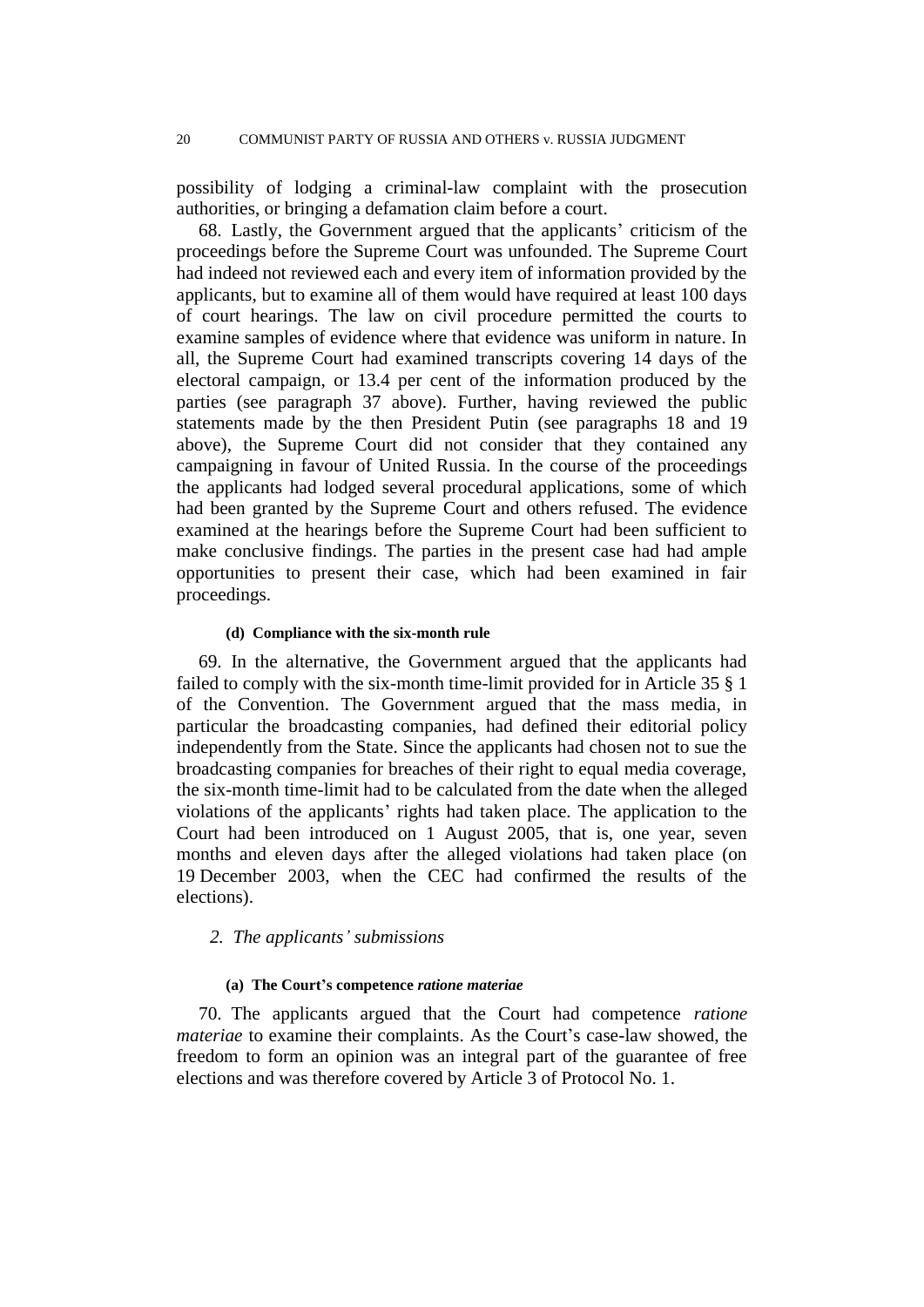#### **(b) Victim status**

71. The applicants maintained that Article 3 of Protocol No. 1 guaranteed the right to stand for election irrespective of the outcome of the ballot and regardless of whether the candidate ultimately won or lost. The existence of a violation was conceivable even in the absence of prejudice. The fact that some of the applicants had obtained seats in the Duma did not affect their status as victims. The Government's argument regarding the funding of political parties following the 2003 elections was irrelevant.

## **(c) Exhaustion of domestic remedies and compliance with Article 13 of the Convention**

72. The applicants maintained that they had had recourse to all available domestic remedies relating to the substance of their complaints; however, all of them had either been ineffective *ab initio*, or proved to be ineffective in practice.

73. The applicants started by describing their attempts to obtain a decision of the CEC and the Working Group condemning unfair media coverage of the elections. Although those bodies had acknowledged that there had been unequal reporting, no practical steps had been taken in that connection. The CEC Working Group did not have sufficient powers to reinstate the rights of the candidates who had been victims of inadequate press coverage; it could only make recommendations. As to the CEC itself, it was common practice for that body to issue, in response to a complaint about violations of electoral rights, letters signed by one of the CEC members and approved by the rest of the members, without drawing up an official record or making a separate decision on the complaint. Such letters were procedurally inadequate documents that were substitutes for normal decisions made by the CEC sitting in regular meetings as a collegial body. Naturally, the courts did not accept appeals against such "letters", which did not constitute either "act" or "omission" within the meaning of the domestic law. The only response from the CEC chairman had been to send inarticulate warning letters to broadcasters. The CEC had not initiated any administrative proceedings against those involved in unlawful campaigning. Where the CEC exercised its statutory power to interpret electoral law, including the adoption of regulations (section 26(5) of the Duma Elections Act), it always did so in a manner most convenient for the authorities and the United Russia party.

74. Regarding an administrative-law complaint, the applicants argued that it was not on account of their failure to have recourse to that remedy that no administrative proceedings had been brought. In fact, the applicants had complained to the prosecution authorities, the CEC and the Ministry of Mass Media on at least six occasions, asking for administrative proceedings to be initiated against the directors of Channel One and VGTRK, as well as their individual journalists, on account of their biased coverage of the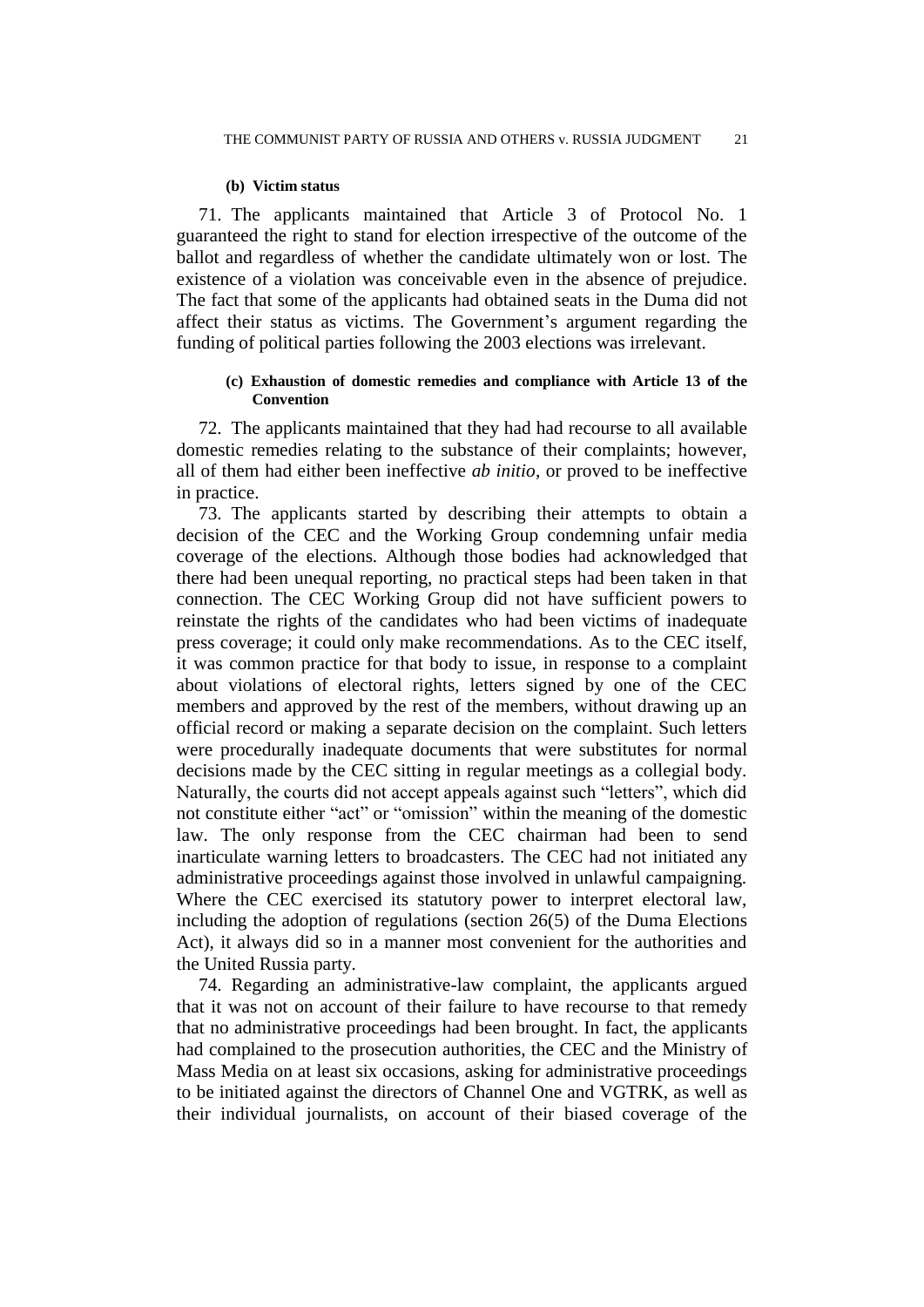election campaign. However, the State bodies that had the power to institute administrative proceedings had refused to do so. As to the possibility of lodging a complaint with the court about the refusal to initiate administrative proceedings, the applicants insisted that there had been a consistent practice of rejection of such complaints. There was no effective procedure for appealing against the decisions of the CEC, which was authorised to decide whether or not to bring administrative proceedings. The law also provided for the possibility to seek revocation of the broadcasting licence of TV companies involved in unlawful campaigning, but it was a very long process and too dependent on the discretion of various administrative bodies (the prosecutor's office, the CEC and the Ministry of Mass Media).

75. Judicial protection of electoral rights (including the right to balanced coverage) provided only for appeals against decisions and acts (or omissions) of State bodies, public associations or State officials. Hence, the statutory framework in force did not provide for a possibility of bringing a complaint about violations of electoral rights by the mass media. The Government had not referred to any domestic decision proving that such a remedy was available and effective at the relevant time.

76. In the applicants' submission, the cases cited by the Government in support of their contention that the applicants had been able to have recourse to judicial proceedings to defend their rights were irrelevant. According to the applicants, there had been no such case during the electoral campaign in 2003. Besides, the applicants' position was further supported by the fact that there had not been one single case that had been adjudicated to the detriment of the pro-government party United Russia or its members. The applicants argued that filing a claim in defamation was not a remedy relating to the substance of their complaint.

77. The applicants maintained that the only remedy available to them had been an application for invalidation of the election results, which they had lodged. That complaint had been considered by the Supreme Court at two instances and the final judgment delivered on 7 February 2005. However, that remedy had also proved to be ineffective on account of the numerous flaws in the proceedings before the Supreme Court. In particular, the applicants complained of selective examination of evidence by the Supreme Court (which had examined only 1.5 per cent of all video recordings and around 5 per cent of written transcripts produced by the applicants); deliberate distortion of the evidence produced by the applicants (for example, of the public statements of the then President Putin); repeated refusals of the Supreme Court to grant requests to call witnesses and adduce additional materials (for example, the applicants noted the court's refusal to request confirmation of the accuracy of the transcripts, to obtain the results of the monitoring of media coverage, or secure attendance of more than 100 witnesses); failure of the Supreme Court to address the applicants' argument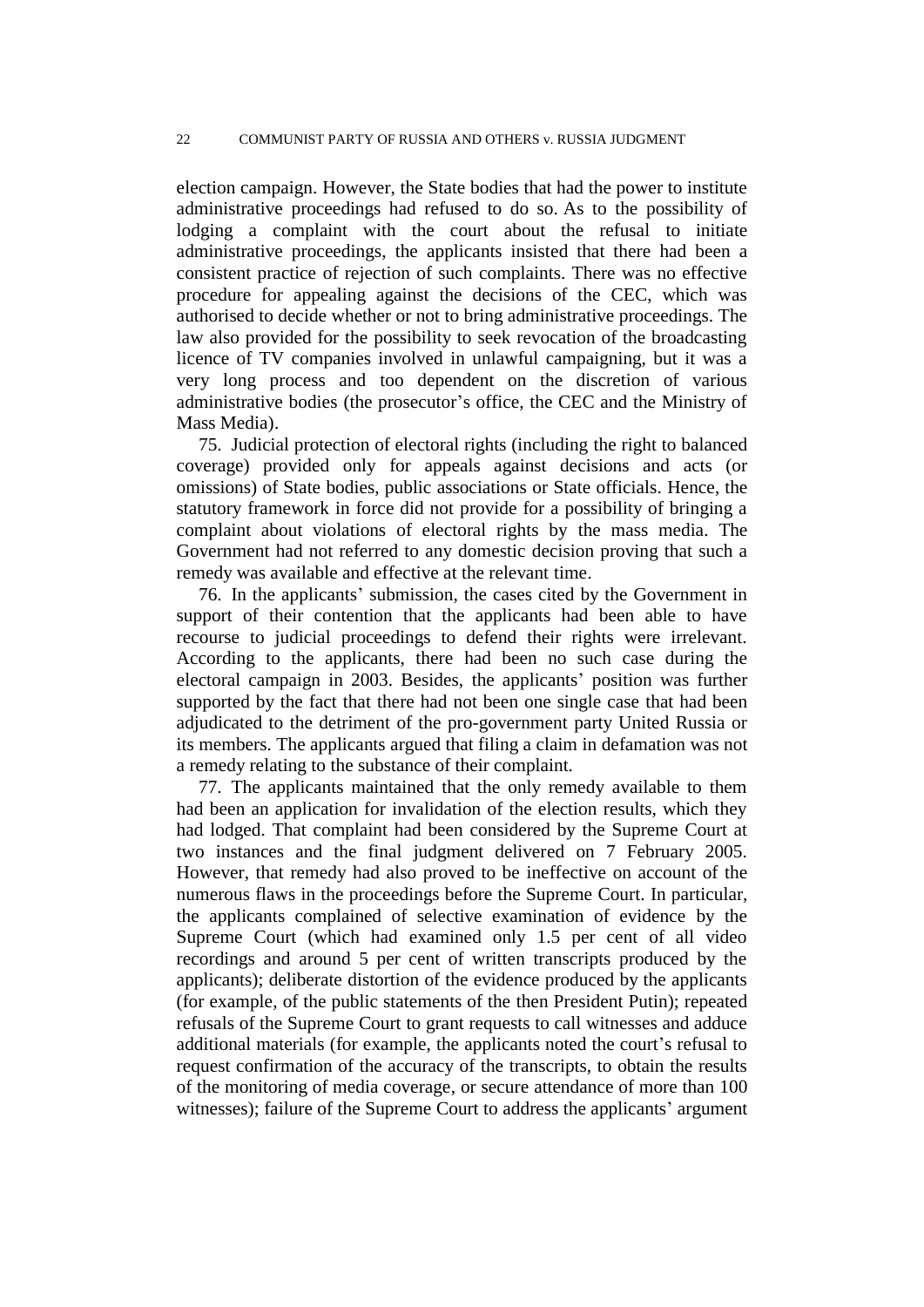at first instance and on appeal. The applicants also called into question the impartiality of one of the judges of the Supreme Court who had made a statement showing his ill-disposition towards the applicants and refused to grant applications lodged by the applicants for discovery of evidence.

#### **(d) Compliance with the six-month rule**

78. Lastly, the applicants claimed that the six-month period should be calculated from 7 February 2005, when the Supreme Court, sitting as a court of appeal, delivered its judgment in the case concerning the invalidation of the results of the elections.

## *3. The Court's assessment*

79. The Court reiterates that free elections are inconceivable without the free circulation of political opinions and information (see, for example, *United Communist Party of Turkey and Others v. Turkey*, 30 January 1998, § 44, *Reports of Judgments and Decisions* 1998-I). Article 3 of Protocol No. 1 will not attain its goal (which is to establish and maintain the foundations of an effective and meaningful democracy governed by the rule of law – see *Hirst v. the United Kingdom (no. 2)* [GC], no. 74025/01, § 58, ECHR 2005-IX) if candidates cannot disseminate their ideas during the electoral campaign. In *Yumak and Sadak v. Turkey* [GC] (no. 10226/03, § 106, 8 July 2008) the Court emphasised the role of the State as "ultimate guarantor of pluralism" and stated that in performing that role the State is under an obligation to adopt positive measures to "organise" democratic elections "under conditions which will ensure the free expression of the opinion of the people in the choice of the legislature". Therefore, as a matter of principle the Court is competent to examine complaints about the allegedly unequal media coverage of elections under Article 3 of Protocol No. 1 to the Convention. The Government's plea of incompatibility *ratione materiae* should therefore be dismissed.

80. Furthermore, the Court notes the Government's submission that the applicants had failed to exhaust domestic remedies, and, in the alternative, to comply with the six-month rule. The applicants, in turn, complained that they had not had effective domestic remedies by which to protest against the unequal media coverage of the elections, contrary to Article 13 of the Convention. The Court observes that in the present case it is impossible to address the question of compatibility of the applicants' complaints with the admissibility criteria raised by the Government under Article 35 § 1 without addressing the substance of their complaints under Article 13. It follows that this objection of the Government should be joined to the merits. Similarly, the Court considers that the Government's objection concerning the victim status of certain applicants should be examined together with the merits of the present case.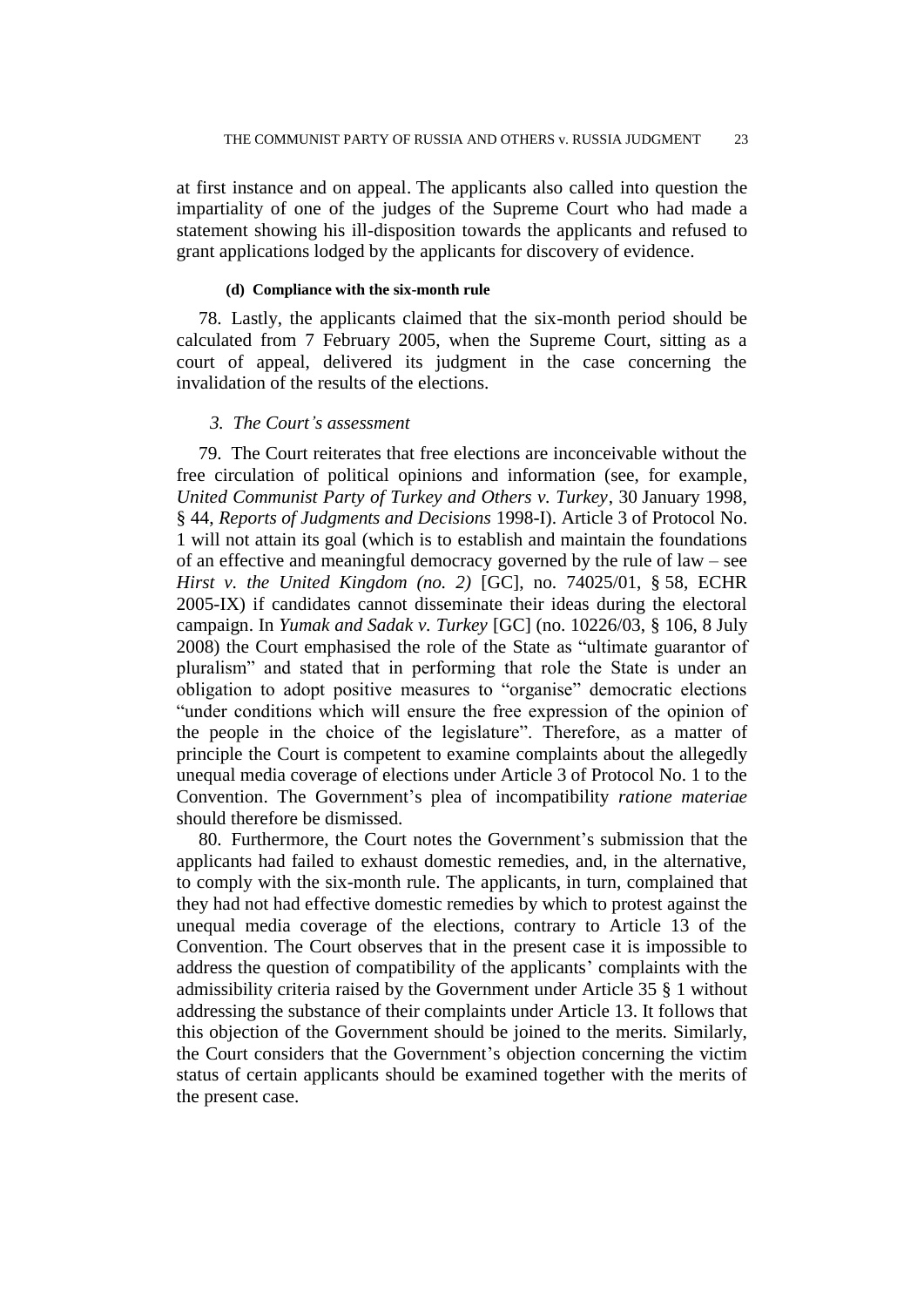#### 24 COMMUNIST PARTY OF RUSSIA AND OTHERS v. RUSSIA JUDGMENT

81. The Court considers, in the light of the parties' submissions, that the above complaint under Article 3 of Protocol No. 1 to the Convention and Article 13 of the Convention raise serious issues of fact and law under the Convention, the determination of which requires an examination of the merits. The Court therefore concludes that these complaints should be declared admissible.

## **B. Merits**

## *1. Article 13 of the Convention*

82. The Court reiterates, having regard to the parties' submissions which are summarised above, in paragraphs 60 et seq. and 72 et seq., that "the scope of the Contracting States' obligations under Article 13 varies depending on the nature of the applicant's complaint; ... the remedy must be effective in practice as well as in law in the sense either of preventing the alleged violation or remedying the impugned state of affairs, or of providing adequate redress for any violation that has already occurred" (see *Petkov and Others v. Bulgaria*, nos. 77568/01, 178/02 and 505/02, § 74, 11 June 2009). The Court also reiterates that "although no single remedy may itself entirely satisfy the requirements of Article 13, the aggregate of remedies provided for under domestic law may do so" (see *Kudła v. Poland* [GC], no. 30210/96, § 157, ECHR 2000-XI).

83. The first question is what sort of remedy could be effective in view of the "nature of the applicants' complaint". The Court stresses that the applicants complained not of one or several isolated cases of unlawful campaigning, but of the entire media policy of five broadcasters over a period of three months. Having regard to the magnitude of the problem, the Court is not convinced that the remedies used by the applicants during the electoral campaign were sufficient to address it. Be that as it may, the Court does not need to take a definite stand on this matter. The Court has to examine whether other remedies existing in Russian law, in particular the *ex post facto* remedies, were capable of addressing the applicants' grievances.

84. The Court observes that the applicants tried to have the results of the elections invalidated by challenging CEC Decree No. 72/620-4 before the Supreme Court (see paragraphs 32 et seq. above). The Government did not deny that it had been within the powers of the Supreme Court to annul the results of the elections if it had detected serious breaches of electoral law, including those related to the alleged unlawful campaigning. Moreover, the Government referred to a case which demonstrated that such a remedy existed in Russian law and had been successfully used at least once (see paragraph 66 above). The Court concludes that the applicants had access to a legal remedy capable of satisfying their claim, at least in theory.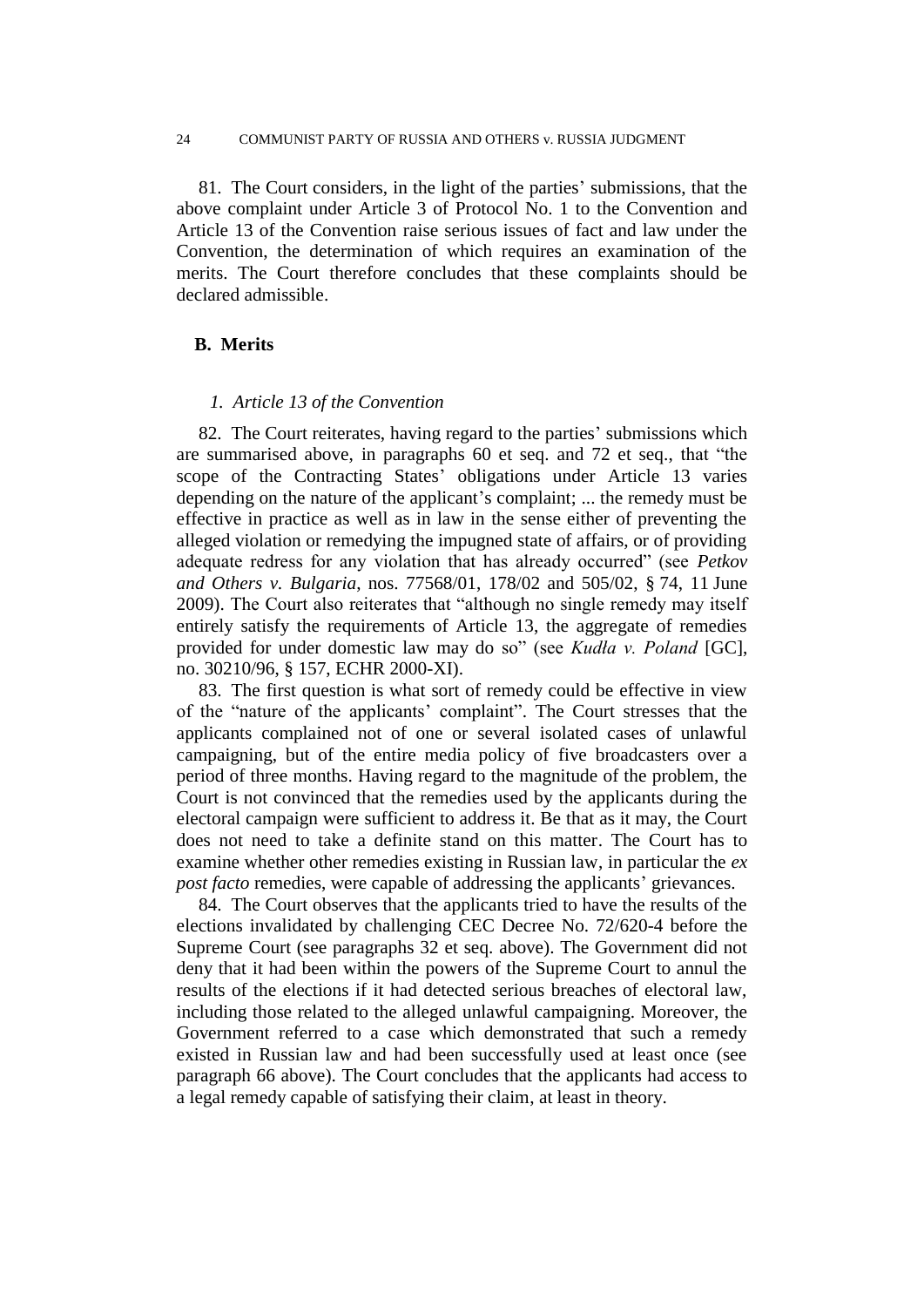85. The applicants argued that, although they had made use of that remedy, it had finally proved to be ineffective because the examination of the applicants' complaints was procedurally flawed. The Court would observe, however, that not every procedural shortcoming results in the "ineffectiveness" of the remedy in question. Article 13 does not impose on States the same obligations as Article 6 of the Convention. To hold otherwise would be tantamount to extending the scope of Article 6 beyond disputes concerning "civil rights and obligations" (see *Golder v. the United Kingdom*, 21 February 1975, § 33, Series A no. 18, and *Silver and Others v. the United Kingdom*, 25 March 1983, § 113, Series A no. 61, with further references).

86. Turning to the present case, the Court notes that the applicants' allegations were reviewed at two levels of jurisdiction by the Supreme Court of Russia, the highest judicial body in electoral matters, which had full jurisdiction over the case and which was entitled *inter alia* to invalidate the results of the elections. The independence of the Supreme Court as such was not called into question. As to its impartiality, the Court does not see any major issue here either. The fact that Justice Zaytsev refused several procedural motions lodged by the applicants and even considered them vexatious (see paragraph 34 above) does not mean that he was biased or predetermined to reject their claim. Therefore, the Supreme Court was an appropriate body to consider the applicants' grievances.

87. Furthermore, the Court does not detect any serious flaws in the procedure before the Supreme Court which would make that remedy ineffective. The applicants were well prepared for the hearings, had gathered and produced extensive material in support of their claims and were able to make long oral and written submissions. The sampling method applied by the Supreme Court to examine the materials submitted by the applicants (see paragraph 37 above) does not seem arbitrary or manifestly unreasonable. In particular, the Court notes that the Supreme Court examined recordings of five television channels for 14 days that had been proposed by the applicants and the CEC. Furthermore, the Supreme Court heard the applicants and delivered a reasoned judgment.

88. In sum, the proceedings before the Supreme Court afforded the basic guarantees inherent in Article 13 of the Convention. Russian law provided the applicants with remedial legal mechanism capable of addressing their grievances under Article 3 of Protocol No. 1. The applicants used that remedy, having obtained the final decision of the Supreme Court of the Russian Federation of 7 February 2005. The present application was lodged with the Court on 1 August 2005, that is, within six months of the date of the final domestic decision. The Court accordingly dismisses the Government's objections as to the admissibility of the complaints, which it has joined to the merits, and concludes that there has been no breach of Article 13 of the Convention in the present case.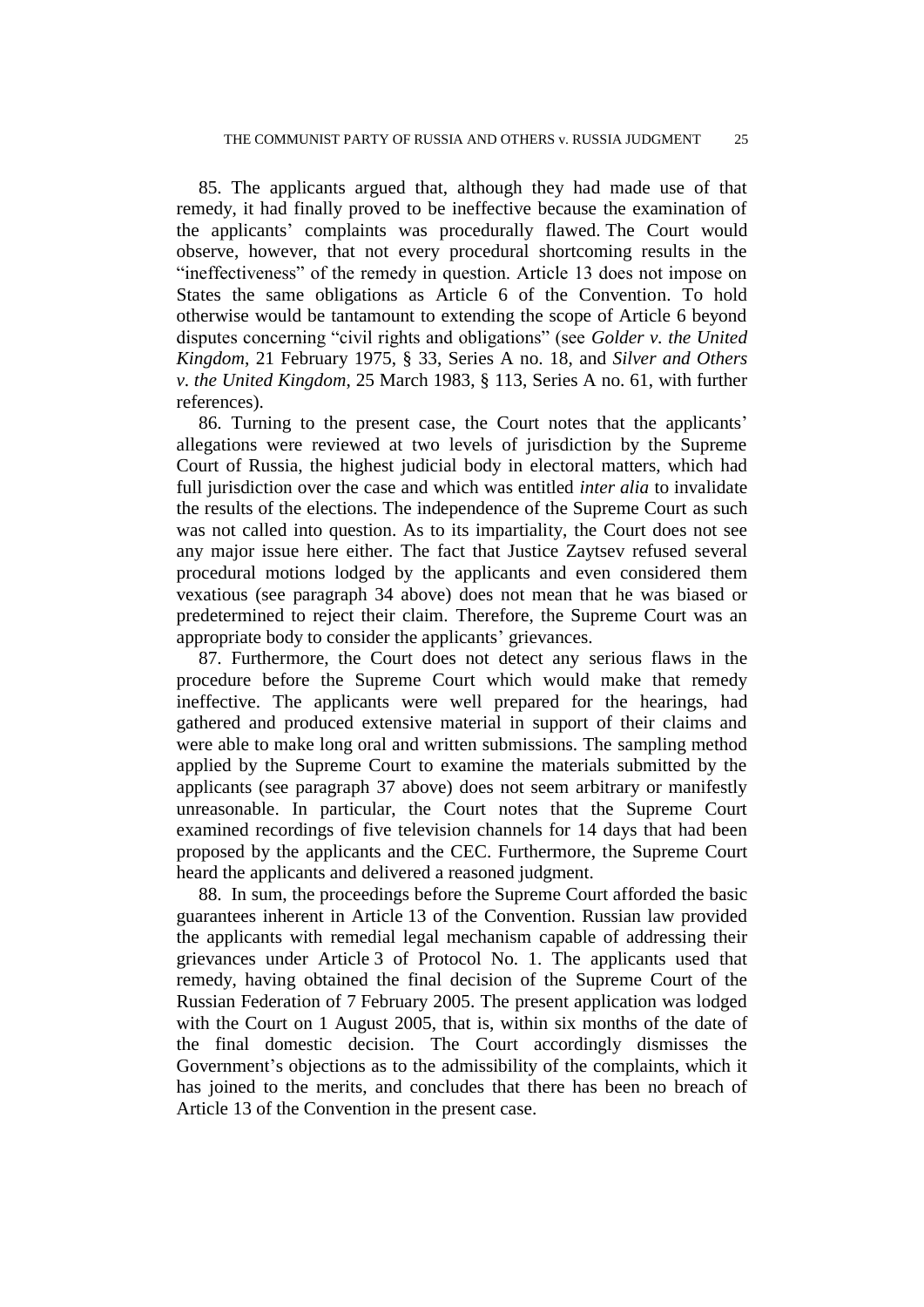#### 26 COMMUNIST PARTY OF RUSSIA AND OTHERS v. RUSSIA JUDGMENT

#### *2. Article 3 of Protocol No. 1 to the Convention*

89. The Court will now turn to the applicants' main grievance, namely, that on account of the unequal media coverage of the electoral campaign by the major TV companies, the 2003 parliamentary elections were not "fair", contrary to Article 3 of Protocol No. 1 to the Convention.

#### **(a) The Government's submissions**

#### *i. Establishment of the facts*

90. The Government maintained that the applicants had failed to substantiate before the Supreme Court their claim that the media coverage of the candidates had been biased in favour of United Russia and had predetermined the results of the elections. Thus, the applicants' assessment of the media coverage had been subjective, too abstract and unsupported by appropriate data and evidence. They had failed to explain the methods they had used to calculate the percentage of positive media coverage of the United Russia party and negative coverage of the opposition parties. They had not distinguished between "information slots" and other items of information, in particular commentaries by political analysts. TV programmes which presented some candidates in a favourable light and criticised others could not be considered as "campaigning" if they did not contain a subjective element with the specific aim of political campaigning. The mass media were free to comment on the candidates and their programmes outside the "information slots". Neither had the applicants explained how they distinguished between "positive" and "negative" commentaries, or which criteria they had used. As a result, it was impossible to verify their assertions in that respect. Lastly, the applicants had not shown a causal link between the allegedly unequal media coverage and the results of the elections. Although TV was the main source of information for the population of Russia, the applicants had at their disposal other mass media (newspapers, radio, Internet) to convey their message. The fact that certain views about the candidates and their programmes had been expressed did not mean that the population had been prevented from voting for those political parties and candidates. Thus, there had been more favourable media coverage of SPS political party than of the political block Rodina (another participant of the elections), yet Rodina had received more votes than SPS. The Government concluded that there was no direct correlation between the amount of media visibility and the popularity of the candidates.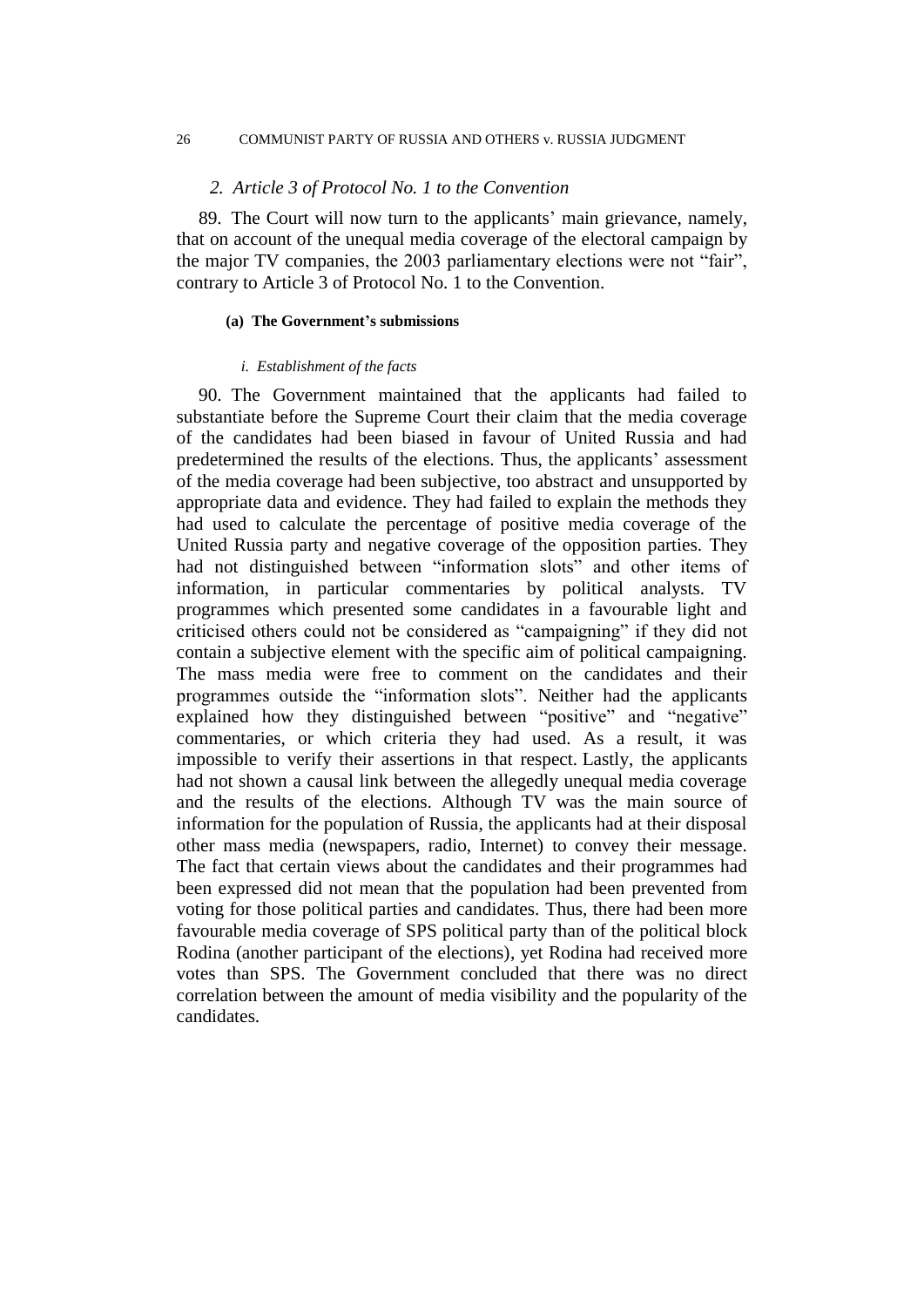#### *ii. Whether the elections were "free" in so far as the media coverage was concerned*

91. The Government maintained that the Court had only a limited role in reviewing the compatibility of the national electoral systems with Article 3 of Protocol No. 1. The Government also referred to the interrelation between the guarantees of Article 10 of the Convention (freedom of expression) and Article 3 of Protocol No. 1 thereto, and to the States' wide margin of appreciation in establishing a fair balance between these two guarantees.

92. The Government contested the applicants' argument that the principle of equal access to the media was formulated too vaguely in the law. This was a general principle and, consequently, could not be described in a more specific manner. Other provisions of the Russian legislation on elections were more detailed and left no room for interpretation. There existed various forms of publicity for candidates participating in elections, ranging from TV programmes to leaflets and posters. Candidates had equal rights of access to the State and private TV channels. All leading State broadcasting companies were required by law to provide candidates with a certain amount of free airtime, with no preference given to any particular party. Having analysed the financial statements of the opposition parties, the Government concluded that those parties had the financial resources to buy extra airtime but had preferred not to do so and had spent the money in other ways. The Government concluded that those parties had had ample opportunities to increase their visibility on TV channels, but had preferred not to do so for tactical reasons. The Government also analysed the pattern of spending from electoral funds by the applicants who had been individual candidates in the 2003 elections. The data showed that those candidates had spent more money on political advertisements in the press than on TV.

93. The Government further explained the difference between electoral campaigning and "information slots", which were supposed to be neutral. The content of "information slots" depended on the number and character of "events" generated by a particular candidate. Those candidates and parties who had more events worth covering received more coverage in the "information slots". The applicants had never complained that the TV channels had refused to report on a particular "event".

94. Russian law achieved a fair balance between the freedom of the press and the requirement of free elections. That being said, the State could not control the editorial policy of the mass media. Accordingly, the limitations guaranteeing the neutral character of information slots did not cover all journalistic activity.

95. The Government referred to Recommendation no. R 99 (15) (see paragraph 53 above) which did not require that all candidates should have equal time on TV, but that their views must be made known to the voters. The Government concluded that the authorities of the Russian Federation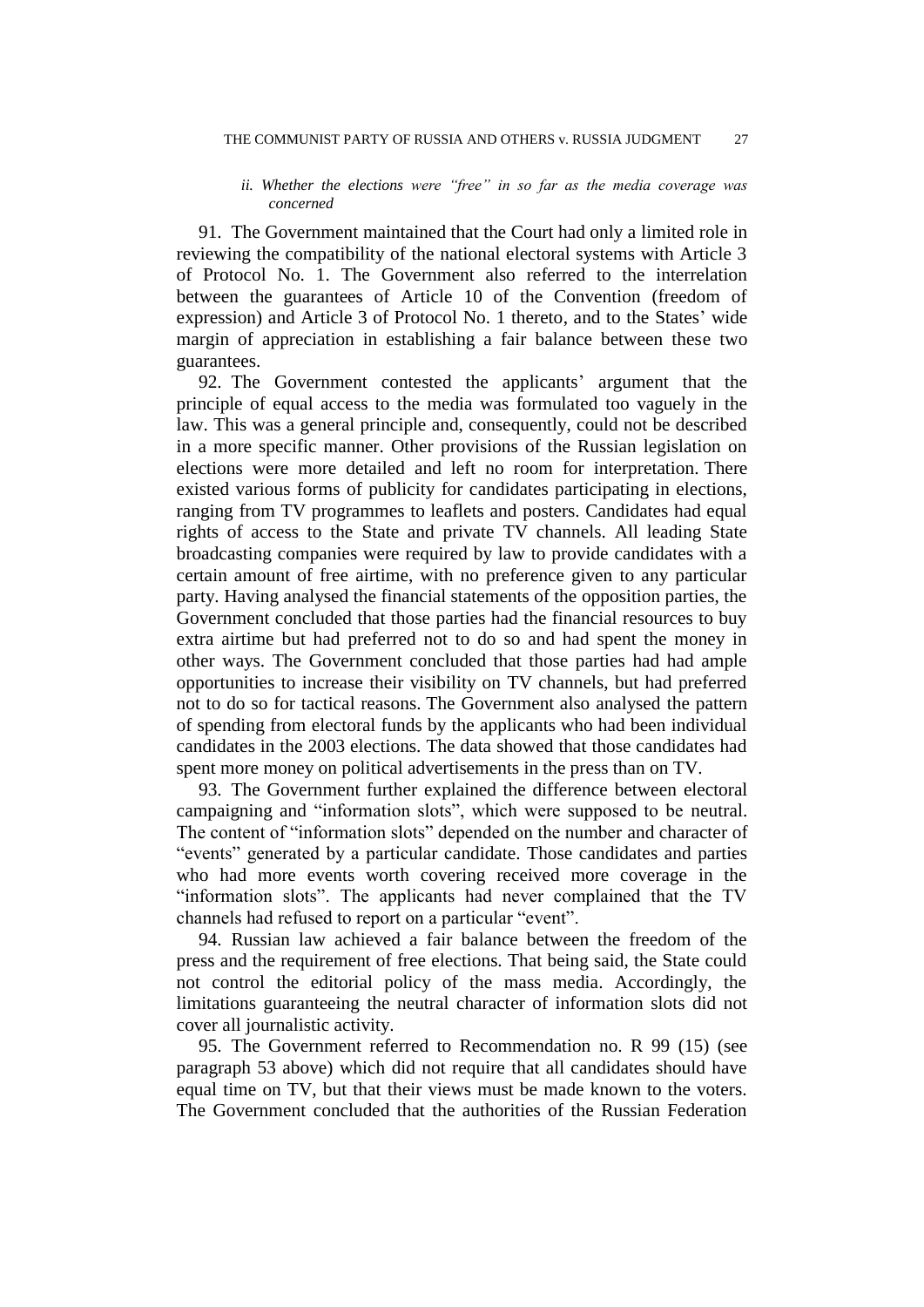had provided all participants in the elections with equal opportunities of access to the media and had not shown a preference for any party or candidate.

## **(b) The applicants' submissions**

#### *i. Establishment of the facts*

96. According to the applicants, media coverage of the elections had been seriously biased in favour of United Russia and thus affected the voting preferences of the electorate. During the electoral campaign, federal TV channels had disseminated, in the guise of simple coverage, information which could be classified as campaigning (and not coverage). About 75 per cent of unlawful campaigning in favour of United Russia had been conducted by State television and radio stations, which, in the applicants' view, showed a deliberate abuse of State media resources. The applicants referred, as an example, to the reporting on Mr Putin's statement of 7 December 2003, which, taken in conjunction with his other interviews and news items broadcast beforehand, had made it clear that he was supporting United Russia. On the State-controlled TV channel his words had been relayed unabridged and thus amounted to *de facto* campaigning. NTV (which was not State-owned, or at least not directly) had reported on the same news in a more appropriate manner, indicating that Mr Putin had refused to tell the journalists his choice.

97. The fact that there had been a positive image of United Russia and a negative one of the Communist Party had been confirmed by the findings of the Working Group on Information Disputes of the CEC. Furthermore, in the Election Observation Mission Final Report, the OSCE/ODIHR had noted that most media coverage was characterised by an overwhelming tendency of the State media to exhibit a clear bias in favour of United Russia and against the Communist Party. In particular, throughout the campaign the majority of media coverage had been devoted to reports on the activities of Mr Putin, a fact considered to indirectly benefit the campaigns of the pro-presidential political parties. Similar findings had been made in the report by Transparency International-Russia.

98. The influence of TV programmes on the electoral preferences of the population could not be denied. The fact that other means of information were also available should not be used as an excuse for the biased media coverage by the State-controlled TV channels. In the proceedings before the Supreme Court, the CEC had failed to adduce any proof that the unfair reporting on State TV channels had been sufficiently balanced by proopposition publicity in other mass media. The applicants argued that TV played a central role in media coverage of the elections and that it necessarily had an effect on the voting preferences of the population. The applicants also referred to the results of the polls conducted in 2003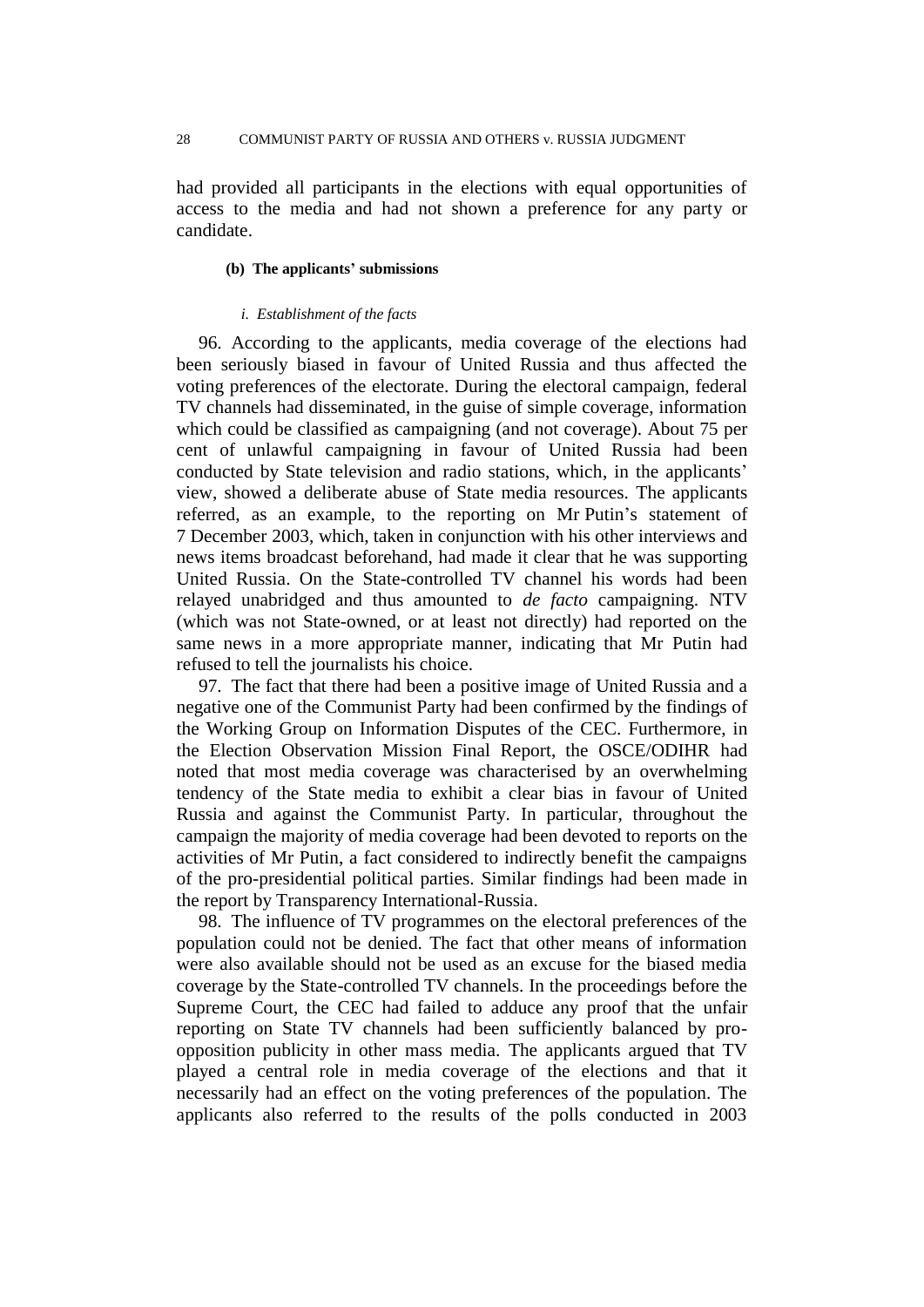showing a drop in popularity of the Communist Party, which the applicants attributed to the propaganda campaign against it.

99. The applicants maintained that the Court could not rely on the factual findings of the Supreme Court because they were arbitrary. The Supreme Court had failed to investigate the applicants' allegations and had not taken the steps proposed by the applicants, thus breaching its positive obligations under Article 3 of Protocol No. 1.

## *ii. Whether the elections were "free" in so far as the media coverage was concerned*

100. The applicants maintained that Europe's electoral heritage was based on five principles: universal, equal, free, secret and direct suffrage. They referred to the definition of "free elections" given by the Declaration on Criteria for Free and Fair Elections adopted by the Inter-Parliamentary Council in 1994 (see paragraph 54 above). The applicants also summarised the principles established in the documents of the Venice Commission on electoral law, in particular regarding the requirements of equality of opportunities between the candidates and impartiality of the State and publicly owned media (see paragraph 51 above). The applicants argued that in the 2003 elections those principles had not been respected.

101. The applicants referred to decision no. 15-P of 30 October 2003 by the Constitutional Court of the Russian Federation which held that elections could be deemed free only if they guaranteed the right to information and freedom of expression. For that reason, it was incumbent on the legislature to ensure the individual right to receive and disseminate information about elections, striking the right balance between two values protected by the Constitution – the right to free elections and freedom of expression and information – and avoiding any form of inequality or disproportionate restrictions.

102. Conditions imposed by the law must not curtail the right in question to such an extent as to impair its very essence and deprive it of its effectiveness. According to the applicants, the State could not enjoy a wide margin of appreciation if there existed a European consensus on the question. In the area of elections that consensus, in the applicants' opinion, consisted of the following principles: (1) the State authorities should honour their duty of even-handedness during the electoral campaign; (2) mass media coverage of the electoral campaign should be objective and balanced; and (3) the State should ensure the principle of equality when informing the voters about political parties.

103. Turning to the present case, the applicants claimed that as a result of pro-government propaganda the voters were no longer able to make an informed choice. The applicants had no doubt that the propaganda campaign against them on Russian TV had been orchestrated by the Government. Thus, on 28 June 2006 Mr Surkov, the then deputy head of the Presidential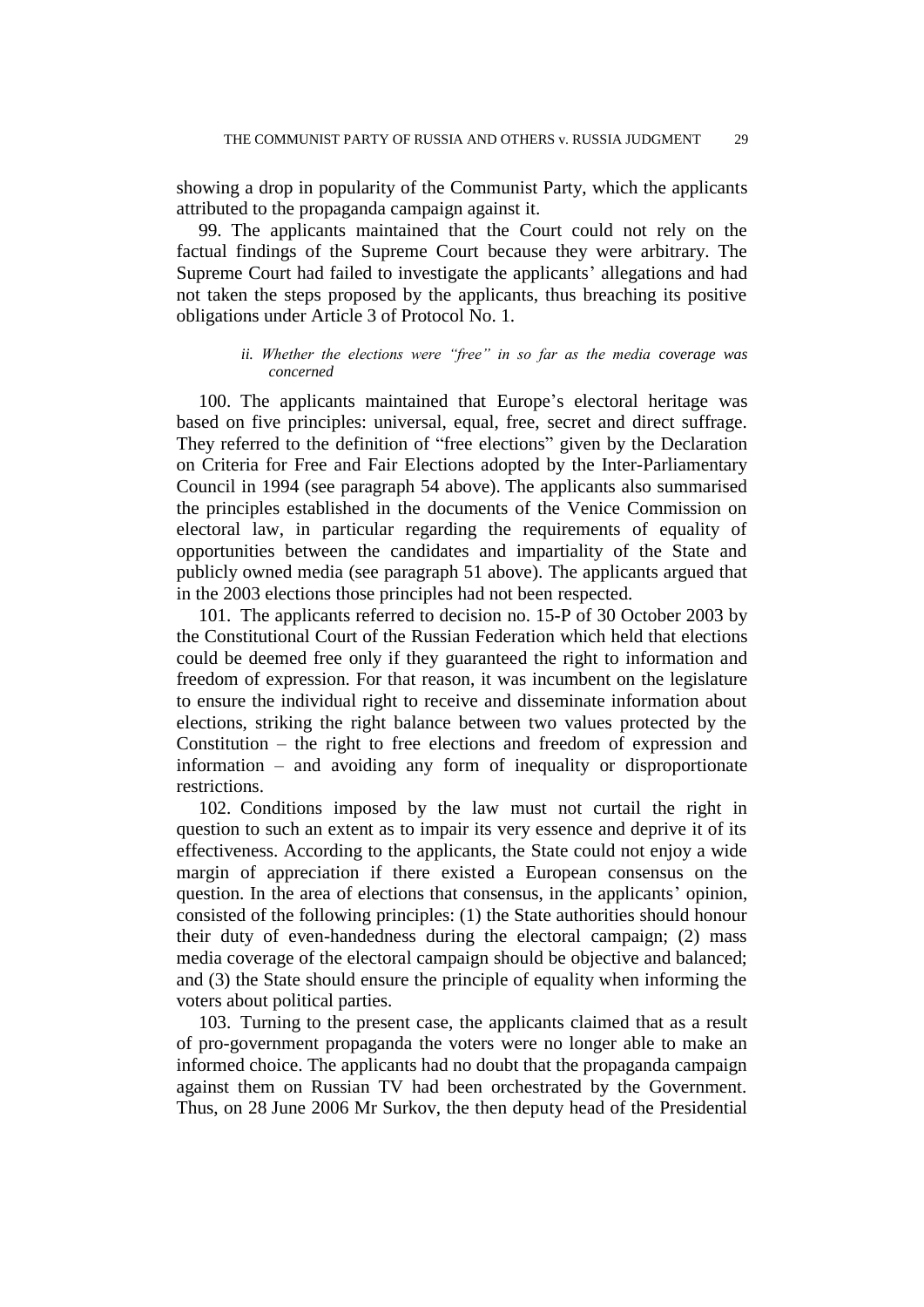Administration responsible for internal policy, had proclaimed that the Presidential Administration was supporting United Russia.

104. The applicants further argued that Article 3 of Protocol No. 1 implicitly imposed on the Government an obligation to adopt positive measures to ensure the "free expression of the opinion of the people" through equal coverage. They claimed that in certain circumstances it may be considered necessary during an election period to place certain restrictions on freedom of expression, in order to secure the "free expression of the opinion of the people in the choice of the legislature."

105. The applicants claimed that their complaint raised the issue of unbalanced coverage ("informing" in domestic terms) in the first instance, not campaigning. The Government claimed that biased informing had been counterbalanced by electoral campaigning, but failed to adduce any specific facts concerning the distribution of airtime amongst the candidates or to explain how the campaigning could possibly replace normal coverage.

106. Domestic law on media coverage of elections also lacked clarity. Although it enshrined the principle of equal reporting on all candidates, that principle was phrased in insufficiently specific terms with no indication of what type of equality was meant. That principle had become subject to arbitrary interpretation by the authorities. Thus, the federal list of candidates submitted by the United Russia party included at least 37 candidates who were heads of different federal executive authorities and regional governors. The activities of those candidates had been covered by the State media pursuant to the requirements of the above Act. Although the news items in question did not formally amount to electoral campaigning, they reported, and, as a rule, reported positively, on the activities of the officials concerned. Neither federal nor local laws had ever established any special procedure for covering the activities of officials during the electoral campaign, including the activities of those officials who were standing for election. Nor did they provide any guarantees of protection against misuse of administrative resources or protection against discrimination.

#### **(c) The Court's assessment**

## *i. Media coverage of elections under Article 3 of Protocol No. 1: general principles*

107. Article 3 of Protocol No. 1 enshrines a fundamental principle of an effective political democracy. It implies the subjective rights to vote and to stand for election (see *Paksas v. Lithuania* [GC], no. 34932/04, § 96, 6 January 2011). This provision also expressly refers to "conditions which will ensure the free expression of the opinion of the people in the choice of the legislature". In the 1987 case of *Mathieu-Mohin and Clerfayt v. Belgium* (judgment of 2 March 1987, § 54, Series A no. 113), the Court noted that this part of Article 3 "implies essentially - apart from freedom of expression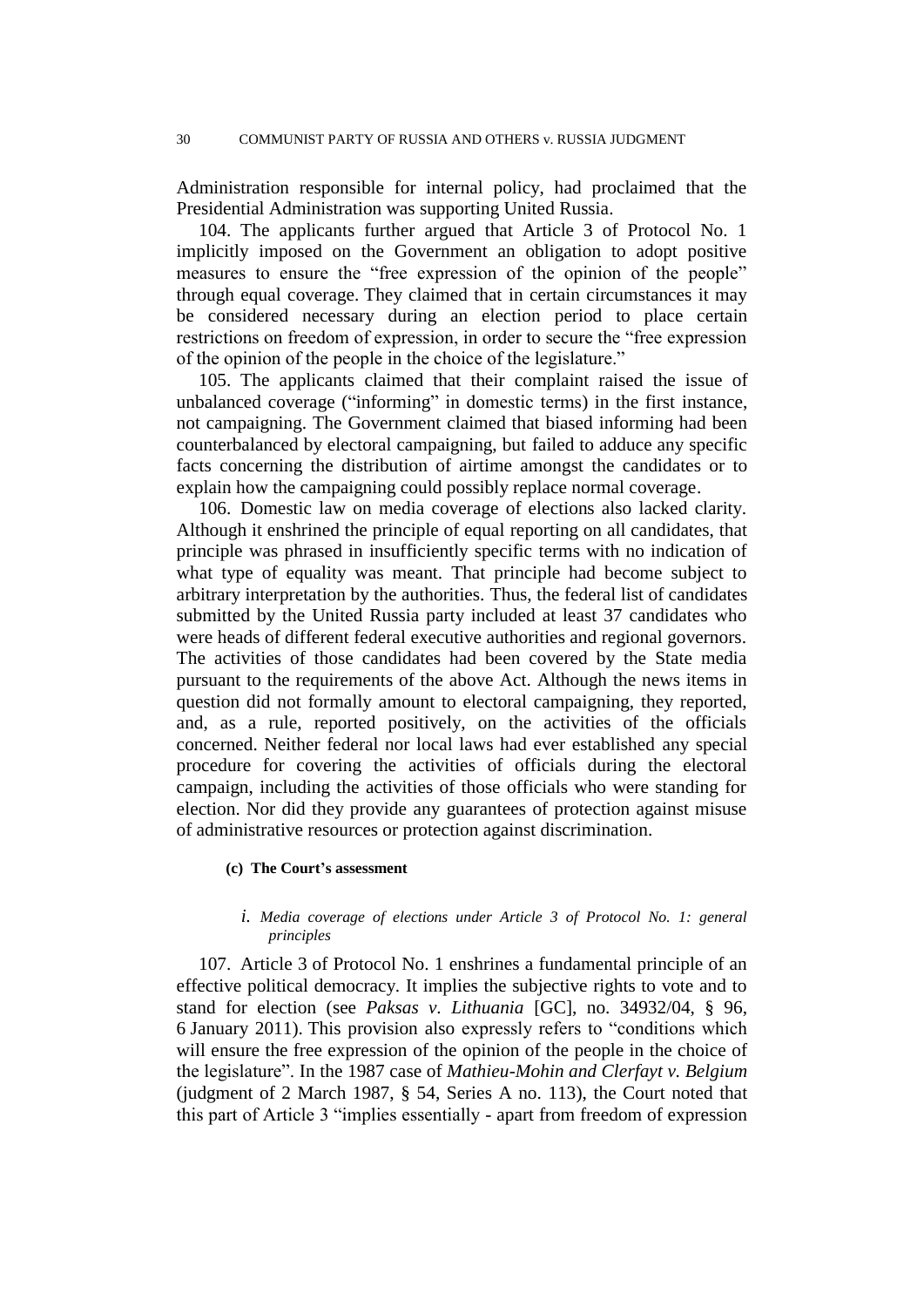... - the principle of equality of treatment ...". Thus, already at that time the Court recognised that "freedom of expression" was an important part of the "free expression of the opinion". The interrelation between free elections and freedom of expression was also emphasised in *Bowman v. the United Kingdom* (judgment of 19 February 1998, *Reports* 1998-I, § 42), where the Court held that "it is particularly important in the period preceding an election that opinions and information of all kinds are permitted to circulate freely". Lastly, in *Yumak and Sadak v. Turkey* [GC], cited above, the Court held that the State was under an obligation to adopt positive measures to organise elections "under conditions which will ensure the free expression of the opinion of the people in the choice of the legislature".

108. The Court is mindful of the stance taken by the Venice Commission that "equality of opportunity" shall be guaranteed to all parties and candidates alike entailing a neutral attitude by state authorities, in particular with regard to the election campaign and coverage by the media (see paragraph 51 above). That being said, the Court observes that Article 3 of Protocol No. 1 was not conceived as a code on electoral matters, designed to regulate all aspects of the electoral process. There are numerous ways of organising and running electoral systems and a wealth of differences, *inter alia*, in historical development, cultural diversity and political thought within Europe, which it is for each Contracting State to mould into its own democratic vision (see *Ždanoka v. Latvia* [GC], no. 58278/00, § 103, ECHR 2006-IV). The States "enjoy considerable latitude to establish rules within their constitutional order governing parliamentary elections and the composition of the parliament, and ... the relevant criteria may vary according to the historical and political factors peculiar to each State" (see *Aziz v. Cyprus*, no. 69949/01, § 28, ECHR 2004-V).

109. The Court recalls that this case is primarily about the applicants' participation in the elections as candidates, i.e. about the passive electoral right. In the context of the "passive" aspect of the rights guaranteed by Article 3 of Protocol No. 1, the Court has stressed that it would be "even more cautious in its assessment of restrictions in that context than when it has been called upon to examine restrictions on the right to vote, that is, the so-called "active" element of the rights under Article 3 of Protocol No. 1" (see *Yumak and Sadak*, cited above, § 109).

110. While this margin of appreciation is wide, it is certainly not allembracing: the rules governing the electoral system "should not be such as to exclude some persons or groups of persons from participating in the political life of the country and, in particular, in the choice of the legislature, a right guaranteed by both the Convention and the Constitutions of all Contracting States" (*ibid.*). It is for the Court to determine in the last resort whether the requirements of Article 3 of Protocol No. 1 have been complied with. It has to satisfy itself that the restrictions imposed do not thwart the free expression of the opinion of the people.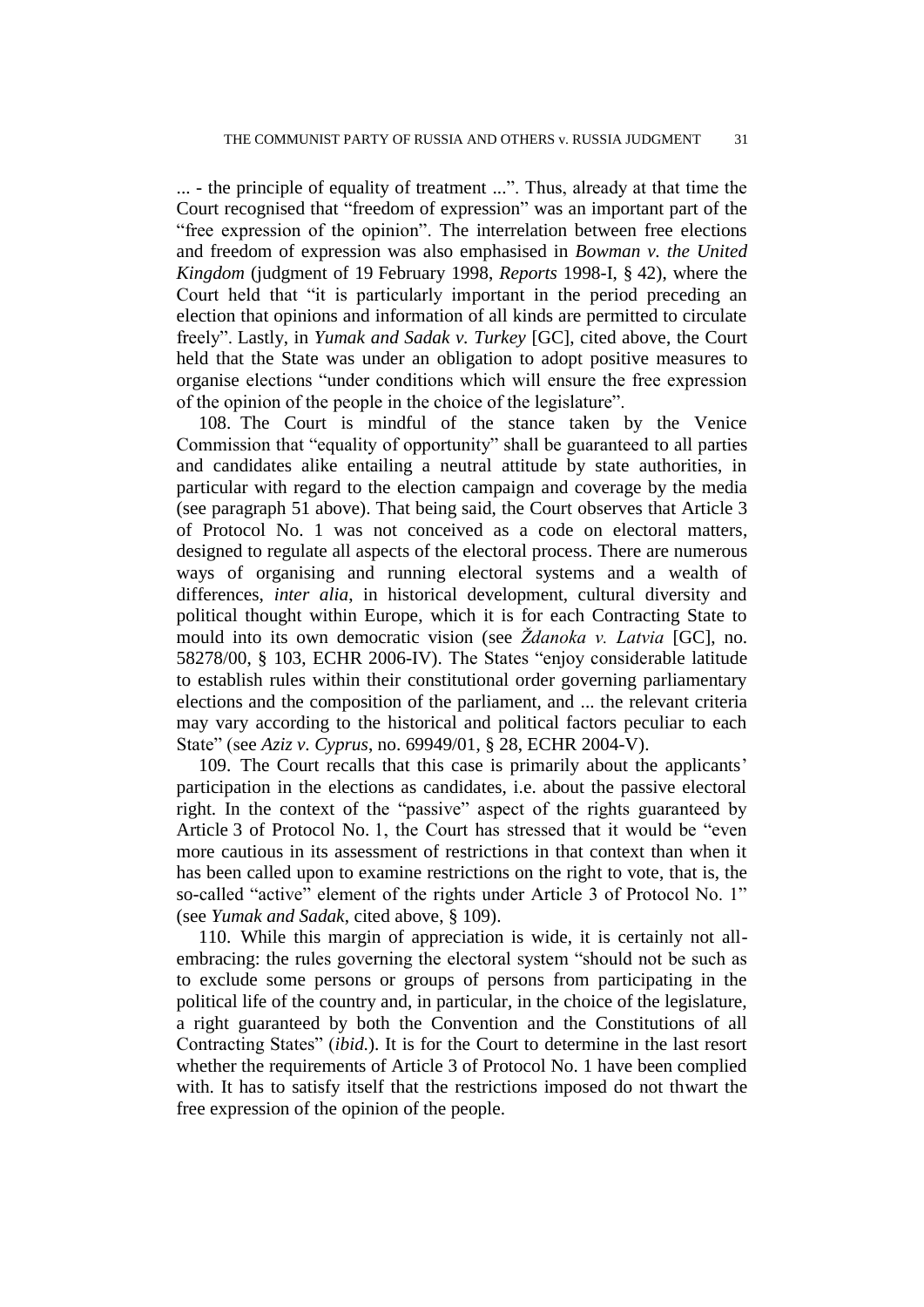#### 32 COMMUNIST PARTY OF RUSSIA AND OTHERS v. RUSSIA JUDGMENT

#### *ii. Alleged manipulation of the media by the Government*

111. In most of the previous cases under Article 3 of Protocol No. 1 the Court has had to consider a specific legislative provision or a known administrative measure which has somehow limited the electoral rights of a group of the population or of a specific candidate. In those cases the measure complained of lay within the legal field, and, therefore, could be easily identified and analysed (see, for example, the cases concerning electoral thresholds (*Yumak and Sadak*, cited above), the right of prisoners to vote (*Hirst*, cited above), criteria of eligibility of candidates on account of their political affiliation or other status (*Ždanoka*, cited above; *Seyidzade v. Azerbaijan*, no. 37700/05, 3 December 2009), compositions of electoral commissions (*The Georgian Labour Party v. Georgia*, no. 9103/04, ECHR 2008), restrictions on reporting on a particular political movement (*Purcell and Others v. Ireland*, no. 15404/89, 16 April 1991), or impossibility for nationals living abroad to vote (*Sitaropoulos and Giakoumopoulos v. Greece* [GC], no. 42202/07, 15 March 2012).

112. The situation in the present case is different. The applicants did not deny that Russian law guaranteed neutrality of the broadcasting companies, making no distinction between pro-governmental and opposition parties, and proclaimed the principle of editorial independence of the broadcasting companies. They claimed, however, that the law was not complied with in practice, and that *de jure* neutrality of the five nationwide channels did not exist *de facto*.

113. The applicant's position in the present case can be narrowed down to three main factual assertions. First, the applicants alleged that media coverage on the five TV channels had been predominantly hostile to the opposition parties and candidates. Secondly, they asserted that it was a result of a political manipulation, that the executive authorities and/or United Russia had used their influence to impose a policy on the TV companies which had helped to promote United Russia. Thirdly, the applicants claimed that biased media coverage on TV had affected public opinion to a critical extent, and had made the elections not "free".

114. As to the first point, the Court observes that the Supreme Court in its judgment of 16 December 2004 did not find that the media coverage had been equal in all respects. Many observers (in particular the OSCE and the CEC Working Group, see paragraphs 20 and 26 above) which monitored the elections noted that the TV media coverage was unfavourable to the opposition. The Supreme Court's conclusion was formulated more carefully and in a qualified manner: it noted that the tenor of media coverage on TV during the elections had not been so "egregious" to make the ascertaining of the genuine will of the voters impossible.

115. The answer given by the Supreme Court to the applicant's first point was somewhat elusive. Conversely, on the other two propositions of the applicants the Supreme Court was more explicit. It found in essence that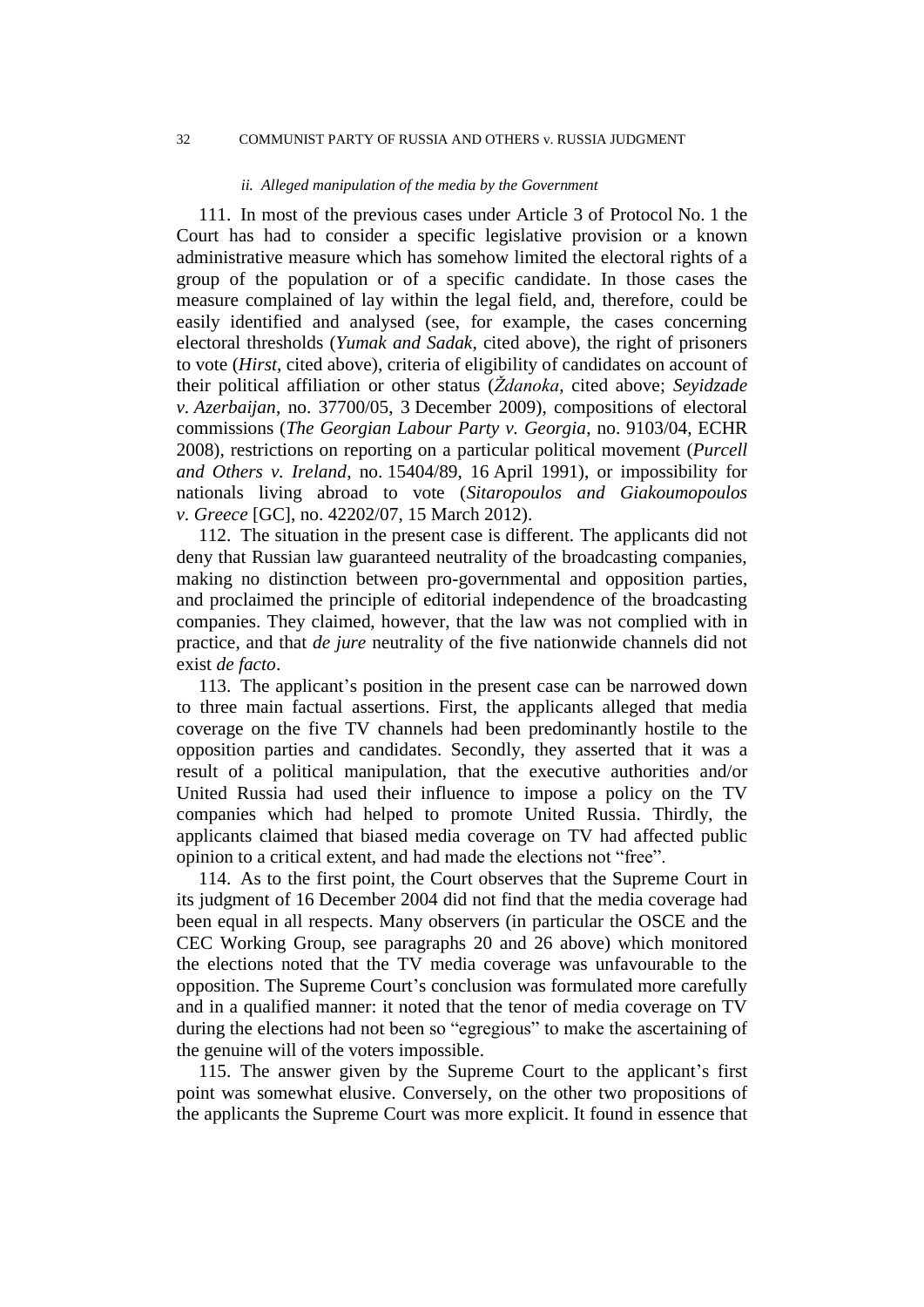no proof of political manipulation had been adduced, and that no causal link between media coverage and the results of the elections had been shown.

116. The applicants argued that the findings of the Supreme Court in these respects were arbitrary and should not be relied upon. The Court reiterates that it is not a court of appeal from the national courts (see *Cornelis v. the Netherlands* (dec.), no. 994/03, ECHR 2004-V (extracts)), and it is not its function to deal with errors of fact or law allegedly committed by them (see, among many other authorities, *García Ruiz v. Spain* [GC], no. 30544/96, § 28, ECHR 1999-I). At the same time, the principle of subsidiarity does not prevent the Court from reviewing factual findings of the domestic courts if they are "arbitrary or manifestly unreasonable" (see *I.Z. v. Greece*, no. 18997/91, Commission decision of 28 February 1994, Decisions and Reports (DR) 76-B, p. 65, at p. 68, and *Babenko v. Ukraine*, (dec.), no. 43476/98, 4 May 1999; see also *Khamidov v. Russia*, no. 72118/01, § 170, 15 November 2007; *Camilleri v. Malta* (dec.), no. 51760/99, 16 March 2000; and *Kononov v. Latvia* [GC], no. 36376/04, § 189, 17 May 2010). The first question is thus whether the Supreme Court's findings were arbitrary or manifestly unreasonable.

117. The applicants' criticism of the domestic judgments was related, first, to the procedure and method applied by the Supreme Court, and, second, to the substance of its conclusions. As to the procedural aspect, the Court refers to its earlier finding under Article 13 that the procedure before the Supreme Court afforded minimum procedural guarantees. As to the material findings, the Court does not detect anything that would be "arbitrary or manifestly unreasonable" (see paragraph 35 above).

118. The Supreme Court found that the applicants had failed to show a causal link between the media coverage and the results of the elections. That finding is debatable; it is clear that the media coverage must have at least some effect on the voting preferences. What is true, however, is that the effect of media coverage is often very difficult to quantify. The Court recalls its own finding in the case of *Partija Jaunie Demokrāti and Partija Mūsu Zeme v. Latvia* (dec.), nos. 10547/07 and 34049/07, 29 November 2007) where it held that "however important [the propaganda by a political party] may be, [it] is not the only factor which affects the choice of potential voters. Their choice is also affected by other factors [...], so it is very difficult, if not impossible, to determine a causal link between "excessive" political publicity and the number of votes obtained by a party or a candidate at issue". As was demonstrated by the Government, the SPS political party which obtained generally positive media coverage did not even pass the minimal electoral threshold. The Rodina political block, by contrast, obtained a much better score at the elections despite poor media coverage. Therefore, the Supreme Court's arguments in this part did not appear "arbitrary or manifestly unreasonable".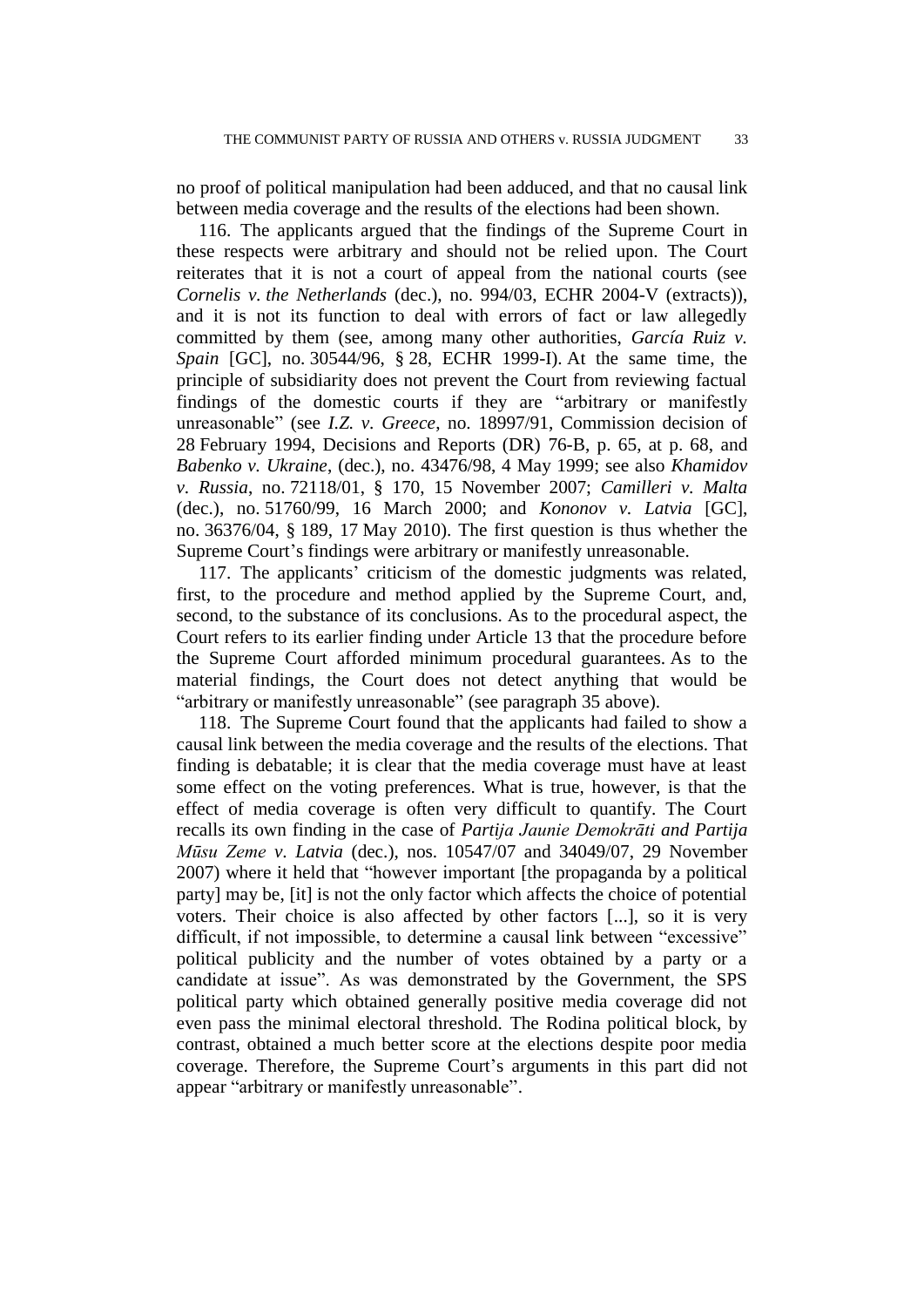119. Furthermore, and most importantly, the Supreme Court's findings did not support the applicants' allegation of a manipulation of the media by the government, which was their central proposition. The Supreme Court found that the journalists covering elections or political events had been independent in choosing the events and persons to report on, that it had been their right to inform the public about events involving political figures, and that they had not had the intent of campaigning in favour of the ruling party (see paragraph 35 above).

120. The Court notes that, indeed, the applicants did not adduce any direct proof of abuse by the Government of their dominant position in the capital or management of the TV companies concerned. Unlike in the case of *Manole and Others v. Romania* (no. 13936/02, §§ 104 et seq., ECHR 2009-... (extracts)), the TV journalists in the present case did not complain of undue pressure by the Government or their superiors during the elections. The Court reiterates that the weight to be given to an item of information "is a matter to be assessed, in principle, by the responsible journalists" (see *Jörg Haider v. Austria*, no. 25060/94, Commission decision of 18 October 1995, DR 83, p. 66), and that the journalists and news editors enjoyed, under Article 10 of the Convention, a wide discretion on how to comment on political matters. The applicants did not sufficiently explain how it was possible, on the basis of the evidence and information available and in the absence of complaints of undue pressure by the journalists themselves, to distinguish between Government-induced propaganda and genuine political journalism and/or routine reporting on the activities of State officials (see, by contrast, *Saliyev v. Russia*, no. 35016/03, § 68, 21 October 2010).

121. The other conclusions of the domestic courts do not appear "arbitrary or manifestly unreasonable" either. Thus, although the applicants disagreed with how the Supreme Court had construed the then President Putin's public statement on the election day (see paragraph 19 above), the Court admits that the reading proposed by the Supreme Court was not irrational, even though, given the then existing political context, Mr Putin's words could have been interpreted differently.

122. The Court emphasises once again that it has only a subsidiary role in such matters and it is not its task to substitute itself for the domestic courts and conduct a fresh assessment of evidence. The applicants failed to convince the Supreme Court that the opposition was a victim to a political manipulation. Having reviewed the materials submitted by the parties the Court does not have sufficient evidence to discard the Supreme Court's conclusion in this part. It follows that the applicants' allegations of abuse by the Government were not sufficiently proven.

#### *iii. Alleged failure by the State to comply with its positive obligations*

123. The Court's analysis does not stop here, however. "In the context of Article 3 of Protocol No. 1, the primary obligation is not one of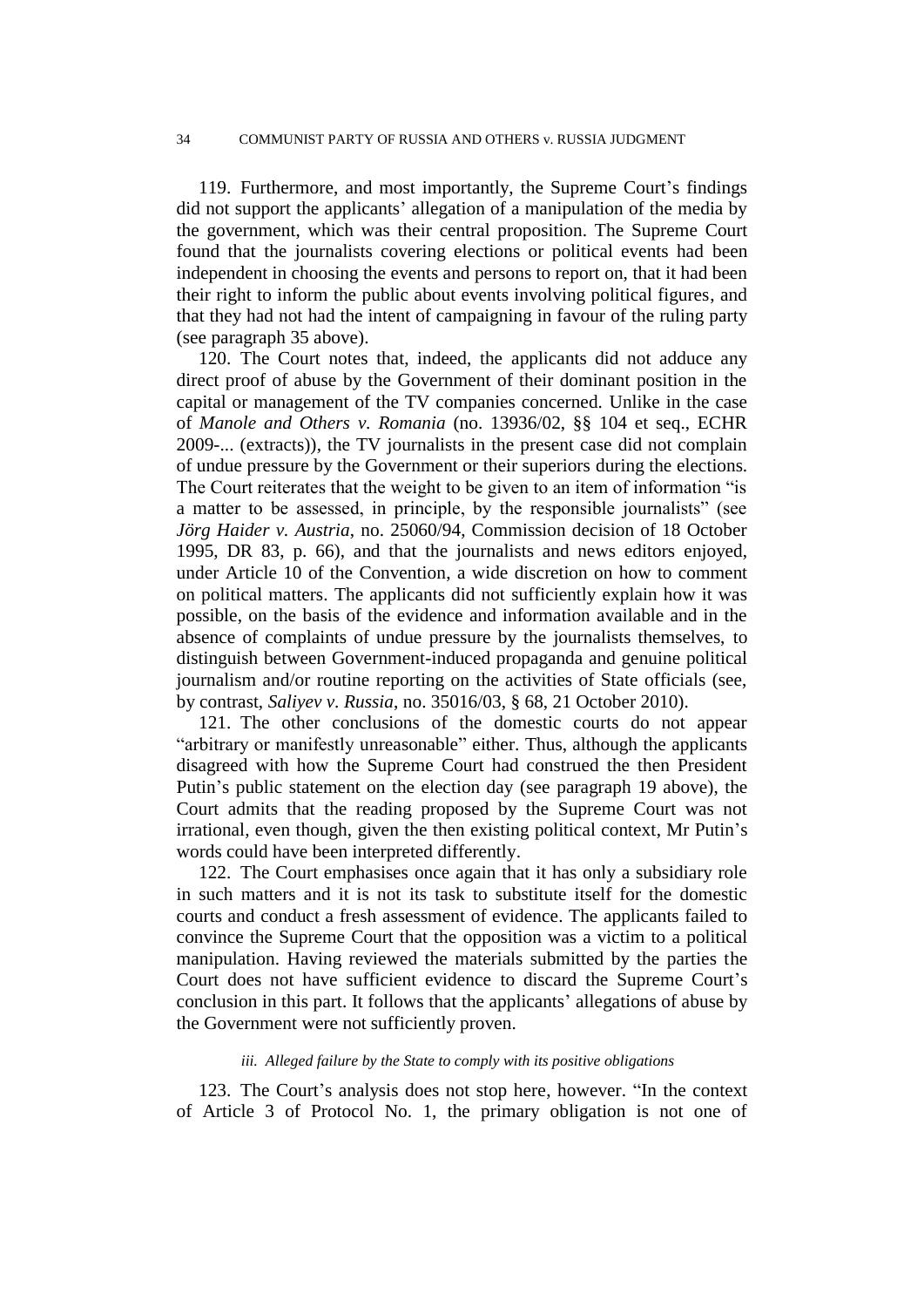abstention or non-interference, as with the majority of civil and political rights, but one of adoption by the State of positive measures to "hold democratic elections" (*Sitaropoulos and Giakoumopoulos v. Greece* [GC], no. 42202/07, § 67, 15 March 2012). The next question is thus whether the State was under any positive obligation under Article 3 of Protocol No. 1 to ensure that media coverage by the State-controlled mass-media was balanced and compatible with the spirit of "free elections", even where no direct proof of deliberate manipulation was found. In examining this question the Court will bear in mind that "States enjoy a wide margin of appreciation in the field of electoral legislation" (see *Sukhovetskyy v. Ukraine*, no. 13716/02, § 68, ECHR 2006-VI), which is *a fortiori* true where the case concerns the extent of the State's positive obligations, and that the State is only required to take those measures which are "reasonably available" (see, *mutatis mutandis*, *E. and Others v. the United Kingdom*, no. 33218/96, § 99, 26 November 2002).

124. The Court reiterates that it has interpreted Article 3 of Protocol No. 1 as containing certain positive obligations of a procedural character, in particular requiring the existence of a "domestic system for effective examination of individual complaints and appeals in matters concerning electoral rights" (see *Namat Aliyev v. Azerbaijan*, no. 18705/06, § 81 et seq., 8 April 2010; see also the recommendation of the Venice Commission in the Explanatory Report to the Code of Good Practice in Electoral Methods concerning creation of an effective system of electoral appeals, paragraph 51 above). The Court refers to its earlier findings under Article 13 in this case that the applicants had at their disposal at least one effective remedy. The Court does not need to define *in abstracto* the exact relation between the State's positive obligation under Article 13 and its procedural obligations under Article 3 of Protocol No. 1. It is sufficient to note that the applicants' complaint about unequal media coverage of the elections was examined by an independent body in a procedure which afforded the basic procedural guarantees, and that a reasoned judgment was given. The applicants did not explain what other remedies or legal tools could possibly be more effective in the situation complained of. The Court concludes that the system of electoral appeals put in place in the present case was sufficient to comply with the State's positive obligation of a procedural character.

125. The Court will now turn to the substantive positive obligations of the State in the context of media coverage of elections. The Court reiterates that there can be no democracy without pluralism (see *Gorzelik and Others v. Poland* [GC], no. 44158/98, §§ 89 et seq., 17 February 2004), which cannot be attained without the adoption of certain positive measures. In the field of audio-visual broadcasting the Court has stated that where a State "decide[s] to create a public broadcasting system, ... domestic law and practice must guarantee that the system provides a pluralistic service" (see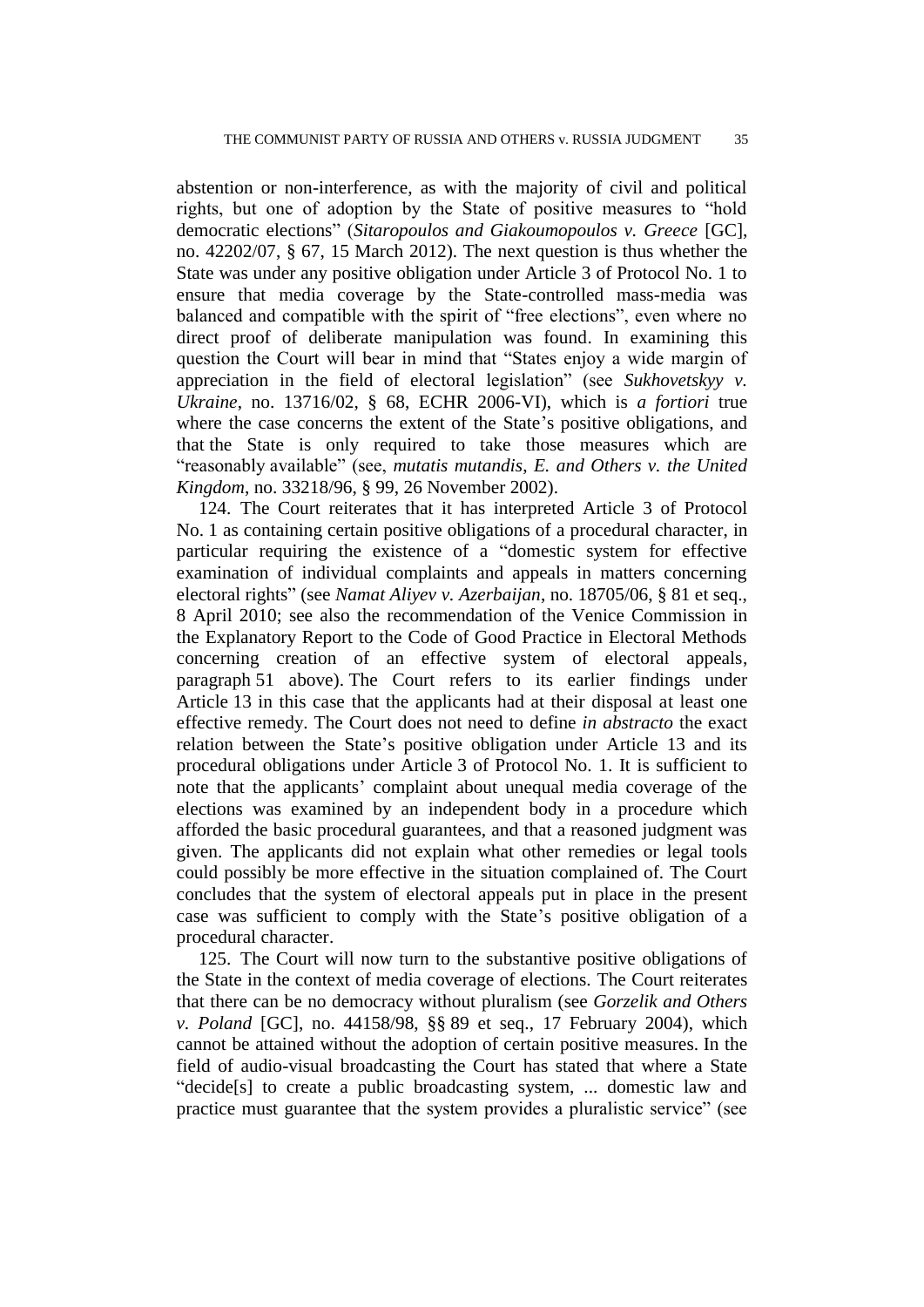*Manole and Others*, cited above, §§ 100-01). In the context of elections the duty of the State to adopt some positive measures to secure pluralism of views has also been recognised by the Court (see, for example, *Mathieu-Mohin and Clerfayt*, cited above, § 54; see also, *mutatis mutandis*, *Informationsverein Lentia and Others v. Austria*, judgment of 24 November 1993, Series A no. 276, § 38, and *Russian Conservative Party of Entrepreneurs and Others v. Russia*, nos. 55066/00 and 55638/00, §§ 71-72, 11 January 2007).

126. Turning to the present case, the Court notes that the State was under an obligation to intervene in order to open up the media to different viewpoints. That being said, it is clear that the time and technical facilities available for political broadcast were not unlimited. As the case shows, the applicants did obtain some measure of access to the nation-wide TV channels; thus, they were provided with free and paid airtime, with no distinction made between the different political forces. The amount of airtime allocated to the opposition candidates was not insignificant. The applicants did not claim that the procedure of distribution of airtime was unfair in any way. Similar provisions regulated access of parties and candidates to regional TV channels and other mass media. In addition, the opposition parties and candidates were able to convey their political message to the electorate through the media they controlled. In this connection, the Court also notes that it follows from the report of the OSCE/ODIHR, which generally found that the main country-wide state sponsored broadcasters that were monitored, openly promoted United Russia, that voters who actively sought information could obtain it from various sources (see paragraph 20 above). The Court considers that the arrangements which existed during the 2003 elections guaranteed the opposition parties and candidates at least minimum visibility on TV.

127. Lastly, the Court turns to the applicants' allegation that the State should have ensured neutrality of the audio-visual media. The "duty of neutrality", invoked by the applicant, was referred to by the Venice Commission as one of the preconditions of equal suffrage (see paragraph 51 above). The Court has already admitted that political pluralism can be regarded as a "pressing social need" legitimising some forms of interference with the freedom of expression (see *Bowman*, cited above). At the same time the Court has repeatedly warned against prior restraints on free speech (see, for example, *The Sunday Times v. the United Kingdom (no. 2)*, 26 November 1991, § 51, Series A no. 217), and stressed that in the sphere of political debate wide limits of criticism are acceptable (see *Lingens v. Austria*, judgment of 8 July 1986, Series A no. 103, §§ 41 and 42). The question is what sort of interference with journalistic freedom would be appropriate in the circumstances in order to protect the applicants' rights under Article 3 of Protocol No. 1. The Russian legislation then in force defined neutrality and editorial independence as basic principles according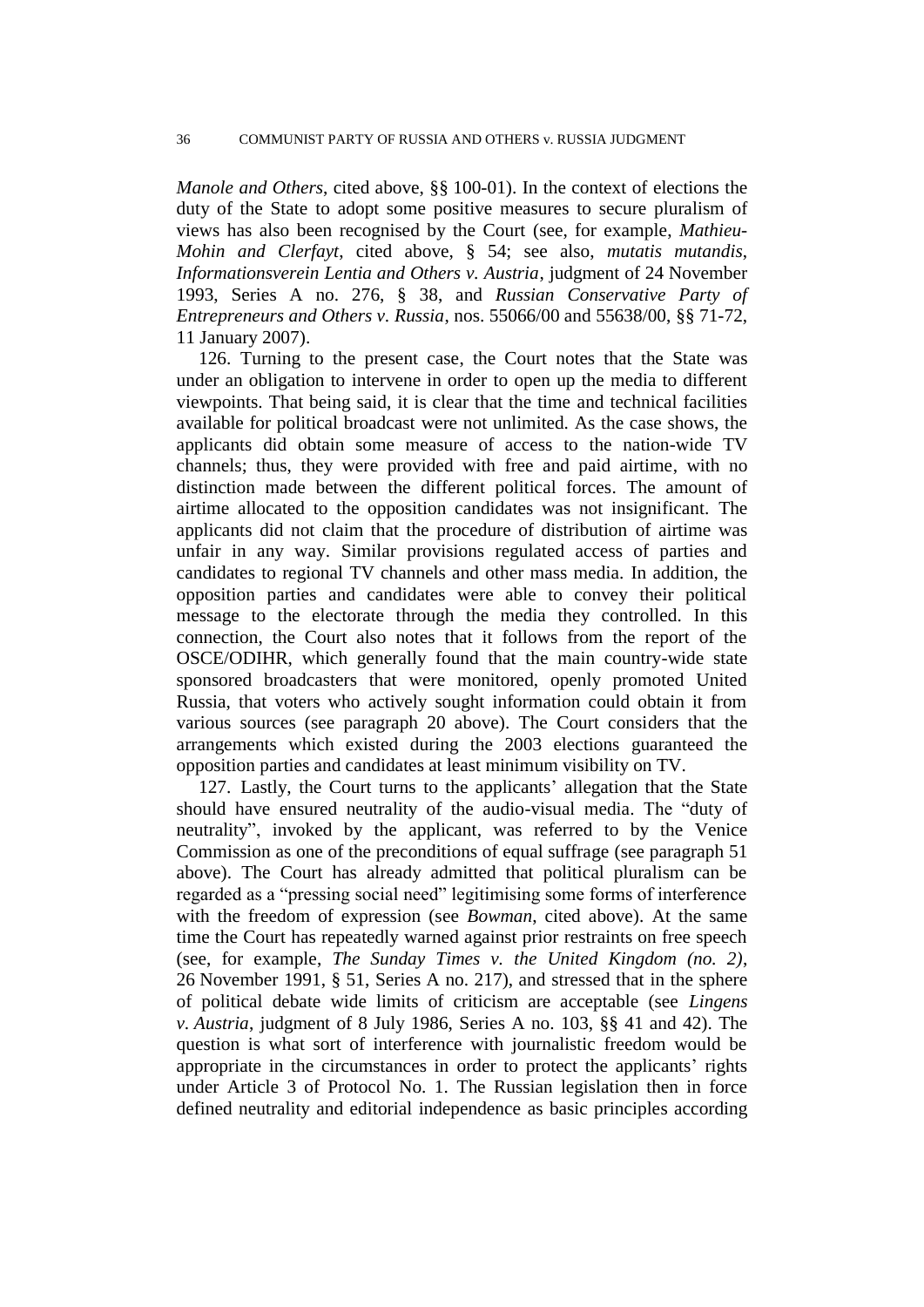to which the public media should function and prohibited journalists from taking part in political campaigning (see paragraphs 43 and 46 above). The applicants claimed that those legislative provisions were of no effect. Having regard to the materials at its possession, including the Supreme Court's findings (see paragraphs 35, 37, 87-88 and 114-117 above), the Court considers that the applicants' claims in this respect have not been sufficiently substantiated.

128. The Court considers that the respondent State took certain steps to guarantee some visibility of opposition parties and candidates on Russian TV and secure editorial independence and neutrality of the media. Probably, these arrangements did not secure *de facto* equality of all competing political forces in terms of their presence on TV screens. In the present case, however, when assessed in the light of the specific circumstances of the 2003 elections as they have been presented to the Court, and regard being had to the margin of appreciation enjoyed by the States under Article 3 of Protocol No. 1, it cannot be considered established that the State failed to meet its positive obligations in this area to such an extent that it amounted to a violation of that provision.

### *iv. Conclusions*

129. The Court concludes, in the light of the foregoing, that there has been no violation of Article 3 of Protocol No. 1 to the Convention on account of the media coverage of the 2003 elections. Consequently, there is no need to decide on the Government's preliminary objection concerning the victim status of some of the applicants.

## II. OTHER ALLEGED VIOLATIONS OF ARTICLE 3 OF PROTOCOL No. 1 TO THE CONVENTION

130. The applicants further complained that the 2003 elections were not "free" for a number of other reasons, in particular the alleged instability of the electoral legislation and the forfeiture of mandates by a number of deputies elected on behalf of the United Russia party. The applicants referred to Article 3 of Protocol No. 1 to the Convention, cited above.

131. The Government argued that in 2003 there had been no major changes to the electoral system, such as, for instance, composition of the electoral commissions, and no reshuffling of electoral districts. All amendments to the legislation in 2003 had been insignificant. The Government also described the measures taken by the CEC to explain the regulatory framework of the elections to all participants, including the lower electoral commissions, observers and political parties.

132. The Government acknowledged that on several occasions members elected on behalf of United Russia had withdrawn from the list immediately after the elections and transferred their seat in Parliament to the next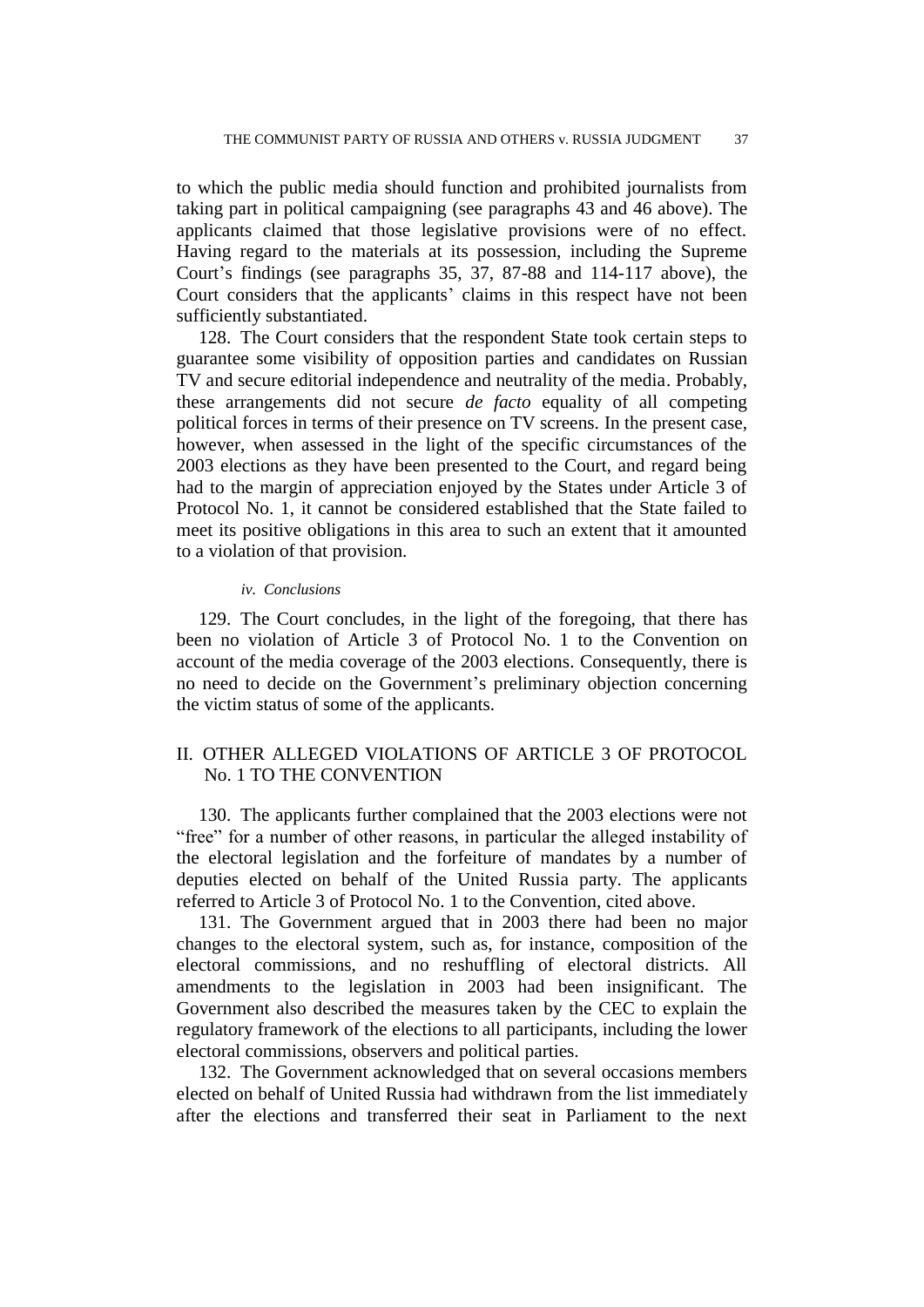candidate on the list of United Russia. However, such a practice was quite widespread, was provided for by law and had also been used by representatives of other political forces, including the Communist Party itself during the elections of 2000.

133. In the applicants' opinion, during the period preceding the 2003 elections electoral law had not been stable and had increased the chances of the United Russia party to the detriment of smaller political parties. Within one year of the 2003 elections, four Laws had been passed introducing amendments to the Basic Guarantees Act, and four others introducing amendments to the Duma Elections Act. For example, the Law of 23 June 2003 introducing amendments to section 36 of the Political Parties Act and introducing amendments to the State Duma Elections Act had banned public associations other than political parties from standing in the State Duma elections. Further, pursuant to the amendments of 23 June 2003 political parties in debt to TV and radio broadcasters at the date on which the decision calling an election was officially published were not granted free airtime during the elections. That restriction had affected two political parties which had participated in the 2003 elections. The amendments of 4 July 2003 had enlarged the list of public associations banned from entering the electoral blocs. The applicants also produced a detailed analysis of numerous changes in the electoral legislation after 2003, which, in their opinion, had increased the domination of the majority party still further.

134. Second, the applicants claimed that United Russia had deliberately misled the voters in so far as the intention of its key member to be elected to the Duma was concerned. In the aftermath of the elections 37 freshly elected members had renounced their mandates. Most of them had been high-level public officials who had thus kept their positions in the executive while ceding their places in the parliament to candidates not known to the voters. Such a mass forfeiture of seats had violated the principle of "legitimate expectation" on the part of the voters and was not accidental.

135. As to the first point raised by the applicants, the Court considers that, as such, countries are free to amend and modify their legislation on elections, provided that they remain within their margin of appreciation under Article 3 of Protocol No. 1. In the present case the applicants (both individual and party candidates) did not demonstrate how the changes to the legislation they mentioned had directly affected them or the parties they represented. Their complaint in this respect appears to be an *actio popularis* and must therefore be rejected in accordance with Article 35 §§ 3 (a) and 4 of the Convention.

136. As to the forfeiture of mandates by the MPs elected on behalf of United Russia, the Court notes that the Russian electoral system at the time combined elements of proportional representation and the majority system (see paragraph 38 above). By casting a vote for a political party the voter supported the whole list of candidates, and not a particular person. It was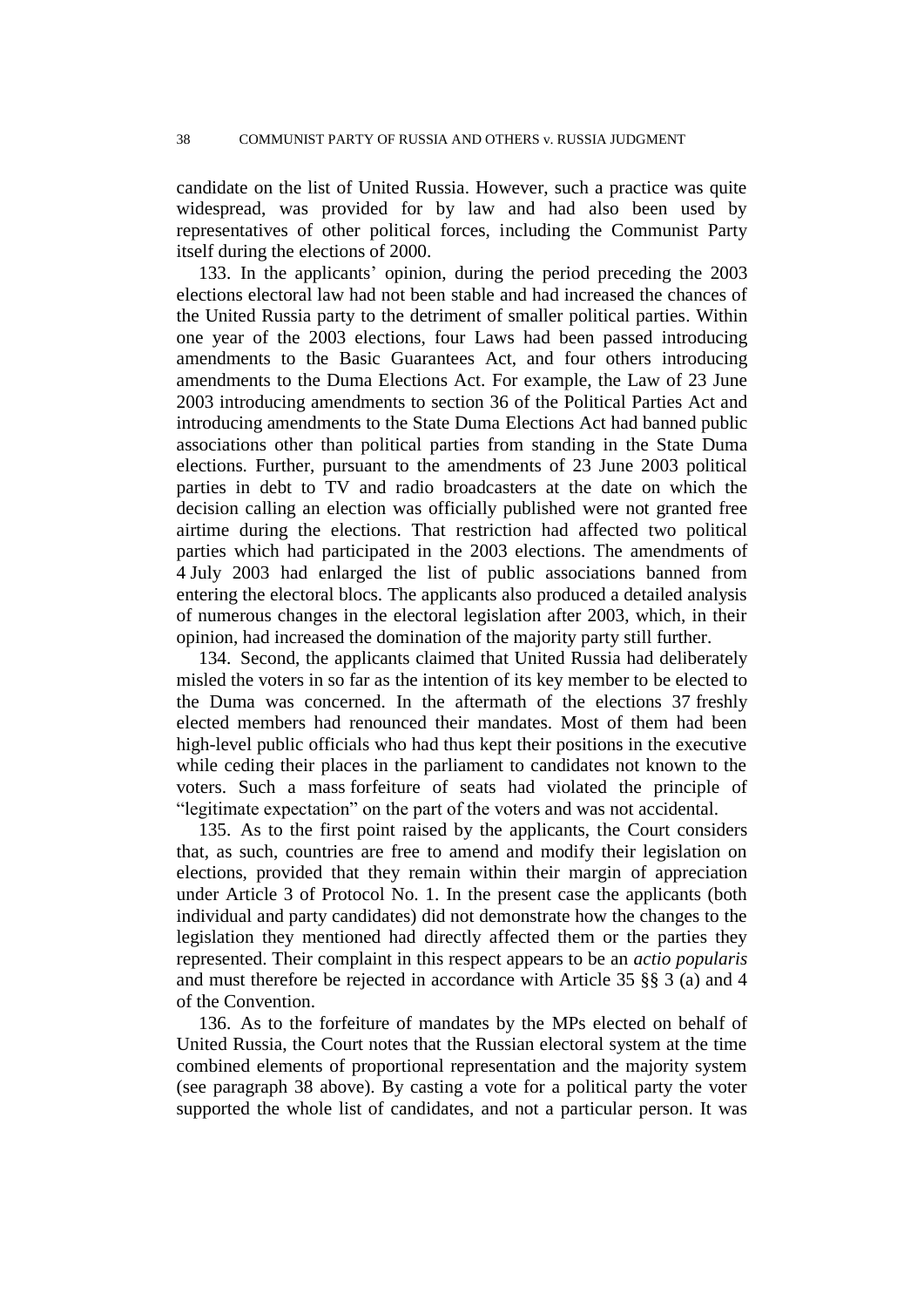not unreasonable that a seat in the parliament obtained by a particular party could be transferred to another person on that party's list if the person originally elected within the quota of the party was unable or unwilling to fulfil the mandate for some reason. The Court expresses concern in respect of the practice of coordinated forfeiture of a great number of mandates obtained by a political party. However, the Court will not analyse the dangers inherent in such a practice in the abstract. In the case at hand the Court confines itself to observing that the rule allowing forfeiture of parliamentary mandates was not as such contrary to the concept of free elections, and that the application of this rule in 2003 by the United Russia deputies was not abusive on the face. It follows that the application in this part is manifestly ill-founded and must be rejected in accordance with Article 35 §§ 3 (a) and 4 of the Convention.

# III. ALLEGED VIOLATION OF ARTICLE 14 OF THE CONVENTION IN CONJUNCTION WITH ARTICLE 3 OF PROTOCOL No. 1 **THERETO**

137. The applicants complained that they had been discriminated against in the course of the 2003 electoral campaign, in breach of Article 14 of the Convention, taken in conjunction with Article 3 of Protocol No. 1 to the Convention. The former provision reads as follows:

"The enjoyment of the rights and freedoms set forth in [the] Convention shall be secured without discrimination on any ground such as sex, race, colour, language, religion, political or other opinion, national or social origin, association with a national minority, property, birth or other status."

138. The Government argued that the applicants had not been discriminated against, since the law did not make any distinction between them and other candidates and/or voters. The fact that the media coverage of different candidates outside the time allocated for "political campaigning" had not been equal was immaterial.

139. The applicants maintained that the coverage given to United Russia (and particularly the positive coverage) had exceeded the amount of coverage given to the other political parties. Therefore, either the State discriminated the opposition parties and candidates deliberately, or it had failed in its duty to protect them from discrimination by the media companies.

140. The Court considers that, even though it has not found a violation of Article 3 of Protocol No. 1 to the Convention in the case at hand, the applicants' complaints can be said to "fall within the ambit" of that provision (see *Inze v. Austria*, 28 October 1987, §§ 43-45, Series A no. 126). Therefore, the applicants' complaint under Article 14 is compatible *ratione materiae* with the Convention. The Court further observes that in order to claim that there has been discrimination, an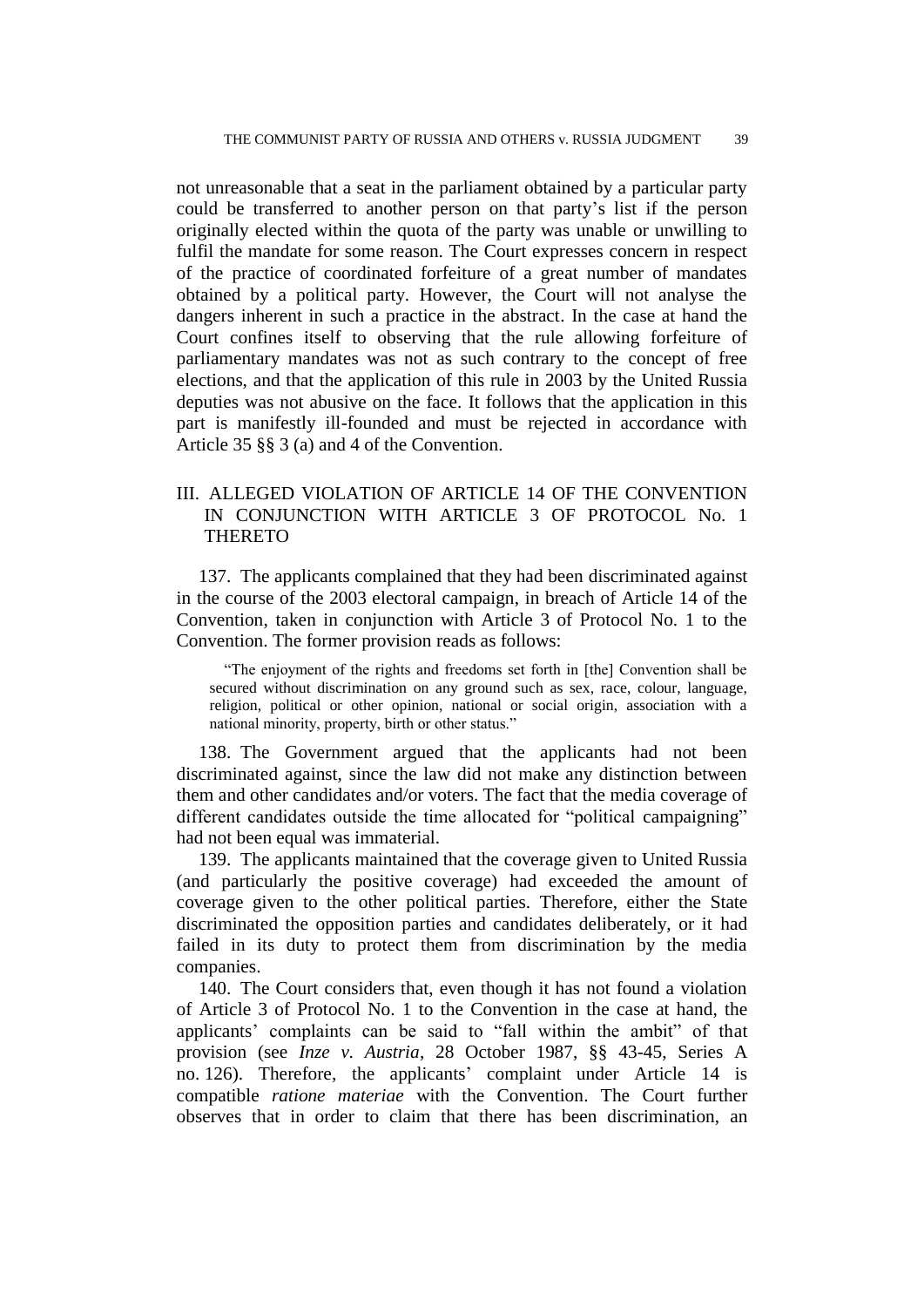applicant must have identified another group of people compared with which he or she has received less favourable treatment. Further, the applicant must show that he or she was in an "analogous or relevantly similar" situation to those belonging to the other group. Lastly, the applicant must indicate the grounds for such unequal treatment and demonstrate that such a distinction had no objective and reasonable justification (see, amongst other authorities, *Willis v. the United Kingdom*, no. 36042/97, § 48, ECHR 2002-IV; *Unal Tekeli v. Turkey*, no. 29865/96, § 49, 16 November 2004, and *Okpisz v. Germany*, no. 59140/00, § 33, 25 October 2005).

141. As regards those applicants who complained in their capacity as voters, their submissions on these points are vague. Thus, if they claimed that they had been discriminated against in comparison with another group of voters, they should have identified that group and the grounds for the allegedly discriminatory treatment. The applicants' complaint, in this respect, is not sufficiently developed, so the Court dismisses it as manifestly ill-founded in accordance with Article 35 §§ 3 (a) and 4 of the Convention.

142. The Court will now turn to those applicants who had been candidates in the 2003 elections. The Court has already established that the allegation of a direct interference by the Government with the activities of the broadcasting companies was not sufficiently proven (see paragraph 122 above). *De jure*, broadcasting companies were required to remain neutral; no distinction was made between the opposition and the pro-governmental forces. Even if there was a *de facto* inequality between them in terms of their media presence, that problem was addressed, at least to a certain extent, by giving the opposition a certain minimal access to the media during the electoral campaign. Rules on access were formulated in a politically neutral manner, and no specific preferences were given to United Russia. The Court does not find anything in the language of Article 14 or in its case-law under both Article 3 of Protocol No. 1 to the Convention and Article 14 thereof that would require the authorities to take any other positive measures in this direction. The applicants did not specify what other measures could have been required in the circumstances. In the light of the above, the Court concludes that this complaint is manifestly illfounded and must be rejected in accordance with Article 35 §§ 3 (a) and 4 of the Convention.

## IV. ALLEGED VIOLATION OF ARTICLE 6 § 1 OF THE **CONVENTION**

143. The applicants finally complained under Article 6 § 1 of the Convention of the unfairness of the court proceedings in respect of their application to the Supreme Court of the Russian Federation to have the 2003 election results invalidated. This Convention provision, in so far as relevant, reads as follows: